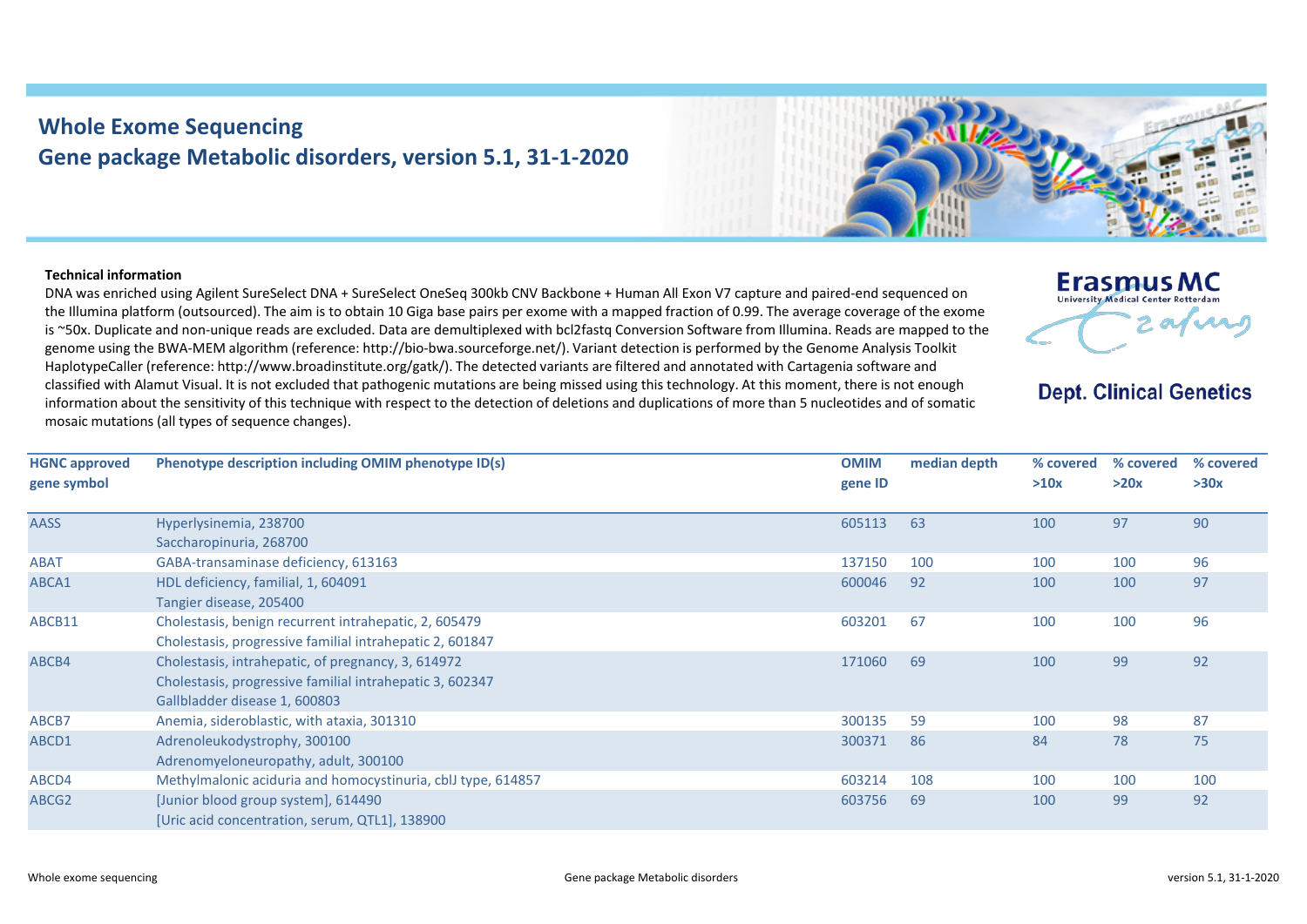| <b>HGNC approved</b> | Phenotype description including OMIM phenotype ID(s)                              | <b>OMIM</b> | median depth | % covered | % covered | % covered |
|----------------------|-----------------------------------------------------------------------------------|-------------|--------------|-----------|-----------|-----------|
| gene symbol          |                                                                                   | gene ID     |              | >10x      | >20x      | >30x      |
| ABCG5                | Sitosterolemia, 210250                                                            | 605459      | 80           | 100       | 100       | 99        |
| ABCG8                | {Gallbladder disease 4}, 611465                                                   | 605460      | 149          | 100       | 98        | 95        |
|                      | Sitosterolemia, 210250                                                            |             |              |           |           |           |
| ABHD12               | Polyneuropathy, hearing loss, ataxia, retinitis pigmentosa, and cataract, 612674  | 613599      | 61           | 100       | 100       | 94        |
| ABHD5                | Chanarin-Dorfman syndrome, 275630                                                 | 604780      | 74           | 100       | 100       | 98        |
| <b>ACACA</b>         | Acetyl-CoA carboxylase deficiency, 613933                                         | 200350      | 73           | 100       | 100       | 95        |
| ACAD <sub>8</sub>    | Isobutyryl-CoA dehydrogenase deficiency, 611283                                   | 604773      | 159          | 100       | 100       | 100       |
| ACAD9                | Mitochondrial complex I deficiency, nuclear type 20, 611126                       | 611103      | 95           | 100       | 100       | 100       |
| <b>ACADM</b>         | Acyl-CoA dehydrogenase, medium chain, deficiency of, 201450                       | 607008      | 66           | 100       | 100       | 96        |
| <b>ACADS</b>         | Acyl-CoA dehydrogenase, short-chain, deficiency of, 201470                        | 606885      | 121          | 100       | 100       | 100       |
| <b>ACADSB</b>        | 2-methylbutyrylglycinuria, 610006                                                 | 600301      | 67           | 100       | 100       | 94        |
| <b>ACADVL</b>        | VLCAD deficiency, 201475                                                          | 609575      | 114          | 100       | 100       | 98        |
| ACAT1                | Alpha-methylacetoacetic aciduria, 203750                                          | 607809      | 71           | 100       | 100       | 93        |
| ACAT2                | ?ACAT2 deficiency, 614055                                                         | 100678      | 92           | 100       | 100       | 98        |
| ACBD5                | No OMIM phenotype                                                                 | 616618      | 85           | 100       | 99        | 89        |
| ACO <sub>2</sub>     | Infantile cerebellar-retinal degeneration, 614559                                 | 100850      | 146          | 100       | 98        | 94        |
|                      | ?Optic atrophy 9, 616289                                                          |             |              |           |           |           |
| ACOX1                | Peroxisomal acyl-CoA oxidase deficiency, 264470                                   | 609751      | 103          | 100       | 100       | 99        |
| ACSF3                | Combined malonic and methylmalonic aciduria, 614265                               | 614245      | 149          | 100       | 100       | 100       |
| ACY1                 | Aminoacylase 1 deficiency, 609924                                                 | 104620      | 109          | 100       | 100       | 100       |
| <b>ADA</b>           | Adenosine deaminase deficiency, partial, 102700, Somatic mosaicism                | 608958      | 85           | 100       | 100       | 96        |
|                      | Severe combined immunodeficiency due to ADA deficiency, 102700, Somatic mosaicism |             |              |           |           |           |
| ADCY5                | Dyskinesia, familial, with facial myokymia, 606703                                | 600293      | 111          | 98        | 95        | 93        |
| ADK                  | Hypermethioninemia due to adenosine kinase deficiency, 614300                     | 102750      | 53           | 100       | 93        | 80        |
| <b>ADSL</b>          | Adenylosuccinase deficiency, 103050                                               | 608222      | 89           | 100       | 100       | 96        |
| <b>AGA</b>           | Aspartylglucosaminuria, 208400                                                    | 613228      | 73           | 100       | 100       | 96        |
| <b>AGK</b>           | Cataract 38, 614691                                                               | 610345      | 57           | 100       | 100       | 93        |
|                      | Sengers syndrome, 212350                                                          |             |              |           |           |           |
| AGL                  | Glycogen storage disease IIIa, 232400                                             | 610860      | 72           | 100       | 100       | 95        |
|                      | Glycogen storage disease IIIb, 232400                                             |             |              |           |           |           |
| AGPAT2               | Lipodystrophy, congenital generalized, type 1, 608594                             | 603100      | 142          | 100       | 100       | 96        |
| <b>AGPS</b>          | Rhizomelic chondrodysplasia punctata, type 3, 600121                              | 603051      | 61           | 100       | 99        | 90        |
| <b>AGXT</b>          | Hyperoxaluria, primary, type 1, 259900                                            | 604285      | 133          | 100       | 100       | 100       |
| AGXT2                | [Beta-aminoisobutyric acid, urinary excretion of], 210100                         | 612471      | 71           | 100       | 99        | 92        |
| <b>AHCY</b>          | Hypermethioninemia with deficiency of S-adenosylhomocysteine hydrolase, 613752    | 180960      | 151          | 96        | 96        | 96        |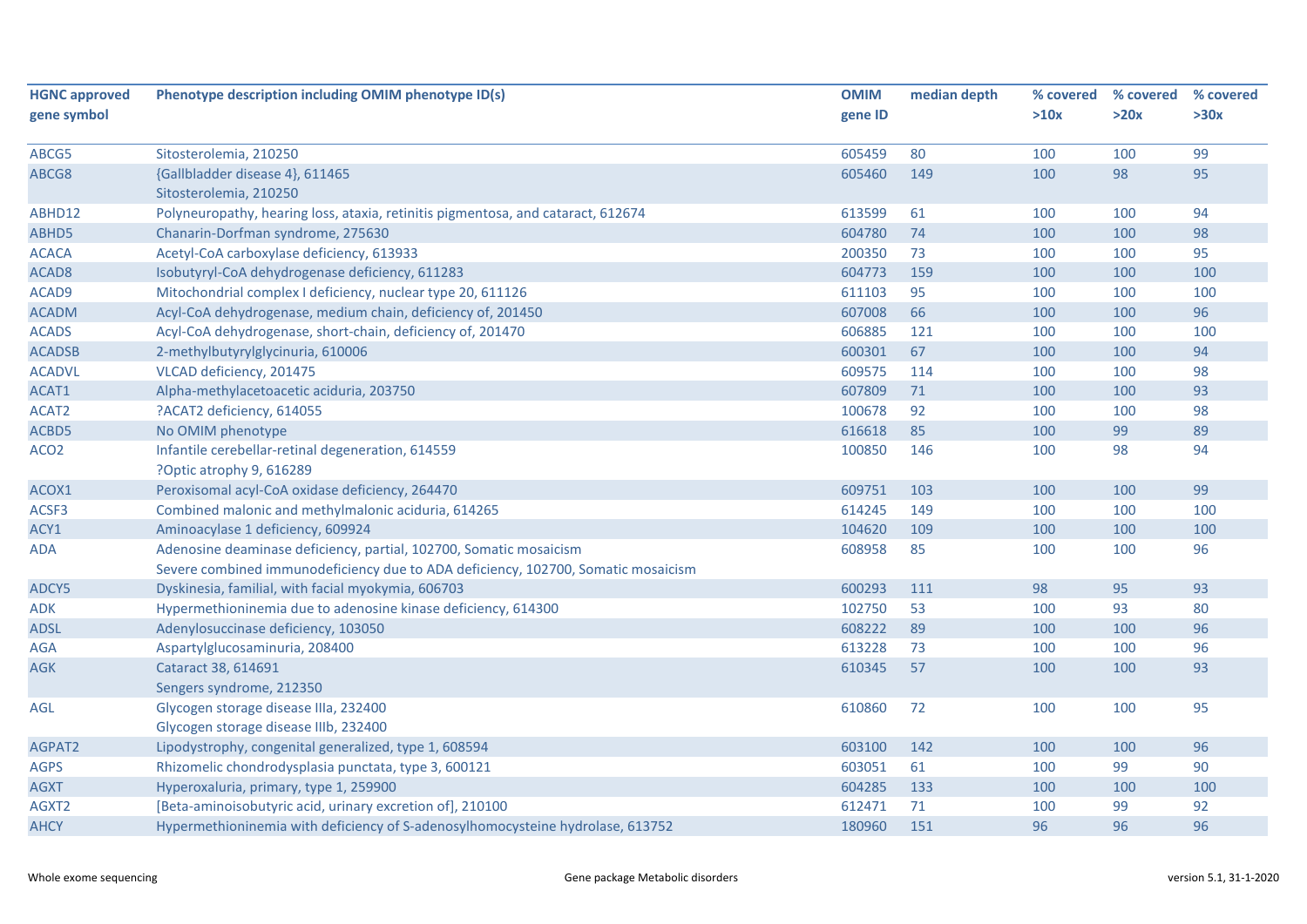| <b>HGNC approved</b> | Phenotype description including OMIM phenotype ID(s)                     | <b>OMIM</b> | median depth | % covered | % covered | % covered |
|----------------------|--------------------------------------------------------------------------|-------------|--------------|-----------|-----------|-----------|
| gene symbol          |                                                                          | gene ID     |              | >10x      | >20x      | >30x      |
| AIFM1                | Combined oxidative phosphorylation deficiency 6, 300816                  | 300169      | 55           | 100       | 96        | 82        |
|                      | Cowchock syndrome, 310490                                                |             |              |           |           |           |
|                      | Deafness 5, 300614                                                       |             |              |           |           |           |
| AK1                  | Hemolytic anemia due to adenylate kinase deficiency, 612631              | 103000      | 124          | 100       | 100       | 100       |
| AK <sub>2</sub>      | Reticular dysgenesis, 267500                                             | 103020      | 68           | 100       | 100       | 97        |
| AKR1D1               | Bile acid synthesis defect, congenital, 2, 235555                        | 604741      | 64           | 100       | 100       | 97        |
| <b>ALAD</b>          | {Lead poisoning, susceptibility to}, 612740                              | 125270      | 104          | 100       | 100       | 100       |
|                      | Porphyria, acute hepatic, 612740                                         |             |              |           |           |           |
| ALAS2                | Anemia, sideroblastic, 1, 300751                                         | 301300      | 60           | 100       | 98        | 90        |
|                      | Protoporphyria, erythropoietic, 300752                                   |             |              |           |           |           |
| ALDH18A1             | Cutis laxa 3, 616603                                                     | 138250      | 80           | 100       | 100       | 98        |
|                      | Cutis laxa, type IIIA, 219150                                            |             |              |           |           |           |
|                      | Spastic paraplegia 9A, 601162                                            |             |              |           |           |           |
|                      | Spastic paraplegia 9B, 616586                                            |             |              |           |           |           |
| ALDH1A3              | Microphthalmia, isolated 8, 615113                                       | 600463      | 88           | 100       | 100       | 97        |
| ALDH3A2              | Sjogren-Larsson syndrome, 270200                                         | 609523      | 64           | 100       | 99        | 93        |
| ALDH4A1              | Hyperprolinemia, type II, 239510                                         | 606811      | 118          | 100       | 100       | 99        |
| ALDH5A1              | Succinic semialdehyde dehydrogenase deficiency, 271980                   | 610045      | 66           | 100       | 97        | 91        |
| ALDH6A1              | Methylmalonate semialdehyde dehydrogenase deficiency, 614105             | 603178      | 98           | 100       | 100       | 98        |
| ALDH7A1              | Epilepsy, pyridoxine-dependent, 266100                                   | 107323      | 69           | 100       | 100       | 91        |
| <b>ALDOA</b>         | Glycogen storage disease XII, 611881                                     | 103850      | 144          | 100       | 100       | 100       |
| <b>ALDOB</b>         | Fructose intolerance, hereditary, 229600                                 | 612724      | 102          | 100       | 100       | 100       |
| ALG1                 | Congenital disorder of glycosylation, type Ik, 608540                    | 605907      | 61           | 91        | 79        | 73        |
| ALG11                | Congenital disorder of glycosylation, type Ip, 613661                    | 613666      | 73           | 100       | 100       | 99        |
| ALG12                | Congenital disorder of glycosylation, type Ig, 607143                    | 607144      | 158          | 100       | 100       | 100       |
| ALG13                | ?Congenital disorder of glycosylation, type Is, 300884                   | 300776      | 50           | 100       | 97        | 83        |
|                      | Epileptic encephalopathy, early infantile, 36, 300884                    |             |              |           |           |           |
| ALG14                | ?Myasthenic syndrome, congenital, 15, without tubular aggregates, 616227 | 612866      | 102          | 100       | 100       | 97        |
| ALG <sub>2</sub>     | ?Congenital disorder of glycosylation, type Ii, 607906                   | 607905      | 81           | 100       | 100       | 99        |
|                      | Myasthenic syndrome, congenital, 14, with tubular aggregates, 616228     |             |              |           |           |           |
| ALG3                 | Congenital disorder of glycosylation, type Id, 601110                    | 608750      | 95           | 100       | 100       | 100       |
| ALG6                 | Congenital disorder of glycosylation, type Ic, 603147                    | 604566      | 73           | 100       | 100       | 96        |
| ALG8                 | Congenital disorder of glycosylation, type Ih, 608104                    | 608103      | 62           | 100       | 100       | 94        |
|                      | Polycystic liver disease 3 with or without kidney cysts, 617874          |             |              |           |           |           |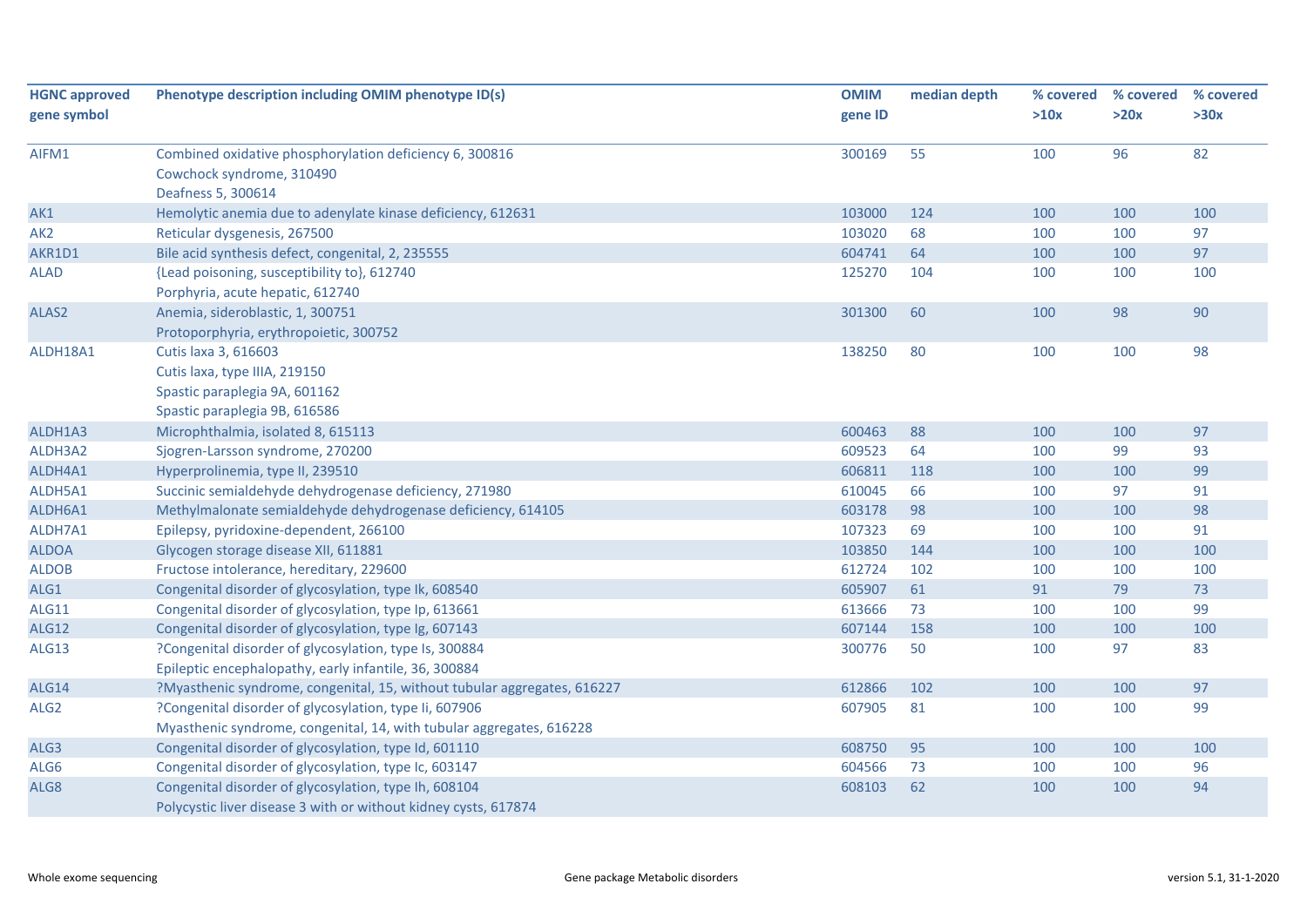| <b>HGNC approved</b> | Phenotype description including OMIM phenotype ID(s)                           | <b>OMIM</b> | median depth | % covered | % covered | % covered |
|----------------------|--------------------------------------------------------------------------------|-------------|--------------|-----------|-----------|-----------|
| gene symbol          |                                                                                | gene ID     |              | >10x      | >20x      | >30x      |
| ALG9                 | Congenital disorder of glycosylation, type II, 608776                          | 606941      | 64           | 100       | 100       | 94        |
|                      | Gillessen-Kaesbach-Nishimura syndrome, 263210                                  |             |              |           |           |           |
| ALOX12B              | Ichthyosis, congenital 2, 242100                                               | 603741      | 113          | 100       | 100       | 99        |
| <b>ALPL</b>          | Hypophosphatasia, adult, 146300                                                | 171760      | 130          | 100       | 100       | 100       |
|                      | Hypophosphatasia, childhood, 241510                                            |             |              |           |           |           |
|                      | Hypophosphatasia, infantile, 241500                                            |             |              |           |           |           |
|                      | Odontohypophosphatasia, 146300                                                 |             |              |           |           |           |
| <b>AMACR</b>         | Alpha-methylacyl-CoA racemase deficiency, 614307                               | 604489      | 96           | 100       | 100       | 98        |
|                      | Bile acid synthesis defect, congenital, 4, 214950                              |             |              |           |           |           |
| <b>AMN</b>           | Megaloblastic anemia-1, Norwegian type, 261100                                 | 605799      | 89           | 100       | 93        | 83        |
| AMPD1                | Myopathy due to myoadenylate deaminase deficiency, 615511                      | 102770      | 67           | 100       | 99        | 95        |
| AMPD2                | Pontocerebellar hypoplasia, type 9, 615809                                     | 102771      | 142          | 100       | 100       | 100       |
|                      | ?Spastic paraplegia 63, 615686                                                 |             |              |           |           |           |
| <b>AMT</b>           | Glycine encephalopathy, 605899                                                 | 238310      | 130          | 100       | 100       | 100       |
| APOA1                | Amyloidosis, 3 or more types, 105200                                           | 107680      | 130          | 100       | 100       | 100       |
|                      | ApoA-I and apoC-III deficiency, combined, 618463                               |             |              |           |           |           |
|                      | Hypoalphalipoproteinemia, primary, 2, with or without corneal clouding, 618463 |             |              |           |           |           |
| <b>APOB</b>          | Hypercholesterolemia, familial, 2, 144010                                      | 107730      | 159          | 100       | 100       | 100       |
|                      | Hypobetalipoproteinemia, 615558                                                |             |              |           |           |           |
| APOC2                | Hyperlipoproteinemia, type lb, 207750                                          | 608083      | 91           | 100       | 100       | 100       |
| <b>APOE</b>          | Alzheimer disease-2, 104310                                                    | 107741      | 102          | 100       | 100       | 95        |
|                      | {Coronary artery disease, severe, susceptibility to}, 617347                   |             |              |           |           |           |
|                      | Hyperlipoproteinemia, type III, 617347                                         |             |              |           |           |           |
|                      | Lipoprotein glomerulopathy, 611771                                             |             |              |           |           |           |
|                      | {?Macular degeneration, age-related}, 603075                                   |             |              |           |           |           |
|                      | Sea-blue histiocyte disease, 269600                                            |             |              |           |           |           |
| <b>APRT</b>          | Adenine phosphoribosyltransferase deficiency, 614723                           | 102600      | 81           | 100       | 100       | 100       |
| <b>APTX</b>          | Ataxia, early-onset, with oculomotor apraxia and hypoalbuminemia, 208920       | 606350      | 76           | 100       | 99        | 92        |
| ARG1                 | Argininemia, 207800                                                            | 608313      | 75           | 100       | 100       | 98        |
| <b>ARSA</b>          | Metachromatic leukodystrophy, 250100                                           | 607574      | 136          | 100       | 100       | 100       |
| <b>ARSB</b>          | Mucopolysaccharidosis type VI (Maroteaux-Lamy), 253200                         | 611542      | 73           | 100       | 100       | 98        |
| ASAH1                | Farber lipogranulomatosis, 228000                                              | 613468      | 67           | 100       | 100       | 93        |
|                      | Spinal muscular atrophy with progressive myoclonic epilepsy, 159950            |             |              |           |           |           |
| <b>ASL</b>           | Argininosuccinic aciduria, 207900                                              | 608310      | 117          | 100       | 100       | 99        |
| <b>ASNS</b>          | Asparagine synthetase deficiency, 615574                                       | 108370      | 73           | 100       | 100       | 92        |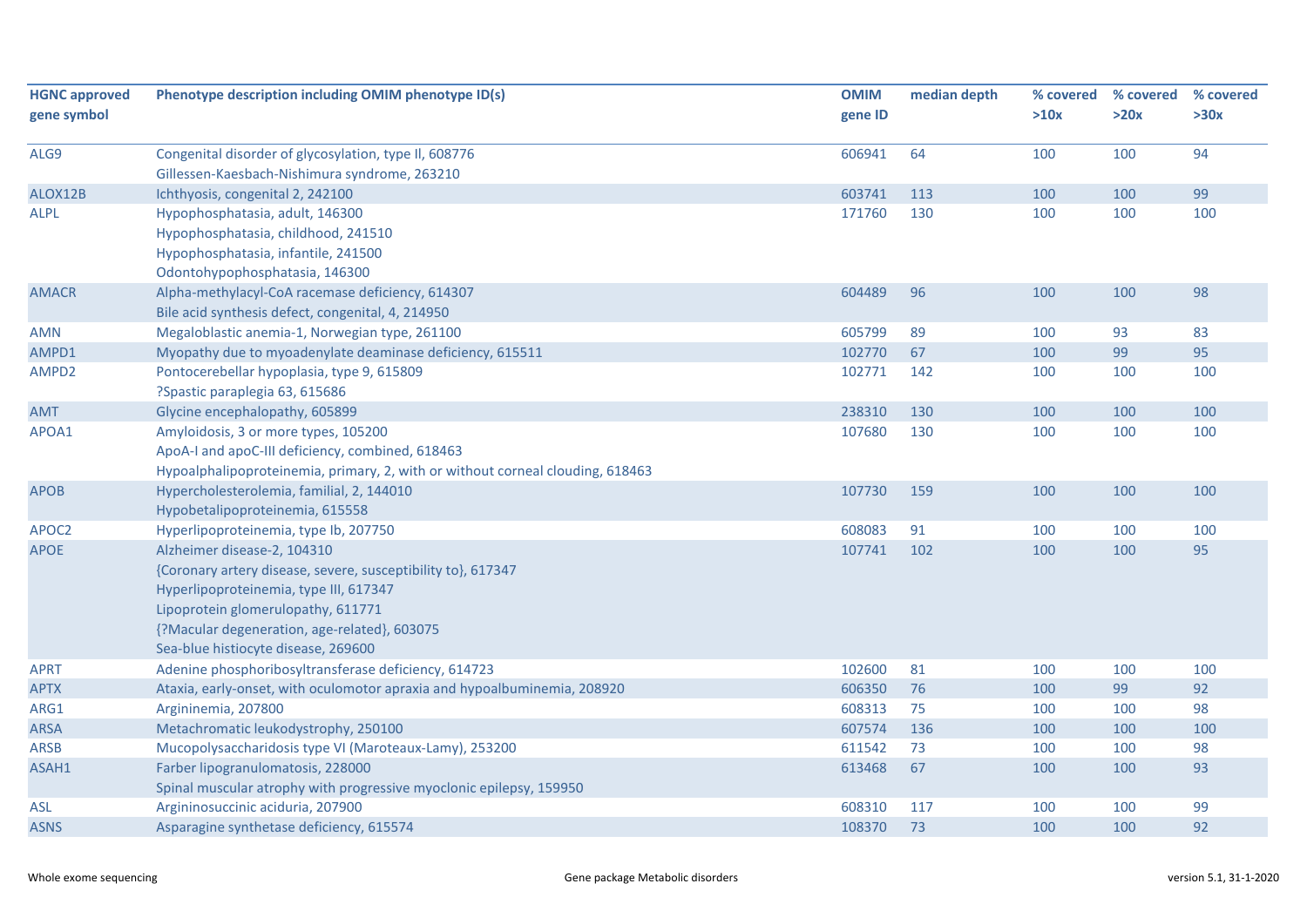| <b>HGNC approved</b> | Phenotype description including OMIM phenotype ID(s)                                                            | <b>OMIM</b> | median depth | % covered | % covered | % covered |
|----------------------|-----------------------------------------------------------------------------------------------------------------|-------------|--------------|-----------|-----------|-----------|
| gene symbol          |                                                                                                                 | gene ID     |              | >10x      | >20x      | >30x      |
| <b>ASPA</b>          | Canavan disease, 271900                                                                                         | 608034      | 55           | 100       | 99        | 91        |
| ASS1                 | Citrullinemia, 215700                                                                                           | 603470      | 115          | 100       | 98        | 90        |
| <b>ATIC</b>          | AICA-ribosiduria due to ATIC deficiency, 608688                                                                 | 601731      | 62           | 100       | 100       | 96        |
| ATP5F1E              | ?Mitochondrial complex V (ATP synthase) deficiency, nuclear type 3, 614053                                      | 606153      | 88           | 100       | 100       | 100       |
| ATP6AP1              | Immunodeficiency 47, 300972                                                                                     | 300197      | 76           | 100       | 99        | 95        |
| ATP6V0A2             | Cutis laxa, type IIA, 219200                                                                                    | 611716      | 81           | 100       | 100       | 97        |
|                      | Wrinkly skin syndrome, 278250                                                                                   |             |              |           |           |           |
| ATP7A                | Menkes disease, 309400                                                                                          | 300011      | 49           | 100       | 98        | 84        |
|                      | Occipital horn syndrome, 304150                                                                                 |             |              |           |           |           |
|                      | Spinal muscular atrophy, distal 3, 300489                                                                       |             |              |           |           |           |
| ATP7B                | Wilson disease, 277900                                                                                          | 606882      | 99           | 100       | 100       | 99        |
| ATP8B1               | Cholestasis, benign recurrent intrahepatic, 243300                                                              | 602397      | 70           | 100       | 100       | 95        |
|                      | Cholestasis, intrahepatic, of pregnancy, 1, 147480                                                              |             |              |           |           |           |
|                      | Cholestasis, progressive familial intrahepatic 1, 211600                                                        |             |              |           |           |           |
| ATPAF2               | ?Mitochondrial complex V (ATP synthase) deficiency, nuclear type 1, 604273                                      | 608918      | 73           | 100       | 100       | 100       |
| <b>AUH</b>           | 3-methylglutaconic aciduria, type I, 250950                                                                     | 600529      | 94           | 100       | 100       | 98        |
| <b>B3GALNT1</b>      | [Blood group, P1PK system, P(k) phenotype], 111400                                                              | 603094      | 89           | 100       | 100       | 100       |
|                      | [Blood group, globoside system], 615021                                                                         |             |              |           |           |           |
| <b>B3GALNT2</b>      | Muscular dystrophy-dystroglycanopathy (congenital with brain and eye anomalies, type A, 11, 615181              | 610194      | 59           | 100       | 100       | 97        |
| B3GALT6              | Ehlers-Danlos syndrome, spondylodysplastic type, 2, 615349                                                      | 615291      | 64           | 79        | 75        | 72        |
|                      | Spondyloepimetaphyseal dysplasia with joint laxity, type 1, with or without fractures, 271640                   |             |              |           |           |           |
| B3GAT3               | Multiple joint dislocations, short stature, craniofacial dysmorphism, with or without congenital heart defects, | 606374      | 125          | 100       | 100       | 100       |
|                      | 245600                                                                                                          |             |              |           |           |           |
| <b>B3GLCT</b>        | Peters-plus syndrome, 261540                                                                                    | 610308      | 67           | 100       | 99        | 85        |
| B4GALNT1             | Spastic paraplegia 26, 609195                                                                                   | 601873      | 111          | 100       | 100       | 100       |
| B4GALT1              | Congenital disorder of glycosylation, type IId, 607091                                                          | 137060      | 95           | 100       | 100       | 100       |
| B4GALT7              | Ehlers-Danlos syndrome, spondylodysplastic type, 1, 130070                                                      | 604327      | 126          | 100       | 100       | 98        |
| <b>BAAT</b>          | Hypercholanemia, familial, 607748                                                                               | 602938      | 73           | 100       | 100       | 87        |
| <b>BCKDHA</b>        | Maple syrup urine disease, type Ia, 248600                                                                      | 608348      | 160          | 100       | 100       | 100       |
| <b>BCKDHB</b>        | Maple syrup urine disease, type lb, 248600                                                                      | 248611      | 64           | 100       | 99        | 94        |
| BCO1                 | ?Hypercarotenemia and vitamin A deficiency, 115300                                                              | 605748      | 74           | 100       | 100       | 97        |
| BCS1L                | Bjornstad syndrome, 262000                                                                                      | 603647      | 170          | 100       | 100       | 100       |
|                      | GRACILE syndrome, 603358                                                                                        |             |              |           |           |           |
|                      | Leigh syndrome, 256000                                                                                          |             |              |           |           |           |
|                      | Mitochondrial complex III deficiency, nuclear type 1, 124000                                                    |             |              |           |           |           |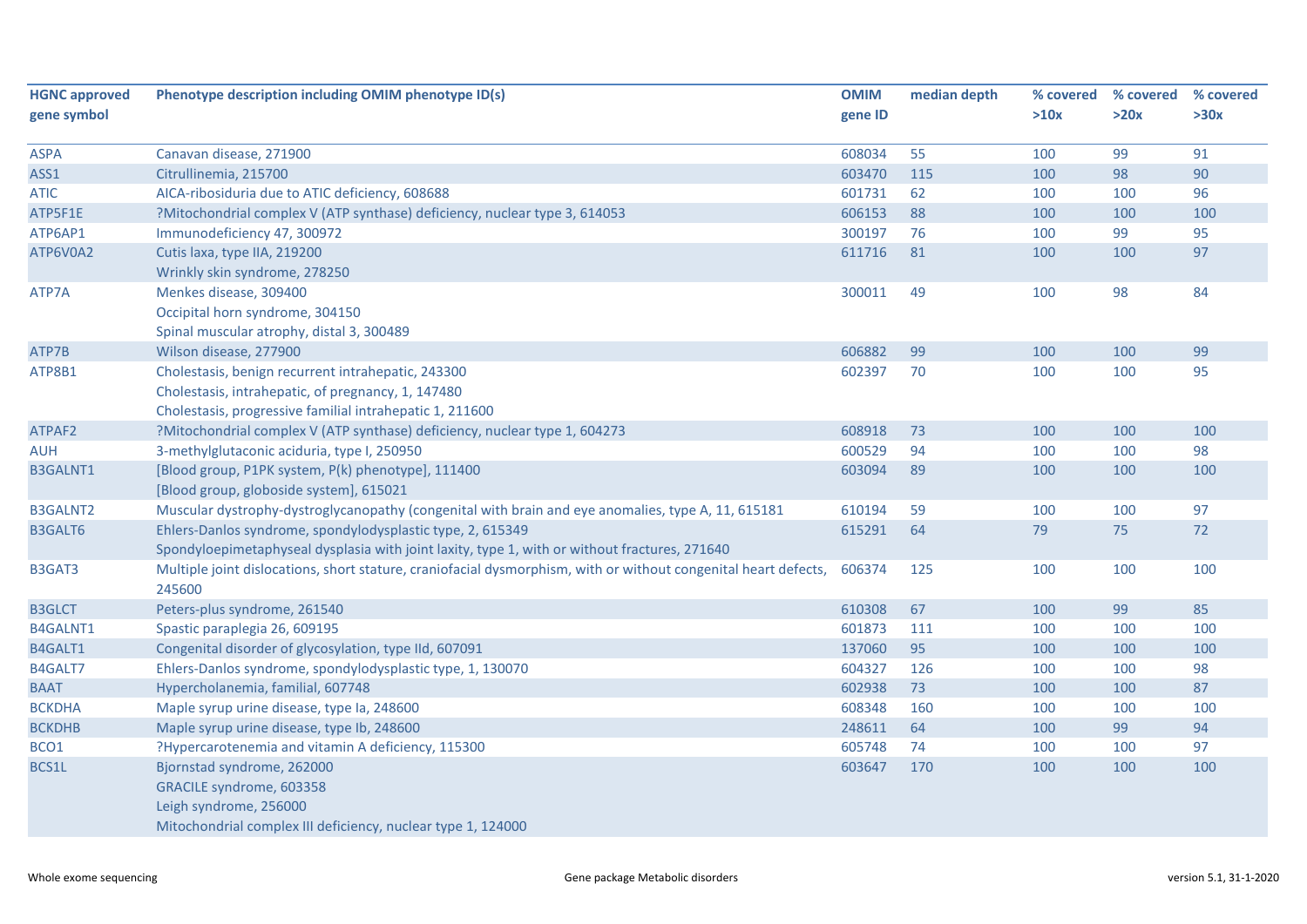| <b>HGNC approved</b><br>gene symbol | Phenotype description including OMIM phenotype ID(s)                                                | <b>OMIM</b><br>gene ID | median depth     | % covered<br>>10x | % covered<br>>20x | % covered<br>>30x |
|-------------------------------------|-----------------------------------------------------------------------------------------------------|------------------------|------------------|-------------------|-------------------|-------------------|
| <b>BHMT</b>                         | No OMIM phenotype                                                                                   | 602888                 | 58               | 100               | 95                | 86                |
| <b>BLVRA</b>                        | Hyperbiliverdinemia, 614156                                                                         | 109750                 | 78               | 100               | 100               | 97                |
| BMP <sub>2</sub>                    | Brachydactyly, type A2, 112600                                                                      | 112261                 | 123              | 100               | 100               | 99                |
|                                     | {HFE hemochromatosis, modifier of}, 235200                                                          |                        |                  |                   |                   |                   |
|                                     | Short stature, facial dysmorphism, and skeletal anomalies with or without cardiac anomalies, 617877 |                        |                  |                   |                   |                   |
| <b>BOLA3</b>                        | Multiple mitochondrial dysfunctions syndrome 2 with hyperglycinemia, 614299                         | 613183                 | 69               | 100               | 100               | 91                |
| <b>BPGM</b>                         | Erythrocytosis, familial, 8, 222800                                                                 | 613896                 | 71               | 100               | 100               | 99                |
| <b>BTD</b>                          | Biotinidase deficiency, 253260                                                                      | 609019                 | 89               | 100               | 100               | 100               |
| C1GALT1C1                           | Tn polyagglutination syndrome, somatic, 300622                                                      | 300611                 | 47               | 100               | 100               | 95                |
| CA5A                                | Hyperammonemia due to carbonic anhydrase VA deficiency, 615751                                      | 114761                 | 175              | 100               | 100               | 100               |
| <b>CAD</b>                          | Epileptic encephalopathy, early infantile, 50, 616457                                               | 114010                 | 121              | 100               | 100               | 100               |
| CANT1                               | Desbuquois dysplasia 1, 251450                                                                      | 613165                 | 128              | 100               | 100               | 100               |
|                                     | Epiphyseal dysplasia, multiple, 7, 617719                                                           |                        |                  |                   |                   |                   |
| <b>CAT</b>                          | Acatalasemia, 614097                                                                                | 115500                 | 70               | 100               | 100               | 93                |
| <b>CBLIF</b>                        | Intrinsic factor deficiency, 261000                                                                 | 609342                 | No coverage data |                   |                   |                   |
| <b>CBS</b>                          | Homocystinuria, B6-responsive and nonresponsive types, 236200                                       | 613381                 | 127              | 100               | 100               | 100               |
|                                     | Thrombosis, hyperhomocysteinemic, 236200                                                            |                        |                  |                   |                   |                   |
| <b>CCDC115</b>                      | Congenital disorder of glycosylation, type IIo, 616828                                              | 613734                 | 65               | 87                | 82                | 79                |
| CD320                               | Methylmalonic aciduria, transient, due to transcobalamin receptor defect, 613646                    | 606475                 | 95               | 100               | 100               | 100               |
| <b>CEL</b>                          | Maturity-onset diabetes of the young, type VIII, 609812                                             | 114840                 | 151              | 94                | 90                | 87                |
| <b>CERKL</b>                        | Retinitis pigmentosa 26, 608380                                                                     | 608381                 | 73               | 100               | 99                | 94                |
| CERS3                               | Ichthyosis, congenital 9, 615023                                                                    | 615276                 | 65               | 100               | 100               | 94                |
| <b>CETP</b>                         | [High density lipoprotein cholesterol level QTL 10], 143470                                         | 118470                 | 95               | 100               | 100               | 100               |
|                                     | Hyperalphalipoproteinemia, 143470                                                                   |                        |                  |                   |                   |                   |
| <b>CHKB</b>                         | Muscular dystrophy, congenital, megaconial type, 602541                                             | 612395                 | 111              | 100               | 100               | 100               |
| CHST14                              | Ehlers-Danlos syndrome, musculocontractural type 1, 601776                                          | 608429                 | 133              | 100               | 98                | 97                |
| CHST3                               | Spondyloepiphyseal dysplasia with congenital joint dislocations, 143095                             | 603799                 | 129              | 100               | 100               | 100               |
| CHST6                               | Macular corneal dystrophy, 217800                                                                   | 605294                 | 246              | 100               | 100               | 100               |
| CHSY1                               | Temtamy preaxial brachydactyly syndrome, 605282                                                     | 608183                 | 79               | 98                | 95                | 92                |
| <b>CIC</b>                          | Mental retardation 45, 617600                                                                       | 612082                 | 134              | 100               | 100               | 99                |
| CLDN16                              | Hypomagnesemia 3, renal, 248250                                                                     | 603959                 | 73               | 100               | 100               | 97                |
| CLDN19                              | Hypomagnesemia 5, renal, with ocular involvement, 248190                                            | 610036                 | 149              | 100               | 100               | 100               |
| CLN3                                | Ceroid lipofuscinosis, neuronal, 3, 204200                                                          | 607042                 | 111              | 100               | 100               | 100               |
| CLN5                                | Ceroid lipofuscinosis, neuronal, 5, 256731                                                          | 608102                 | 70               | 100               | 100               | 100               |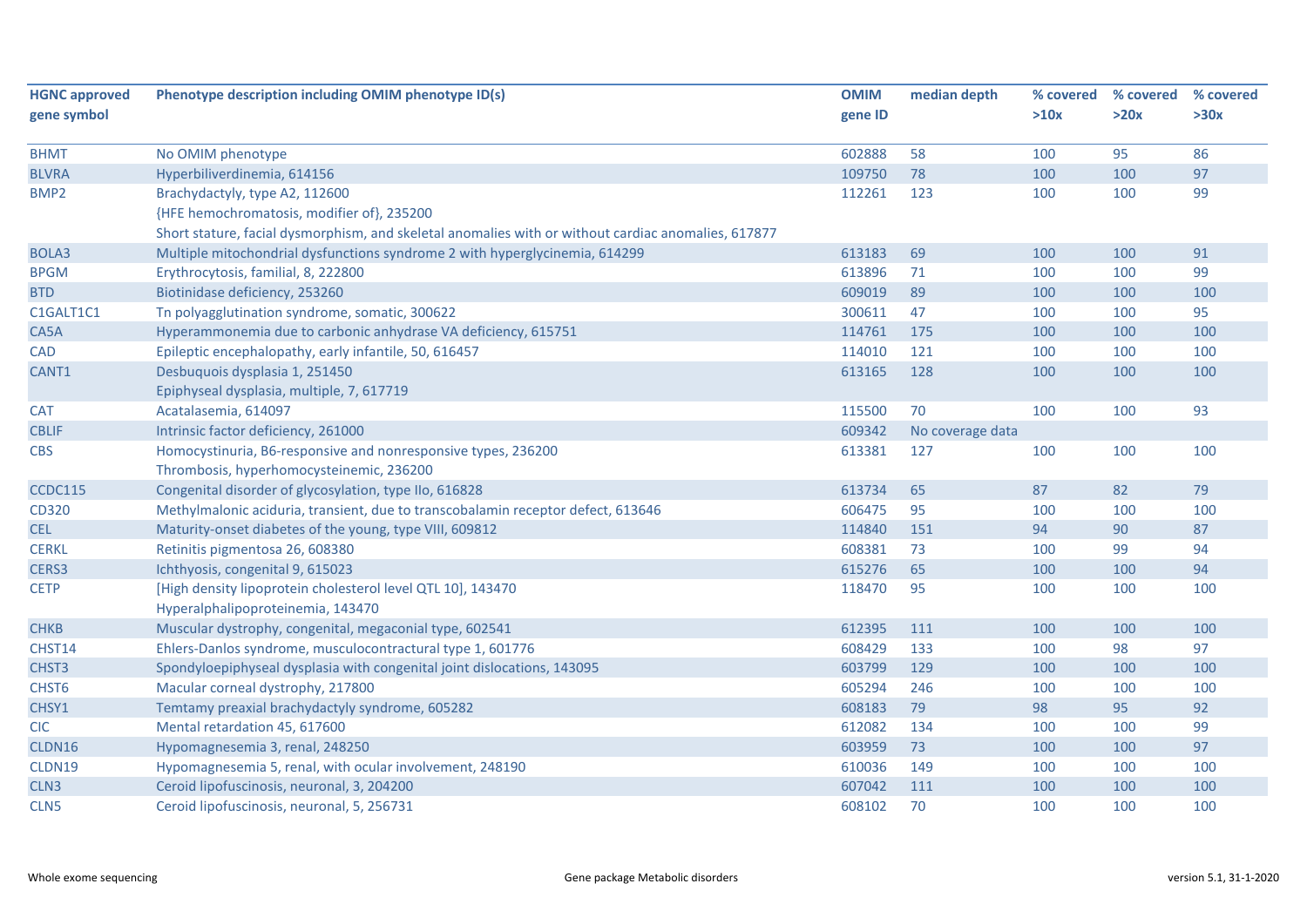| <b>HGNC approved</b><br>gene symbol | Phenotype description including OMIM phenotype ID(s)                                                  | <b>OMIM</b><br>gene ID | median depth | % covered<br>>10x | % covered<br>>20x | % covered<br>>30x |
|-------------------------------------|-------------------------------------------------------------------------------------------------------|------------------------|--------------|-------------------|-------------------|-------------------|
|                                     |                                                                                                       |                        |              |                   |                   |                   |
| CLN6                                | Ceroid lipofuscinosis, neuronal, 6, 601780                                                            | 606725                 | 120          | 100               | 100               | 99                |
|                                     | Ceroid lipofuscinosis, neuronal, Kufs type, adult onset, 204300                                       |                        |              |                   |                   |                   |
| CLN <sub>8</sub>                    | Ceroid lipofuscinosis, neuronal, 8, 600143                                                            | 607837                 | 129          | 100               | 100               | 100               |
|                                     | Ceroid lipofuscinosis, neuronal, 8, Northern epilepsy variant, 610003                                 |                        |              |                   |                   |                   |
| <b>CLPB</b>                         | 3-methylglutaconic aciduria, type VII, with cataracts, neurologic involvement and neutropenia, 616271 | 616254                 | 114          | 100               | 100               | 100               |
| <b>CLPS</b>                         | No OMIM phenotype                                                                                     | 120105                 | 114          | 100               | 100               | 100               |
| <b>CLPX</b>                         | ?Protoporphyria, erythropoietic, 2, 618015                                                            | 615611                 | 55           | 100               | 98                | 85                |
| CNDP1                               | No OMIM phenotype                                                                                     | 609064                 | 72           | 100               | 100               | 96                |
| CNNM <sub>2</sub>                   | Hypomagnesemia 6, renal, 613882                                                                       | 607803                 | 161          | 100               | 100               | 99                |
|                                     | Hypomagnesemia, seizures, and mental retardation, 616418                                              |                        |              |                   |                   |                   |
| COG1                                | Congenital disorder of glycosylation, type IIg, 611209                                                | 606973                 | 96           | 100               | 100               | 98                |
| COG <sub>2</sub>                    | ?Congenital disorder of glycosylation, type IIq, 617395                                               | 606974                 | 65           | 100               | 100               | 93                |
| COG4                                | Congenital disorder of glycosylation, type IIj, 613489                                                | 606976                 | 81           | 100               | 100               | 99                |
|                                     | Saul-Wilson syndrome, 618150                                                                          |                        |              |                   |                   |                   |
| COG5                                | Congenital disorder of glycosylation, type IIi, 613612                                                | 606821                 | 66           | 100               | 99                | 91                |
| COG <sub>6</sub>                    | Congenital disorder of glycosylation, type III, 614576                                                | 606977                 | 65           | 100               | 99                | 90                |
|                                     | Shaheen syndrome, 615328                                                                              |                        |              |                   |                   |                   |
| COG7                                | Congenital disorder of glycosylation, type IIe, 608779                                                | 606978                 | 83           | 100               | 100               | 98                |
| COG8                                | Congenital disorder of glycosylation, type IIh, 611182                                                | 606979                 | 125          | 100               | 100               | 100               |
| COQ <sub>2</sub>                    | Coenzyme Q10 deficiency, primary, 1, 607426                                                           | 609825                 | 66           | 100               | 100               | 94                |
|                                     | {Multiple system atrophy, susceptibility to}, 146500                                                  |                        |              |                   |                   |                   |
| COQ8A                               | Coenzyme Q10 deficiency, primary, 4, 612016                                                           | 606980                 | 129          | 100               | 100               | 100               |
| <b>COX10</b>                        | Leigh syndrome due to mitochondrial COX4 deficiency, 256000                                           | 602125                 | 139          | 100               | 100               | 99                |
|                                     | Mitochondrial complex IV deficiency, 220110                                                           |                        |              |                   |                   |                   |
| <b>COX15</b>                        | Cardioencephalomyopathy, fatal infantile, due to cytochrome c oxidase deficiency 2, 615119            | 603646                 | 65           | 100               | 98                | 92                |
|                                     | Leigh syndrome due to cytochrome c oxidase deficiency, 256000                                         |                        |              |                   |                   |                   |
| COX6B1                              | Mitochondrial complex IV deficiency, 220110                                                           | 124089                 | 102          | 100               | 100               | 100               |
| CP                                  | Cerebellar ataxia, 604290                                                                             | 117700                 | 63           | 100               | 100               | 96                |
|                                     | Hemosiderosis, systemic, due to aceruloplasminemia, 604290                                            |                        |              |                   |                   |                   |
|                                     | [Hypoceruloplasminemia, hereditary], 604290                                                           |                        |              |                   |                   |                   |
| <b>CPOX</b>                         | Coproporphyria, 121300                                                                                | 612732                 | 82           | 100               | 100               | 98                |
|                                     | Harderoporphyria, 121300                                                                              |                        |              |                   |                   |                   |
| CPS1                                | Carbamoylphosphate synthetase I deficiency, 237300                                                    | 608307                 | 61           | 100               | 100               | 96                |
|                                     | {Pulmonary hypertension, neonatal, susceptibility to}, 615371                                         |                        |              |                   |                   |                   |
| CPT1A                               | CPT deficiency, hepatic, type IA, 255120                                                              | 600528                 | 109          | 100               | 100               | 98                |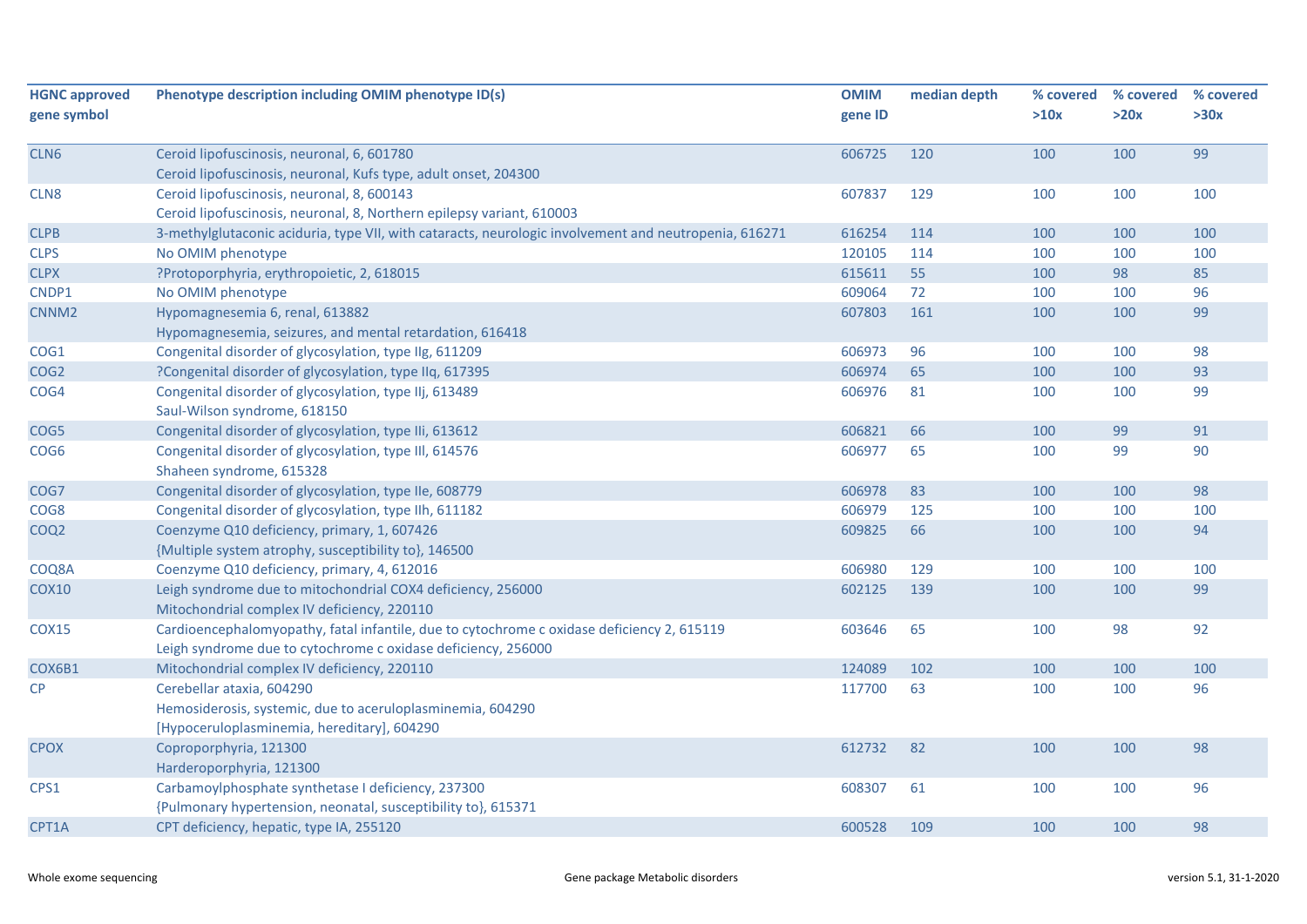| <b>HGNC approved</b> | Phenotype description including OMIM phenotype ID(s)                                               | <b>OMIM</b> | median depth | % covered | % covered | % covered |
|----------------------|----------------------------------------------------------------------------------------------------|-------------|--------------|-----------|-----------|-----------|
| gene symbol          |                                                                                                    | gene ID     |              | >10x      | >20x      | >30x      |
| CPT <sub>2</sub>     | CPT II deficiency, infantile, 600649                                                               | 600650      | 106          | 100       | 100       | 99        |
|                      | CPT II deficiency, lethal neonatal, 608836                                                         |             |              |           |           |           |
|                      | CPT II deficiency, myopathic, stress-induced, 255110                                               |             |              |           |           |           |
|                      | {Encephalopathy, acute, infection-induced, 4, susceptibility to}, 614212                           |             |              |           |           |           |
| <b>CRPPA</b>         | Muscular dystrophy-dystroglycanopathy (congenital with brain and eye anomalies), type A, 7, 614643 | 614631      | 81           | 100       | 99        | 93        |
|                      | Muscular dystrophy-dystroglycanopathy (limb-girdle), type C, 7, 616052                             |             |              |           |           |           |
| CRTC1                | Mucoepidermoid salivary gland carcinoma                                                            | 607536      | 146          | 100       | 100       | 99        |
| <b>CTH</b>           | Cystathioninuria, 219500                                                                           | 607657      | 76           | 100       | 100       | 98        |
|                      | Homocysteine, total plasma, elevated                                                               |             |              |           |           |           |
| <b>CTNS</b>          | Cystinosis, atypical nephropathic, 219800                                                          | 606272      | 118          | 100       | 100       | 100       |
|                      | Cystinosis, late-onset juvenile or adolescent nephropathic, 219900                                 |             |              |           |           |           |
|                      | Cystinosis, nephropathic, 219800                                                                   |             |              |           |           |           |
|                      | Cystinosis, ocular nonnephropathic, 219750                                                         |             |              |           |           |           |
| <b>CTSA</b>          | Galactosialidosis, 256540                                                                          | 613111      | 124          | 100       | 100       | 100       |
| <b>CTSC</b>          | Haim-Munk syndrome, 245010                                                                         | 602365      | 75           | 100       | 100       | 97        |
|                      | Papillon-Lefevre syndrome, 245000                                                                  |             |              |           |           |           |
|                      | Periodontitis 1, juvenile, 170650                                                                  |             |              |           |           |           |
| <b>CTSD</b>          | Ceroid lipofuscinosis, neuronal, 10, 610127                                                        | 116840      | 137          | 100       | 100       | 100       |
| <b>CTSK</b>          | Pycnodysostosis, 265800                                                                            | 601105      | 65           | 100       | 100       | 98        |
| <b>CUBN</b>          | Megaloblastic anemia-1, Finnish type, 261100                                                       | 602997      | 82           | 100       | 100       | 96        |
| CYB5R3               | Methemoglobinemia, type I, 250800                                                                  | 613213      | 127          | 100       | 100       | 100       |
|                      | Methemoglobinemia, type II, 250800                                                                 |             |              |           |           |           |
| <b>CYP27A1</b>       | Cerebrotendinous xanthomatosis, 213700                                                             | 606530      | 131          | 100       | 100       | 100       |
| <b>CYP27B1</b>       | Vitamin D-dependent rickets, type I, 264700                                                        | 609506      | 122          | 100       | 100       | 100       |
| CYP7A1               | No OMIM phenotype                                                                                  | 118455      | 69           | 100       | 100       | 98        |
| CYP7B1               | Bile acid synthesis defect, congenital, 3, 613812                                                  | 603711      | 67           | 100       | 100       | 98        |
|                      | Spastic paraplegia 5A, 270800                                                                      |             |              |           |           |           |
| D2HGDH               | D-2-hydroxyglutaric aciduria, 600721                                                               | 609186      | 140          | 100       | 100       | 100       |
| DARS <sub>2</sub>    | Leukoencephalopathy with brain stem and spinal cord involvement and lactate elevation, 611105      | 610956      | 63           | 100       | 100       | 97        |
| <b>DBH</b>           | Orthostatic hypotension 1, due to DBH deficiency, 223360                                           | 609312      | 136          | 100       | 100       | 100       |
| <b>DBT</b>           | Maple syrup urine disease, type II, 248600                                                         | 248610      | 115          | 100       | 100       | 99        |
| <b>DCXR</b>          | [Pentosuria], 260800                                                                               | 608347      | 165          | 100       | 100       | 100       |
| <b>DDC</b>           | Aromatic L-amino acid decarboxylase deficiency, 608643                                             | 107930      | 84           | 100       | 99        | 92        |
| DDHD1                | Spastic paraplegia 28, 609340                                                                      | 614603      | 107          | 100       | 98        | 92        |
| <b>DDOST</b>         | ?Congenital disorder of glycosylation, type Ir, 614507                                             | 602202      | 92           | 100       | 100       | 100       |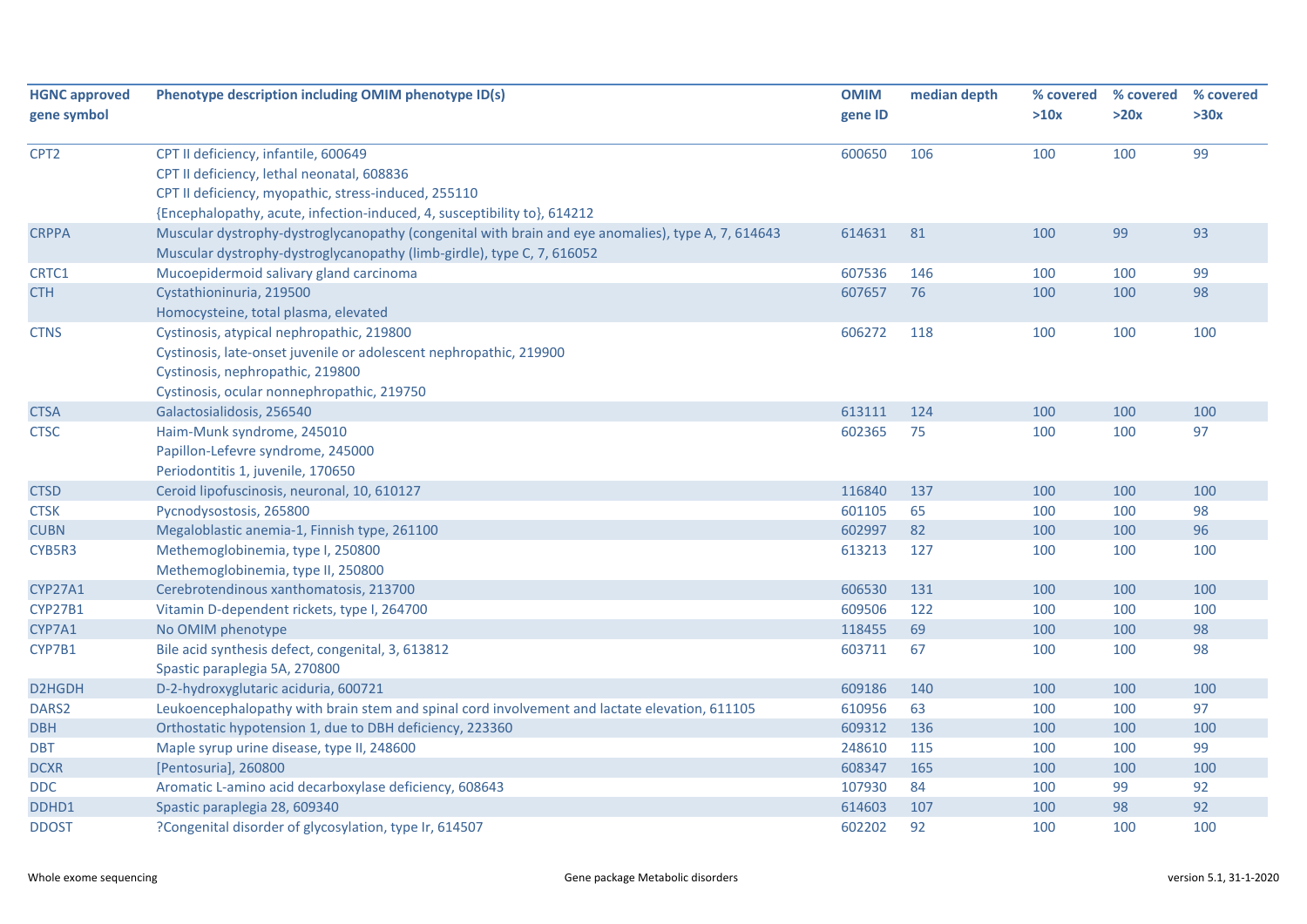| <b>HGNC approved</b> | Phenotype description including OMIM phenotype ID(s)                                 | <b>OMIM</b> | median depth | % covered | % covered | % covered |
|----------------------|--------------------------------------------------------------------------------------|-------------|--------------|-----------|-----------|-----------|
| gene symbol          |                                                                                      | gene ID     |              | >10x      | >20x      | >30x      |
|                      |                                                                                      |             |              |           |           |           |
| DGAT1                | ?Diarrhea 7, protein-losing enteropathy type, 615863                                 | 604900      | 116          | 96        | 91        | 85        |
| <b>DGKE</b>          | {Hemolytic uremic syndrome, atypical, susceptibility to, 7}, 615008                  | 601440      | 106          | 100       | 100       | 98        |
|                      | Nephrotic syndrome, type 7, 615008                                                   |             |              |           |           |           |
| <b>DGUOK</b>         | Mitochondrial DNA depletion syndrome 3 (hepatocerebral type), 251880                 | 601465      | 73           | 100       | 100       | 92        |
|                      | Portal hypertension, noncirrhotic, 617068                                            |             |              |           |           |           |
|                      | Progressive external ophthalmoplegia with mitochondrial DNA deletions 4, 617070      |             |              |           |           |           |
| DHCR24               | Desmosterolosis, 602398                                                              | 606418      | 119          | 100       | 100       | 100       |
| DHCR7                | Smith-Lemli-Opitz syndrome, 270400                                                   | 602858      | 112          | 100       | 100       | 100       |
| <b>DHDDS</b>         | ?Congenital disorder of glycosylation, type 1bb, 613861                              | 608172      | 69           | 100       | 100       | 99        |
|                      | Developmental delay and seizures with or without movement abnormalities, 617836      |             |              |           |           |           |
|                      | Retinitis pigmentosa 59, 613861                                                      |             |              |           |           |           |
| <b>DHFR</b>          | Megaloblastic anemia due to dihydrofolate reductase deficiency, 613839               | 126060      | 76           | 100       | 100       | 98        |
| <b>DHODH</b>         | Miller syndrome, 263750                                                              | 126064      | 87           | 100       | 100       | 96        |
| DHTKD1               | 2-aminoadipic 2-oxoadipic aciduria, 204750                                           | 614984      | 85           | 100       | 100       | 98        |
|                      | ?Charcot-Marie-Tooth disease, axonal, type 2Q, 615025                                |             |              |           |           |           |
| <b>DLAT</b>          | Pyruvate dehydrogenase E2 deficiency, 245348                                         | 608770      | 74           | 100       | 98        | 90        |
| <b>DLD</b>           | Dihydrolipoamide dehydrogenase deficiency, 246900                                    | 238331      | 77           | 100       | 100       | 98        |
| <b>DLST</b>          | Paragangliomas 7, 618475                                                             | 126063      | 81           | 100       | 100       | 100       |
| <b>DMGDH</b>         | Dimethylglycine dehydrogenase deficiency, 605850                                     | 605849      | 75           | 100       | 100       | 99        |
| DNAJC12              | Hyperphenylalaninemia, mild, non-BH4-deficient, 617384                               | 606060      | 69           | 100       | 95        | 88        |
| DNAJC19              | 3-methylglutaconic aciduria, type V, 610198                                          | 608977      | 75           | 100       | 100       | 96        |
| DNAJC5               | Ceroid lipofuscinosis, neuronal, 4, Parry type, 162350                               | 611203      | 217          | 100       | 100       | 100       |
| DNM1L                | Encephalopathy, lethal, due to defective mitochondrial peroxisomal fission 1, 614388 | 603850      | 70           | 100       | 99        | 94        |
|                      | Optic atrophy 5, 610708                                                              |             |              |           |           |           |
| DNMT1                | Cerebellar ataxia, deafness, and narcolepsy, 604121                                  | 126375      | 93           | 100       | 100       | 97        |
|                      | Neuropathy, hereditary sensory, type IE, 614116                                      |             |              |           |           |           |
| <b>DOLK</b>          | Congenital disorder of glycosylation, type Im, 610768                                | 610746      | 136          | 100       | 100       | 100       |
| DPAGT1               | Congenital disorder of glycosylation, type Ij, 608093                                | 191350      | 76           | 100       | 100       | 100       |
|                      | Myasthenic syndrome, congenital, 13, with tubular aggregates, 614750                 |             |              |           |           |           |
| DPEP1                | No OMIM phenotype                                                                    | 179780      | 124          | 100       | 100       | 100       |
| DPM1                 | Congenital disorder of glycosylation, type Ie, 608799                                | 603503      | 79           | 94        | 89        | 85        |
| DPM <sub>2</sub>     | Congenital disorder of glycosylation, type Iu, 615042                                | 603564      | 76           | 100       | 100       | 100       |
| DPM3                 | Muscular dystrophy-dystroglycanopathy (limb-girdle), type C, 15, 612937              | 605951      | 227          | 100       | 100       | 100       |
| <b>DPYD</b>          | Dihydropyrimidine dehydrogenase deficiency, 274270                                   | 612779      | 66           | 100       | 99        | 95        |
|                      | 5-fluorouracil toxicity, 274270                                                      |             |              |           |           |           |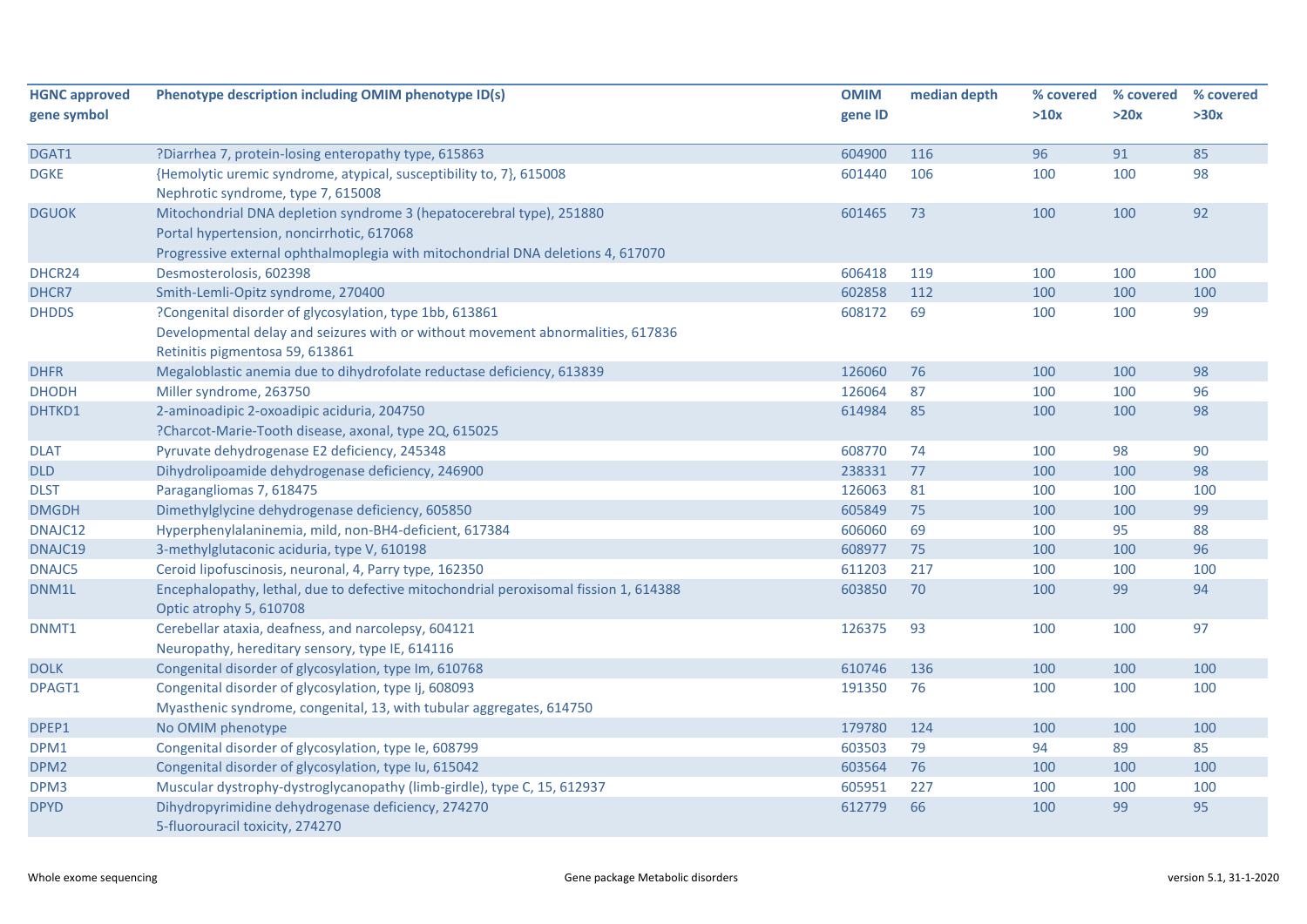| <b>HGNC approved</b><br>gene symbol | Phenotype description including OMIM phenotype ID(s)                      | <b>OMIM</b><br>gene ID | median depth | % covered<br>>10x | % covered<br>>20x | % covered<br>>30x |
|-------------------------------------|---------------------------------------------------------------------------|------------------------|--------------|-------------------|-------------------|-------------------|
|                                     |                                                                           |                        |              |                   |                   |                   |
| <b>DPYS</b>                         | Dihydropyrimidinuria, 222748                                              | 613326                 | 75           | 100               | 100               | 98                |
| <b>EBP</b>                          | Chondrodysplasia punctata dominant, 302960<br>MEND syndrome, 300960       | 300205                 | 93           | 100               | 100               | 100               |
| ECHS1                               | Mitochondrial short-chain enoyl-CoA hydratase 1 deficiency, 616277        | 602292                 | 79           | 100               | 100               | 100               |
| <b>EGF</b>                          | Hypomagnesemia 4, renal, 611718                                           | 131530                 | 74           | 100               | 100               | 97                |
| ELOVL4                              | Ichthyosis, spastic quadriplegia, and mental retardation, 614457          | 605512                 | 71           | 100               | 100               | 98                |
|                                     | Spinocerebellar ataxia 34, 133190                                         |                        |              |                   |                   |                   |
|                                     | Stargardt disease 3, 600110                                               |                        |              |                   |                   |                   |
| ENO <sub>3</sub>                    | ?Glycogen storage disease XIII, 612932                                    | 131370                 | 148          | 100               | 100               | 100               |
| <b>EOGT</b>                         | Adams-Oliver syndrome 4, 615297                                           | 614789                 | 60           | 100               | 100               | 94                |
| EPG5                                | Vici syndrome, 242840                                                     | 615068                 | 69           | 100               | 100               | 97                |
| EPHX1                               | ?Hypercholanemia, familial, 607748                                        | 132810                 | 128          | 100               | 100               | 99                |
| EPHX2                               | {Hypercholesterolemia, familial, due to LDLR defect, modifier of}, 143890 | 132811                 | 88           | 100               | 100               | 95                |
| EPM2A                               | Epilepsy, progressive myoclonic 2A (Lafora), 254780                       | 607566                 | 86           | 89                | 87                | 85                |
| <b>ETFA</b>                         | Glutaric acidemia IIA, 231680                                             | 608053                 | 60           | 100               | 100               | 96                |
| <b>ETFB</b>                         | Glutaric acidemia IIB, 231680                                             | 130410                 | 106          | 100               | 100               | 100               |
| <b>ETFDH</b>                        | Glutaric acidemia IIC, 231680                                             | 231675                 | 85           | 100               | 100               | 99                |
| ETHE1                               | Ethylmalonic encephalopathy, 602473                                       | 608451                 | 113          | 100               | 100               | 98                |
| EXT1                                | Chondrosarcoma, 215300                                                    | 608177                 | 70           | 100               | 100               | 96                |
|                                     | Exostoses, multiple, type 1, 133700                                       |                        |              |                   |                   |                   |
| EXT <sub>2</sub>                    | Exostoses, multiple, type 2, 133701                                       | 608210                 | 98           | 100               | 100               | 97                |
|                                     | Seizures, scoliosis, and macrocephaly syndrome, 616682                    |                        |              |                   |                   |                   |
| FA <sub>2</sub> H                   | Spastic paraplegia 35, 612319                                             | 611026                 | 83           | 100               | 99                | 91                |
| <b>FAH</b>                          | Tyrosinemia, type I, 276700                                               | 613871                 | 99           | 100               | 100               | 100               |
| <b>FASTKD2</b>                      | ?Mitochondrial complex IV deficiency, 220110                              | 612322                 | 74           | 100               | 100               | 96                |
| FBP1                                | Fructose-1,6-bisphosphatase deficiency, 229700                            | 611570                 | 119          | 100               | 100               | 100               |
| <b>FECH</b>                         | Protoporphyria, erythropoietic, 1, 177000                                 | 612386                 | 64           | 100               | 100               | 96                |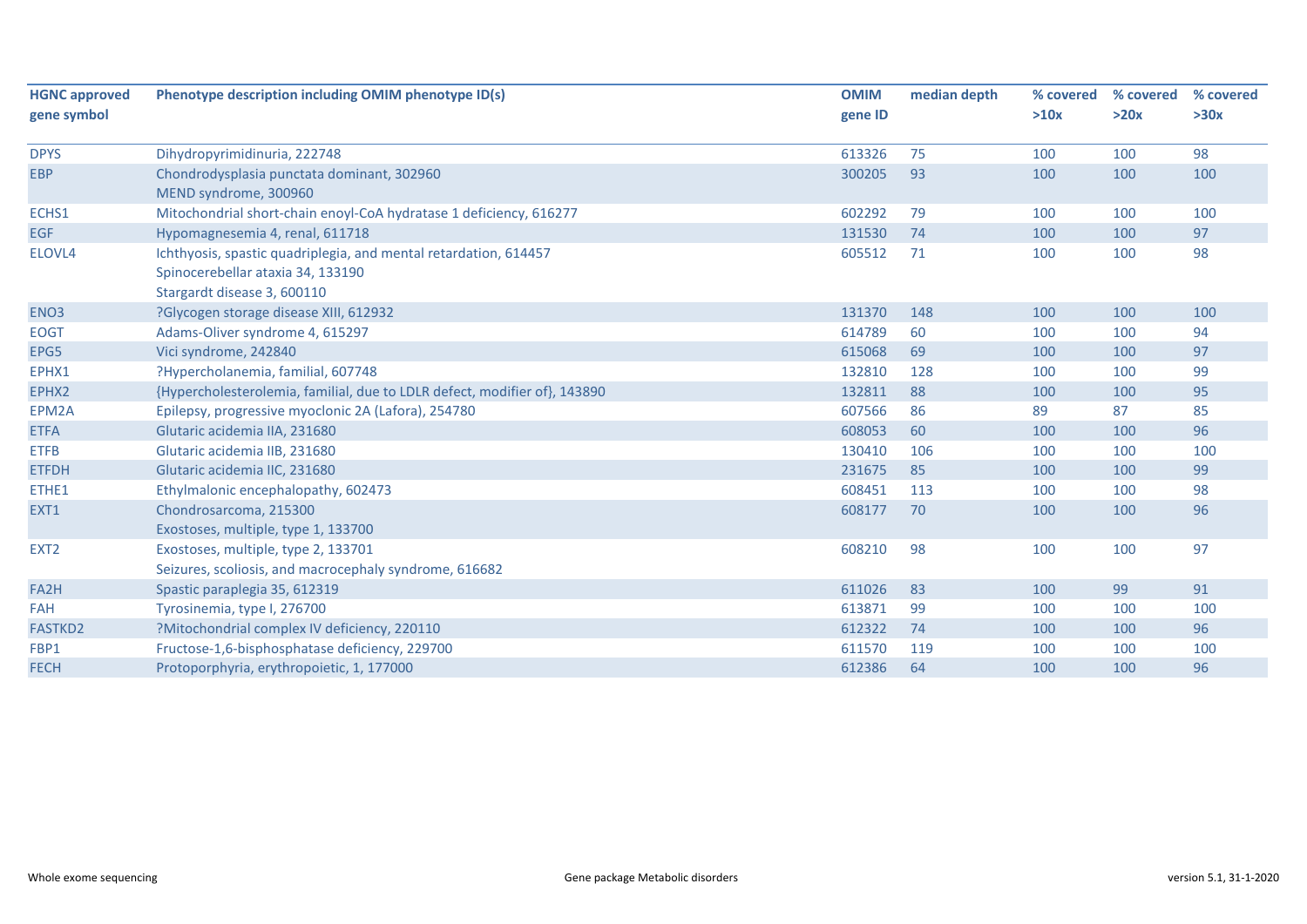| <b>HGNC approved</b> | Phenotype description including OMIM phenotype ID(s)                                                     | <b>OMIM</b> | median depth |      | % covered % covered | % covered |
|----------------------|----------------------------------------------------------------------------------------------------------|-------------|--------------|------|---------------------|-----------|
| gene symbol          |                                                                                                          | gene ID     |              | >10x | >20x                | >30x      |
| FGFR2                | Antley-Bixler syndrome without genital anomalies or disordered steroidogenesis, 207410                   | 176943      | 74           | 100  | 100                 | 95        |
|                      | Apert syndrome, 101200                                                                                   |             |              |      |                     |           |
|                      | Beare-Stevenson cutis gyrata syndrome, 123790                                                            |             |              |      |                     |           |
|                      | Bent bone dysplasia syndrome, 614592                                                                     |             |              |      |                     |           |
|                      | Craniofacial-skeletal-dermatologic dysplasia, 101600                                                     |             |              |      |                     |           |
|                      | Craniosynostosis, nonspecific                                                                            |             |              |      |                     |           |
|                      | Crouzon syndrome, 123500                                                                                 |             |              |      |                     |           |
|                      | Gastric cancer, somatic, 613659                                                                          |             |              |      |                     |           |
|                      | Jackson-Weiss syndrome, 123150                                                                           |             |              |      |                     |           |
|                      | LADD syndrome, 149730                                                                                    |             |              |      |                     |           |
|                      | Pfeiffer syndrome, 101600                                                                                |             |              |      |                     |           |
|                      | Saethre-Chotzen syndrome, 101400                                                                         |             |              |      |                     |           |
|                      | Scaphocephaly and Axenfeld-Rieger anomaly                                                                |             |              |      |                     |           |
|                      | Scaphocephaly, maxillary retrusion, and mental retardation, 609579                                       |             |              |      |                     |           |
| FH                   | Fumarase deficiency, 606812                                                                              | 136850      | 82           | 99   | 94                  | 87        |
|                      | Leiomyomatosis and renal cell cancer, 150800                                                             |             |              |      |                     |           |
| <b>FKRP</b>          | Muscular dystrophy-dystroglycanopathy (congenital with brain and eye anomalies), type A, 5, 613153       | 606596      | 143          | 100  | 100                 | 100       |
|                      | Muscular dystrophy-dystroglycanopathy (congenital with or without mental retardation), type B, 5, 606612 |             |              |      |                     |           |
|                      | Muscular dystrophy-dystroglycanopathy (limb-girdle), type C, 5, 607155                                   |             |              |      |                     |           |
| <b>FKTN</b>          | Cardiomyopathy, dilated, 1X, 611615                                                                      | 607440      | 85           | 100  | 100                 | 100       |
|                      | Muscular dystrophy-dystroglycanopathy (congenital with brain and eye anomalies), type A, 4, 253800       |             |              |      |                     |           |
|                      | Muscular dystrophy-dystroglycanopathy (congenital without mental retardation), type B, 4, 613152         |             |              |      |                     |           |
|                      | Muscular dystrophy-dystroglycanopathy (limb-girdle), type C, 4, 611588                                   |             |              |      |                     |           |
| FLAD1                | Lipid storage myopathy due to flavin adenine dinucleotide synthetase deficiency, 255100                  | 610595      | 136          | 100  | 100                 | 100       |
| FMO3                 | Trimethylaminuria, 602079                                                                                | 136132      | 69           | 100  | 100                 | 95        |
| FOLR1                | Neurodegeneration due to cerebral folate transport deficiency, 613068                                    | 136430      | 111          | 100  | 100                 | 100       |
| FOXRED1              | Mitochondrial complex I deficiency, nuclear type 19, 618241                                              | 613622      | 91           | 100  | 100                 | 100       |
| <b>FTCD</b>          | Glutamate formiminotransferase deficiency, 229100                                                        | 606806      | 96           | 99   | 96                  | 93        |
| FUCA1                | Fucosidosis, 230000                                                                                      | 612280      | 83           | 100  | 100                 | 98        |
| FUT <sub>2</sub>     | [Bombay phenotype, digenic], 616754                                                                      | 182100      | 182          | 100  | 100                 | 100       |
|                      | {Norwalk virus infection, resistance to}                                                                 |             |              |      |                     |           |
|                      | {Vitamin B12 plasma level QTL1}, 612542                                                                  |             |              |      |                     |           |
| FXYD2                | Hypomagnesemia 2, renal, 154020                                                                          | 601814      | 101          | 100  | 100                 | 100       |
| G6PC                 | Glycogen storage disease la, 232200                                                                      | 613742      | 113          | 100  | 100                 | 100       |
|                      |                                                                                                          |             |              |      |                     |           |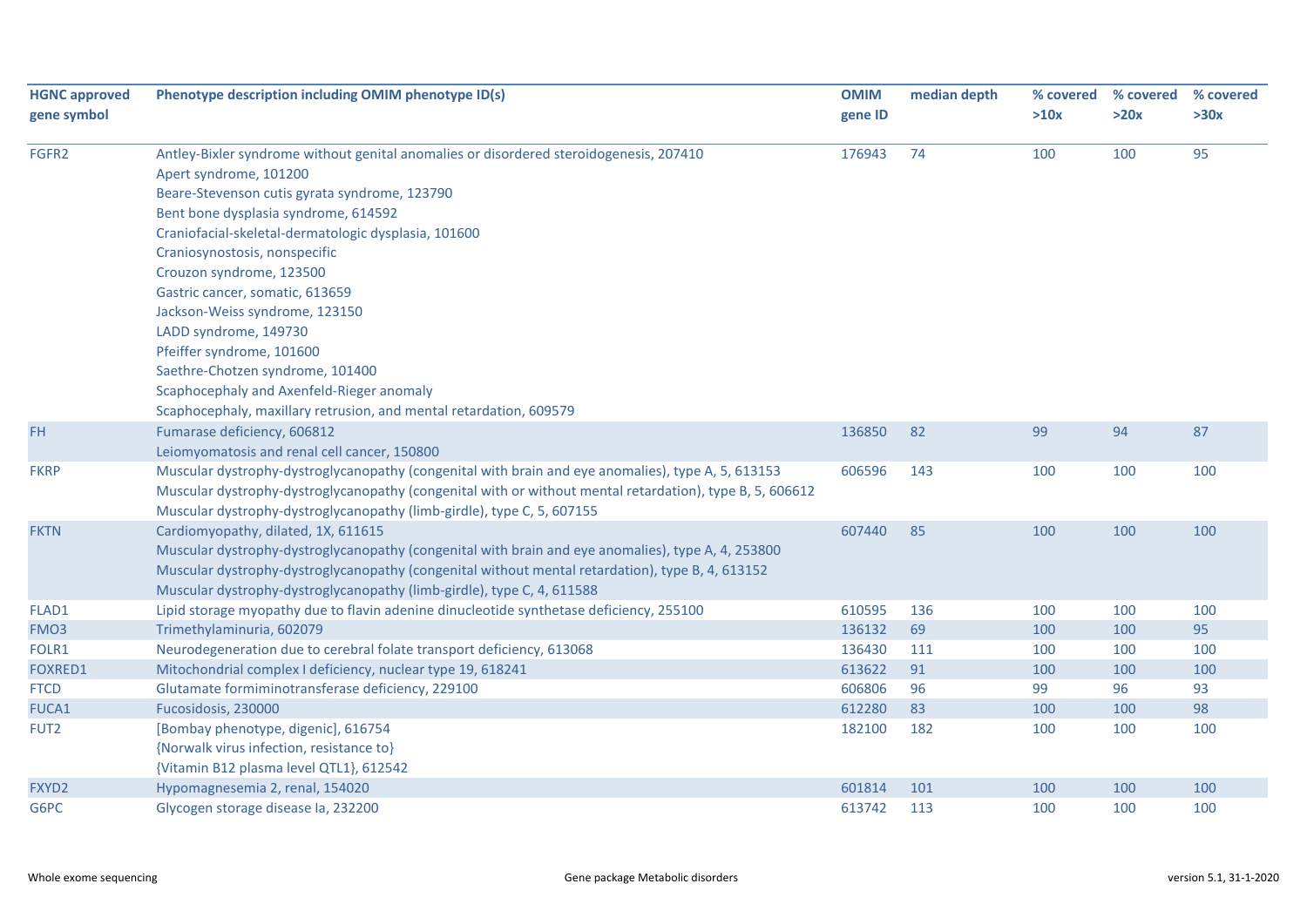| <b>HGNC approved</b><br>gene symbol | Phenotype description including OMIM phenotype ID(s)                         | <b>OMIM</b><br>gene ID | median depth | % covered<br>>10x | % covered<br>>20x | % covered<br>>30x |
|-------------------------------------|------------------------------------------------------------------------------|------------------------|--------------|-------------------|-------------------|-------------------|
|                                     |                                                                              |                        |              |                   |                   |                   |
| G6PC3                               | Dursun syndrome, 612541                                                      | 611045                 | 103          | 100               | 100               | 100               |
|                                     | Neutropenia, severe congenital 4, 612541                                     |                        |              |                   |                   |                   |
| G6PD                                | Hemolytic anemia, G6PD deficient (favism), 300908                            | 305900                 | 96           | 100               | 100               | 100               |
|                                     | {Resistance to malaria due to G6PD deficiency}, 611162                       |                        |              |                   |                   |                   |
| <b>GAA</b>                          | Glycogen storage disease II, 232300                                          | 606800                 | 156          | 100               | 100               | 100               |
| GAD1                                | ?Cerebral palsy, spastic quadriplegic, 1, 603513                             | 605363                 | 86           | 100               | 100               | 99                |
| <b>GALC</b>                         | Krabbe disease, 245200                                                       | 606890                 | 54           | 100               | 99                | 89                |
| <b>GALE</b>                         | Galactose epimerase deficiency, 230350                                       | 606953                 | 116          | 100               | 100               | 100               |
| GALK1                               | Galactokinase deficiency with cataracts, 230200                              | 604313                 | 133          | 100               | 100               | 99                |
| <b>GALNS</b>                        | Mucopolysaccharidosis IVA, 253000                                            | 612222                 | 81           | 100               | 99                | 95                |
| GALNT3                              | Tumoral calcinosis, hyperphosphatemic, familial, 1, 211900                   | 601756                 | 69           | 100               | 100               | 97                |
| <b>GALT</b>                         | Galactosemia, 230400                                                         | 606999                 | 151          | 100               | 100               | 100               |
| <b>GAMT</b>                         | Cerebral creatine deficiency syndrome 2, 612736                              | 601240                 | 85           | 100               | 99                | 95                |
| <b>GANAB</b>                        | Polycystic kidney disease 3, 600666                                          | 104160                 | 85           | 100               | 99                | 96                |
| <b>GART</b>                         | No OMIM phenotype                                                            | 138440                 | 55           | 100               | 96                | 89                |
| <b>GATM</b>                         | Cerebral creatine deficiency syndrome 3, 612718                              | 602360                 | 65           | 100               | 100               | 98                |
| <b>GBA</b>                          | Gaucher disease, perinatal lethal, 608013                                    | 606463                 | 172          | 100               | 100               | 100               |
|                                     | Gaucher disease, type I, 230800                                              |                        |              |                   |                   |                   |
|                                     | Gaucher disease, type II, 230900                                             |                        |              |                   |                   |                   |
|                                     | Gaucher disease, type III, 231000                                            |                        |              |                   |                   |                   |
|                                     | Gaucher disease, type IIIC, 231005                                           |                        |              |                   |                   |                   |
|                                     | {Lewy body dementia, susceptibility to}, 127750                              |                        |              |                   |                   |                   |
|                                     | {Parkinson disease, late-onset, susceptibility to}, 168600                   |                        |              |                   |                   |                   |
| GBA <sub>2</sub>                    | Spastic paraplegia 46, 614409                                                | 609471                 | 137          | 100               | 100               | 100               |
| GBE1                                | Glycogen storage disease IV, 232500                                          | 607839                 | 67           | 100               | 99                | 92                |
|                                     | Polyglucosan body disease, adult form, 263570                                |                        |              |                   |                   |                   |
| <b>GCDH</b>                         | Glutaricaciduria, type I, 231670                                             | 608801                 | 112          | 100               | 100               | 100               |
| GCH1                                | Dystonia, DOPA-responsive, with or without hyperphenylalaninemia, 128230     | 600225                 | 52           | 100               | 100               | 93                |
|                                     | Hyperphenylalaninemia, BH4-deficient, B, 233910                              |                        |              |                   |                   |                   |
| <b>GCK</b>                          | Diabetes mellitus, noninsulin-dependent, late onset, 125853                  | 138079                 | 127          | 100               | 100               | 100               |
|                                     | Diabetes mellitus, permanent neonatal, 606176                                |                        |              |                   |                   |                   |
|                                     | Hyperinsulinemic hypoglycemia, familial, 3, 602485                           |                        |              |                   |                   |                   |
|                                     | MODY, type II, 125851                                                        |                        |              |                   |                   |                   |
| <b>GCLC</b>                         | Hemolytic anemia due to gamma-glutamylcysteine synthetase deficiency, 230450 | 606857                 | 88           | 100               | 100               | 97                |
|                                     | {Myocardial infarction, susceptibility to}, 608446                           |                        |              |                   |                   |                   |
|                                     |                                                                              |                        |              |                   |                   |                   |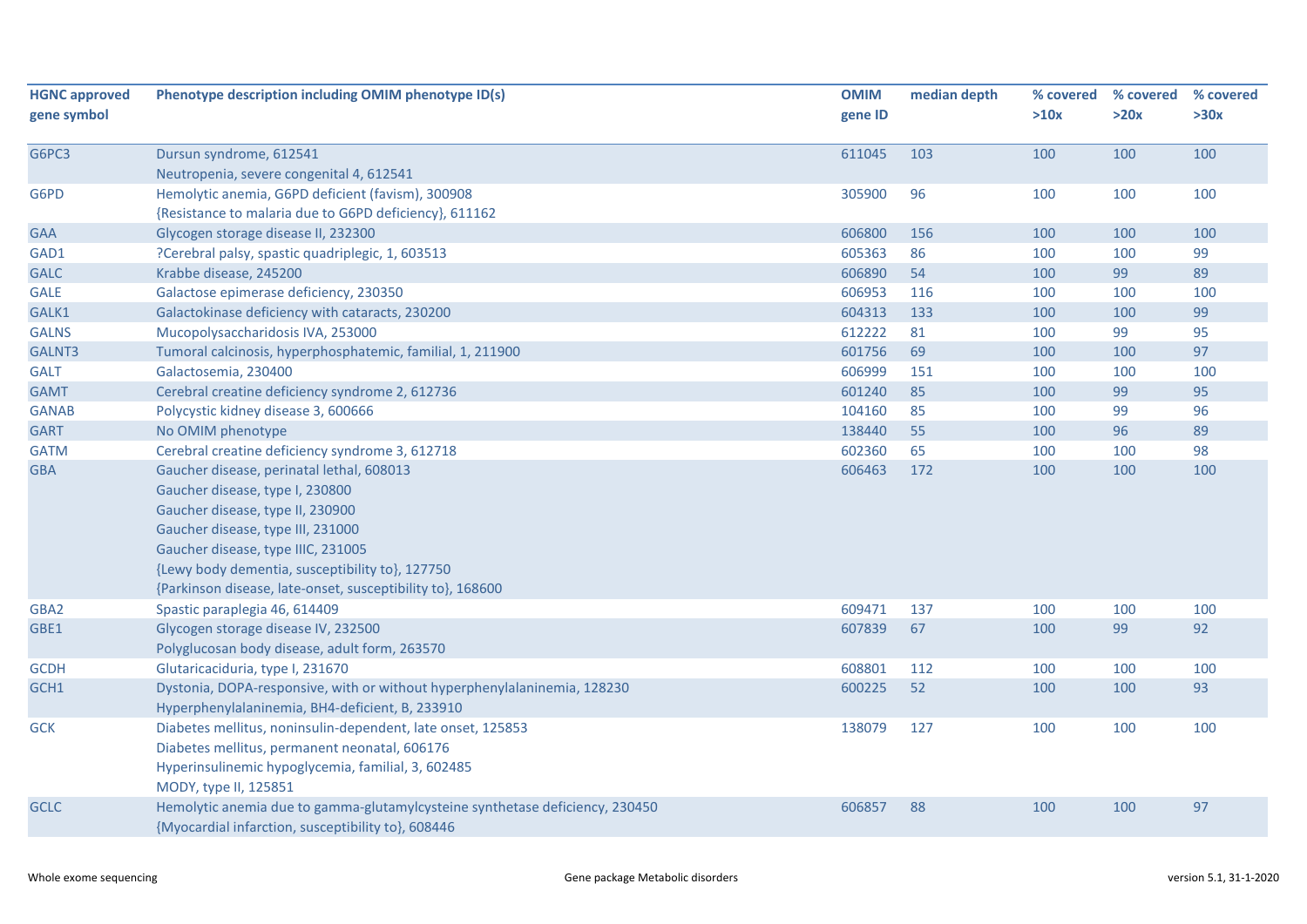| <b>HGNC approved</b> | Phenotype description including OMIM phenotype ID(s)                                                | <b>OMIM</b> | median depth | % covered | % covered | % covered |
|----------------------|-----------------------------------------------------------------------------------------------------|-------------|--------------|-----------|-----------|-----------|
| gene symbol          |                                                                                                     | gene ID     |              | >10x      | >20x      | >30x      |
| <b>GCSH</b>          | ?Glycine encephalopathy, 605899                                                                     | 238330      | 93           | 100       | 89        | 62        |
| GFM1                 | Combined oxidative phosphorylation deficiency 1, 609060                                             | 606639      | 72           | 100       | 100       | 96        |
| GFPT1                | Myasthenia, congenital, 12, with tubular aggregates, 610542                                         | 138292      | 59           | 100       | 100       | 92        |
| GGT1                 | ?Glutathioninuria, 231950                                                                           | 612346      | 54           | 77        | 63        | 57        |
| GK                   | Glycerol kinase deficiency, 307030                                                                  | 300474      | 46           | 99        | 88        | 66        |
| <b>GLA</b>           | Fabry disease, 301500                                                                               | 300644      | 101          | 100       | 100       | 100       |
|                      | Fabry disease, cardiac variant, 301500                                                              |             |              |           |           |           |
| GLB1                 | GM1-gangliosidosis, type I, 230500                                                                  | 611458      | 105          | 100       | 100       | 98        |
|                      | GM1-gangliosidosis, type II, 230600                                                                 |             |              |           |           |           |
|                      | GM1-gangliosidosis, type III, 230650                                                                |             |              |           |           |           |
|                      | Mucopolysaccharidosis type IVB (Morquio), 253010                                                    |             |              |           |           |           |
| <b>GLDC</b>          | Glycine encephalopathy, 605899                                                                      | 238300      | 67           | 100       | 98        | 91        |
| GLRA1                | Hyperekplexia 1, 149400                                                                             | 138491      | 85           | 100       | 100       | 96        |
| GLRX5                | Anemia, sideroblastic, 3, pyridoxine-refractory, 616860                                             | 609588      | 68           | 100       | 91        | 81        |
|                      | Spasticity, childhood-onset, with hyperglycinemia, 616859                                           |             |              |           |           |           |
| GLUD1                | Hyperinsulinism-hyperammonemia syndrome, 606762                                                     | 138130      | 99           | 100       | 97        | 91        |
| <b>GLUL</b>          | Glutamine deficiency, congenital, 610015                                                            | 138290      | 92           | 100       | 100       | 100       |
| <b>GLYCTK</b>        | D-glyceric aciduria, 220120                                                                         | 610516      | 136          | 100       | 100       | 100       |
| GM2A                 | GM2-gangliosidosis, AB variant, 272750                                                              | 613109      | 94           | 100       | 100       | 100       |
| <b>GMPPA</b>         | Alacrima, achalasia, and mental retardation syndrome, 615510                                        | 615495      | 114          | 100       | 100       | 100       |
| <b>GMPPB</b>         | Muscular dystrophy-dystroglycanopathy (congenital with brain and eye anomalies), type A, 14, 615350 | 615320      | 189          | 100       | 100       | 100       |
|                      | Muscular dystrophy-dystroglycanopathy (congenital with mental retardation), type B, 14, 615351      |             |              |           |           |           |
|                      | Muscular dystrophy-dystroglycanopathy (limb-girdle), type C, 14, 615352                             |             |              |           |           |           |
| <b>GNE</b>           | Nonaka myopathy, 605820                                                                             | 603824      | 93           | 100       | 100       | 99        |
|                      | Sialuria, 269921                                                                                    |             |              |           |           |           |
| <b>GNMT</b>          | Glycine N-methyltransferase deficiency, 606664                                                      | 606628      | 105          | 100       | 100       | 100       |
| <b>GNPAT</b>         | Rhizomelic chondrodysplasia punctata, type 2, 222765                                                | 602744      | 78           | 100       | 100       | 96        |
| <b>GNPTAB</b>        | Mucolipidosis II alpha/beta, 252500                                                                 | 607840      | 63           | 100       | 99        | 95        |
|                      | Mucolipidosis III alpha/beta, 252600                                                                |             |              |           |           |           |
| <b>GNPTG</b>         | Mucolipidosis III gamma, 252605                                                                     | 607838      | 153          | 100       | 99        | 94        |
| <b>GNS</b>           | Mucopolysaccharidosis type IIID, 252940                                                             | 607664      | 68           | 100       | 100       | 98        |
| GPD1                 | Hypertriglyceridemia, transient infantile, 614480                                                   | 138420      | 80           | 100       | 100       | 100       |
| <b>GPHN</b>          | Molybdenum cofactor deficiency C, 615501                                                            | 603930      | 68           | 100       | 100       | 98        |
| <b>GPI</b>           | Hemolytic anemia, nonspherocytic, due to glucose phosphate isomerase deficiency, 613470             | 172400      | 130          | 100       | 100       | 100       |
| GPX1                 | Hemolytic anemia due to glutathione peroxidase deficiency, 614164                                   | 138320      | 95           | 100       | 100       | 100       |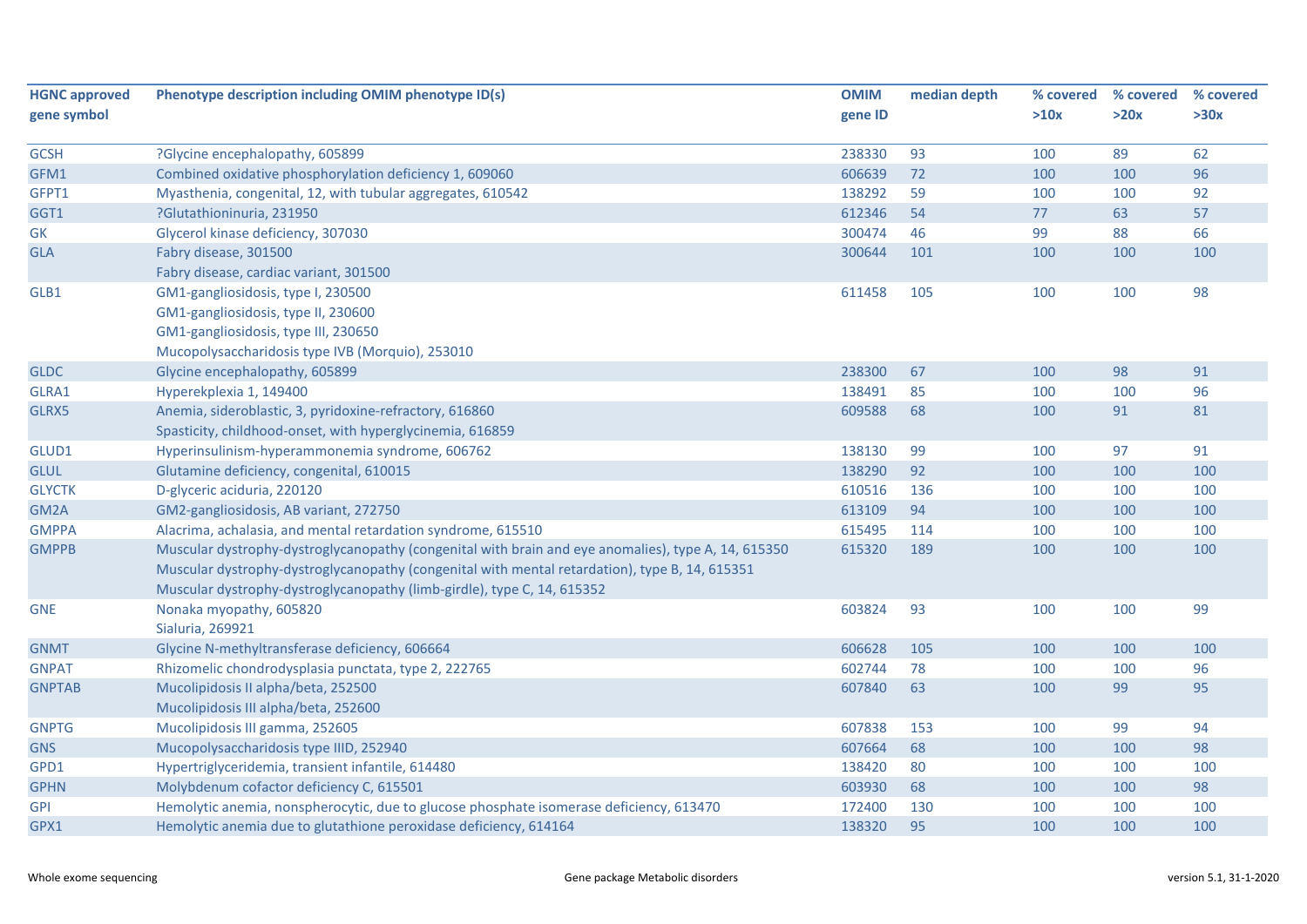| <b>HGNC approved</b><br>gene symbol | Phenotype description including OMIM phenotype ID(s)                                 | <b>OMIM</b><br>gene ID | median depth | % covered<br>>10x | % covered<br>>20x | % covered<br>>30x |
|-------------------------------------|--------------------------------------------------------------------------------------|------------------------|--------------|-------------------|-------------------|-------------------|
|                                     |                                                                                      |                        |              |                   |                   |                   |
| <b>GRHPR</b>                        | Hyperoxaluria, primary, type II, 260000                                              | 604296                 | 96           | 100               | 100               | 100               |
| <b>GSS</b>                          | Glutathione synthetase deficiency, 266130                                            | 601002                 | 89           | 100               | 100               | 99                |
|                                     | Hemolytic anemia due to glutathione synthetase deficiency, 231900                    |                        |              |                   |                   |                   |
| GSTZ1                               | [Maleylacetoacetate isomerase deficiency], 617596                                    | 603758                 | 95           | 100               | 100               | 100               |
| <b>GUSB</b>                         | Mucopolysaccharidosis VII, 253220                                                    | 611499                 | 106          | 100               | 100               | 97                |
| GYG1                                | ?Glycogen storage disease XV, 613507                                                 | 603942                 | 60           | 100               | 100               | 96                |
|                                     | Polyglucosan body myopathy 2, 616199                                                 |                        |              |                   |                   |                   |
| GYS1                                | Glycogen storage disease 0, muscle, 611556                                           | 138570                 | 116          | 100               | 100               | 100               |
| GYS2                                | Glycogen storage disease 0, liver, 240600                                            | 138571                 | 67           | 100               | 100               | 98                |
| <b>HADH</b>                         | 3-hydroxyacyl-CoA dehydrogenase deficiency, 231530                                   | 601609                 | 77           | 100               | 100               | 100               |
|                                     | Hyperinsulinemic hypoglycemia, familial, 4, 609975                                   |                        |              |                   |                   |                   |
| <b>HADHA</b>                        | Fatty liver, acute, of pregnancy, 609016                                             | 600890                 | 99           | 100               | 100               | 97                |
|                                     | HELLP syndrome, maternal, of pregnancy, 609016                                       |                        |              |                   |                   |                   |
|                                     | LCHAD deficiency, 609016                                                             |                        |              |                   |                   |                   |
|                                     | Trifunctional protein deficiency, 609015                                             |                        |              |                   |                   |                   |
| <b>HADHB</b>                        | Trifunctional protein deficiency, 609015                                             | 143450                 | 66           | 100               | 100               | 97                |
| <b>HAL</b>                          | [Histidinemia], 235800                                                               | 609457                 | 89           | 100               | 100               | 97                |
| <b>HAMP</b>                         | Hemochromatosis, type 2B, 613313                                                     | 606464                 | 161          | 100               | 100               | 100               |
| HCFC1                               | Mental retardation 3 (methylmalonic acidemia and homocysteinemia, cblX type), 309541 | 300019                 | 79           | 100               | 97                | 92                |
| <b>HEXA</b>                         | GM2-gangliosidosis, several forms, 272800                                            | 606869                 | 86           | 100               | 100               | 98                |
|                                     | [Hex A pseudodeficiency], 272800                                                     |                        |              |                   |                   |                   |
|                                     | Tay-Sachs disease, 272800                                                            |                        |              |                   |                   |                   |
| <b>HEXB</b>                         | Sandhoff disease, infantile, juvenile, and adult forms, 268800                       | 606873                 | 119          | 100               | 100               | 97                |
| HFE                                 | {Alzheimer disease, susceptibility to}, 104300                                       | 613609                 | 97           | 100               | 100               | 100               |
|                                     | Hemochromatosis, 235200                                                              |                        |              |                   |                   |                   |
|                                     | {Microvascular complications of diabetes 7}, 612635                                  |                        |              |                   |                   |                   |
|                                     | {Porphyria cutanea tarda, susceptibility to}, 176100                                 |                        |              |                   |                   |                   |
|                                     | {Porphyria variegata, susceptibility to}, 176200                                     |                        |              |                   |                   |                   |
|                                     | [Transferrin serum level QTL2], 614193                                               |                        |              |                   |                   |                   |
| <b>HGD</b>                          | Alkaptonuria, 203500                                                                 | 607474                 | 63           | 100               | 100               | 96                |
| <b>HGSNAT</b>                       | Mucopolysaccharidosis type IIIC (Sanfilippo C), 252930                               | 610453                 | 70           | 94                | 94                | 92                |
|                                     | Retinitis pigmentosa 73, 616544                                                      |                        |              |                   |                   |                   |
| <b>HIBCH</b>                        | 3-hydroxyisobutryl-CoA hydrolase deficiency, 250620                                  | 610690                 | 51           | 100               | 94                | 75                |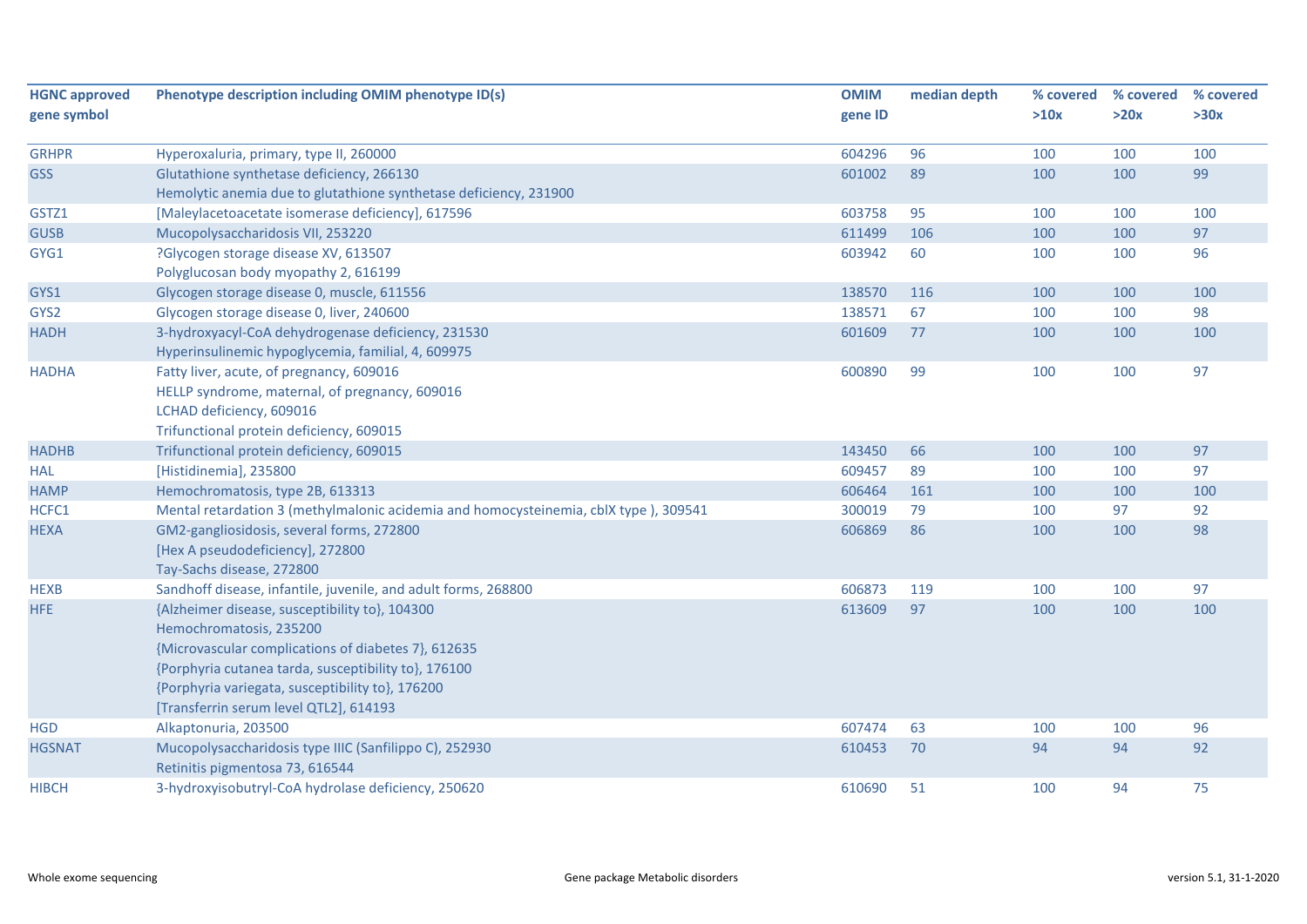| <b>HGNC approved</b> | Phenotype description including OMIM phenotype ID(s)                                             | <b>OMIM</b> | median depth | % covered | % covered | % covered |
|----------------------|--------------------------------------------------------------------------------------------------|-------------|--------------|-----------|-----------|-----------|
| gene symbol          |                                                                                                  | gene ID     |              | >10x      | >20x      | >30x      |
| HK1                  | Hemolytic anemia due to hexokinase deficiency, 235700                                            | 142600      | 102          | 100       | 100       | 99        |
|                      | Neurodevelopmental disorder with visual defects and brain anomalies, 618547                      |             |              |           |           |           |
|                      | Neuropathy, hereditary motor and sensory, Russe type, 605285                                     |             |              |           |           |           |
|                      | Retinitis pigmentosa 79, 617460                                                                  |             |              |           |           |           |
| <b>HLCS</b>          | Holocarboxylase synthetase deficiency, 253270                                                    | 609018      | 98           | 100       | 100       | 99        |
| <b>HMBS</b>          | Porphyria, acute intermittent, 176000                                                            | 609806      | 88           | 100       | 100       | 100       |
|                      | Porphyria, acute intermittent, nonerythroid variant, 176000                                      |             |              |           |           |           |
| <b>HMGCL</b>         | HMG-CoA lyase deficiency, 246450                                                                 | 613898      | 94           | 100       | 100       | 100       |
| HMGCS2               | HMG-CoA synthase-2 deficiency, 605911                                                            | 600234      | 78           | 100       | 100       | 99        |
| HMOX1                | Heme oxygenase-1 deficiency, 614034                                                              | 141250      | 112          | 100       | 100       | 99        |
|                      | {Pulmonary disease, chronic obstructive, susceptibility to}, 606963                              |             |              |           |           |           |
| HOGA1                | Hyperoxaluria, primary, type III, 613616                                                         | 613597      | 122          | 100       | 100       | 100       |
| <b>HPD</b>           | Hawkinsinuria, 140350                                                                            | 609695      | 107          | 100       | 100       | 99        |
|                      | Tyrosinemia, type III, 276710                                                                    |             |              |           |           |           |
| HPRT1                | HPRT-related gout, 300323                                                                        | 308000      | 43           | 100       | 99        | 81        |
|                      | Lesch-Nyhan syndrome, 300322                                                                     |             |              |           |           |           |
| HPS1                 | Hermansky-Pudlak syndrome 1, 203300                                                              | 604982      | 103          | 100       | 100       | 97        |
| <b>HS6ST1</b>        | {Hypogonadotropic hypogonadism 15 with or without anosmia}, 614880                               | 604846      | 119          | 100       | 100       | 97        |
| <b>HSD11B1</b>       | Cortisone reductase deficiency 2, 614662                                                         | 600713      | 68           | 100       | 100       | 99        |
| <b>HSD11B2</b>       | Apparent mineralocorticoid excess, 218030                                                        | 614232      | 147          | 92        | 86        | 83        |
| <b>HSD17B10</b>      | HSD10 mitochondrial disease, 300438                                                              | 300256      | 76           | 100       | 100       | 100       |
| <b>HSD17B4</b>       | D-bifunctional protein deficiency, 261515                                                        | 601860      | 62           | 100       | 98        | 93        |
|                      | Perrault syndrome 1, 233400                                                                      |             |              |           |           |           |
| HSD3B2               | Adrenal hyperplasia, congenital, due to 3-beta-hydroxysteroid dehydrogenase 2 deficiency, 201810 | 613890      | 143          | 100       | 100       | 100       |
| HSD3B7               | Bile acid synthesis defect, congenital, 1, 607765                                                | 607764      | 115          | 100       | 100       | 100       |
| HYAL1                | ?Mucopolysaccharidosis type IX, 601492                                                           | 607071      | 103          | 100       | 100       | 100       |
| <b>IBA57</b>         | Multiple mitochondrial dysfunctions syndrome 3, 615330                                           | 615316      | 124          | 100       | 100       | 97        |
|                      | ?Spastic paraplegia 74, 616451                                                                   |             |              |           |           |           |
| IDH <sub>2</sub>     | D-2-hydroxyglutaric aciduria 2, 613657                                                           | 147650      | 105          | 100       | 100       | 100       |
| <b>IDH3B</b>         | Retinitis pigmentosa 46, 612572                                                                  | 604526      | 117          | 100       | 100       | 100       |
| <b>IDS</b>           | Mucopolysaccharidosis II, 309900                                                                 | 300823      | 74           | 100       | 99        | 95        |
| <b>IDUA</b>          | Mucopolysaccharidosis Ih, 607014                                                                 | 252800      | 138          | 100       | 97        | 91        |
|                      | Mucopolysaccharidosis Ih/s, 607015                                                               |             |              |           |           |           |
|                      | Mucopolysaccharidosis Is, 607016                                                                 |             |              |           |           |           |
| <b>IMPAD1</b>        | Chondrodysplasia with joint dislocations, GPAPP type, 614078                                     | 614010      | 146          | 100       | 100       | 97        |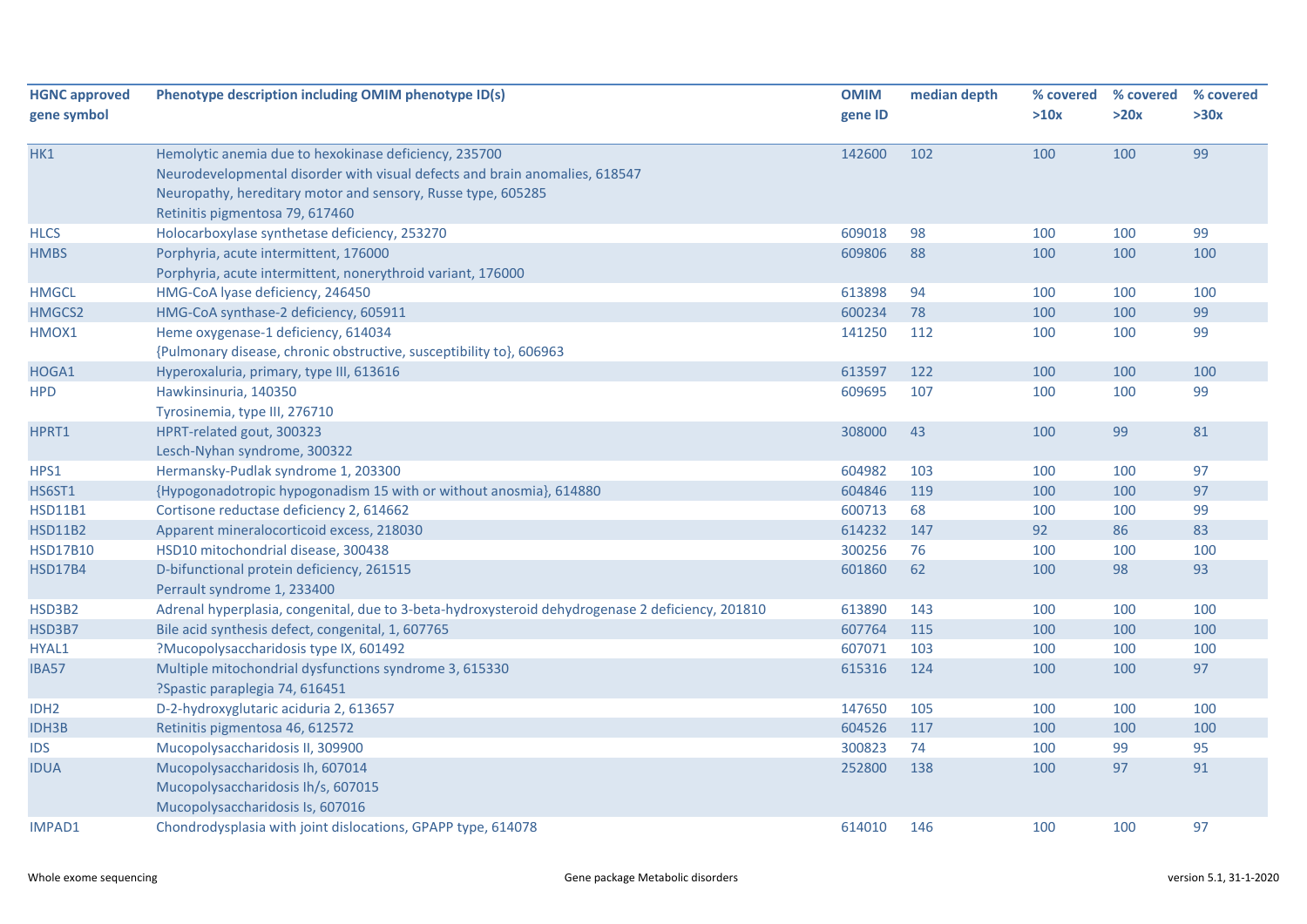| <b>HGNC</b> approved | Phenotype description including OMIM phenotype ID(s)                                               | <b>OMIM</b> | median depth | % covered | % covered | % covered |
|----------------------|----------------------------------------------------------------------------------------------------|-------------|--------------|-----------|-----------|-----------|
| gene symbol          |                                                                                                    | gene ID     |              | >10x      | >20x      | >30x      |
| IMPDH1               | Leber congenital amaurosis 11, 613837                                                              | 146690      | 99           | 100       | 96        | 91        |
|                      | Retinitis pigmentosa 10, 180105                                                                    |             |              |           |           |           |
| <b>INPPL1</b>        | Opsismodysplasia, 258480                                                                           | 600829      | 111          | 100       | 100       | 99        |
| <b>ISCU</b>          | Myopathy with lactic acidosis, hereditary, 255125                                                  | 611911      | 75           | 100       | 100       | 100       |
| <b>ITPA</b>          | Epileptic encephalopathy, early infantile, 35, 616647                                              | 147520      | 122          | 100       | 100       | 100       |
|                      | [Inosine triphosphatase deficiency], 613850                                                        |             |              |           |           |           |
| <b>IVD</b>           | Isovaleric acidemia, 243500                                                                        | 607036      | 107          | 100       | 100       | 98        |
| <b>KHK</b>           | [Fructosuria], 229800                                                                              | 614058      | 119          | 100       | 100       | 100       |
| <b>KYNU</b>          | ?Hydroxykynureninuria, 236800<br>Vertebral, cardiac, renal, and limb defects syndrome 2, 617661    | 605197      | 73           | 100       | 100       | 97        |
| L2HGDH               | L-2-hydroxyglutaric aciduria, 236792                                                               | 609584      | 74           | 100       | 100       | 97        |
| LAMP2                | Danon disease, 300257                                                                              | 309060      | 44           | 100       | 95        | 77        |
| LARGE1               | Muscular dystrophy-dystroglycanopathy (congenital with brain and eye anomalies), type A, 6, 613154 | 603590      | 97           | 100       | 100       | 99        |
|                      | Muscular dystrophy-dystroglycanopathy (congenital with mental retardation), type B, 6, 608840      |             |              |           |           |           |
| <b>LBR</b>           | Greenberg skeletal dysplasia, 215140                                                               | 600024      | 68           | 100       | 100       | 96        |
|                      | Pelger-Huet anomaly, 169400                                                                        |             |              |           |           |           |
|                      | Pelger-Huet anomaly with mild skeletal anomalies, 618019                                           |             |              |           |           |           |
|                      | ?Reynolds syndrome, 613471                                                                         |             |              |           |           |           |
| <b>LCAT</b>          | Fish-eye disease, 136120                                                                           | 606967      | 130          | 100       | 100       | 97        |
|                      | Norum disease, 245900                                                                              |             |              |           |           |           |
| LCT                  | Lactase deficiency, congenital, 223000                                                             | 603202      | 114          | 100       | 100       | 100       |
| <b>LDHA</b>          | Glycogen storage disease XI, 612933                                                                | 150000      | 62           | 100       | 99        | 88        |
| <b>LDLR</b>          | Hypercholesterolemia, familial, 1, 143890                                                          | 606945      | 209          | 100       | 100       | 100       |
|                      | LDL cholesterol level QTL2, 143890                                                                 |             |              |           |           |           |
| <b>LFNG</b>          | Spondylocostal dysostosis 3, 609813                                                                | 602576      | 129          | 86        | 84        | 83        |
| <b>LIPA</b>          | Cholesteryl ester storage disease, 278000                                                          | 613497      | 68           | 100       | 100       | 96        |
|                      | Wolman disease, 278000                                                                             |             |              |           |           |           |
| <b>LIPC</b>          | {Diabetes mellitus, noninsulin-dependent}, 125853                                                  | 151670      | 82           | 100       | 100       | 98        |
|                      | Hepatic lipase deficiency, 614025                                                                  |             |              |           |           |           |
|                      | [High density lipoprotein cholesterol level QTL 12], 612797                                        |             |              |           |           |           |
| <b>LIPI</b>          | No OMIM phenotype                                                                                  | 609252      | 60           | 100       | 99        | 92        |
| LMBRD1               | Methylmalonic aciduria and homocystinuria, cblF type, 277380                                       | 612625      | 65           | 100       | 98        | 85        |
| LPIN1                | Myoglobinuria, acute recurrent, 268200                                                             | 605518      | 78           | 100       | 100       | 97        |
| LPIN <sub>2</sub>    | Majeed syndrome, 609628                                                                            | 605519      | 77           | 100       | 100       | 98        |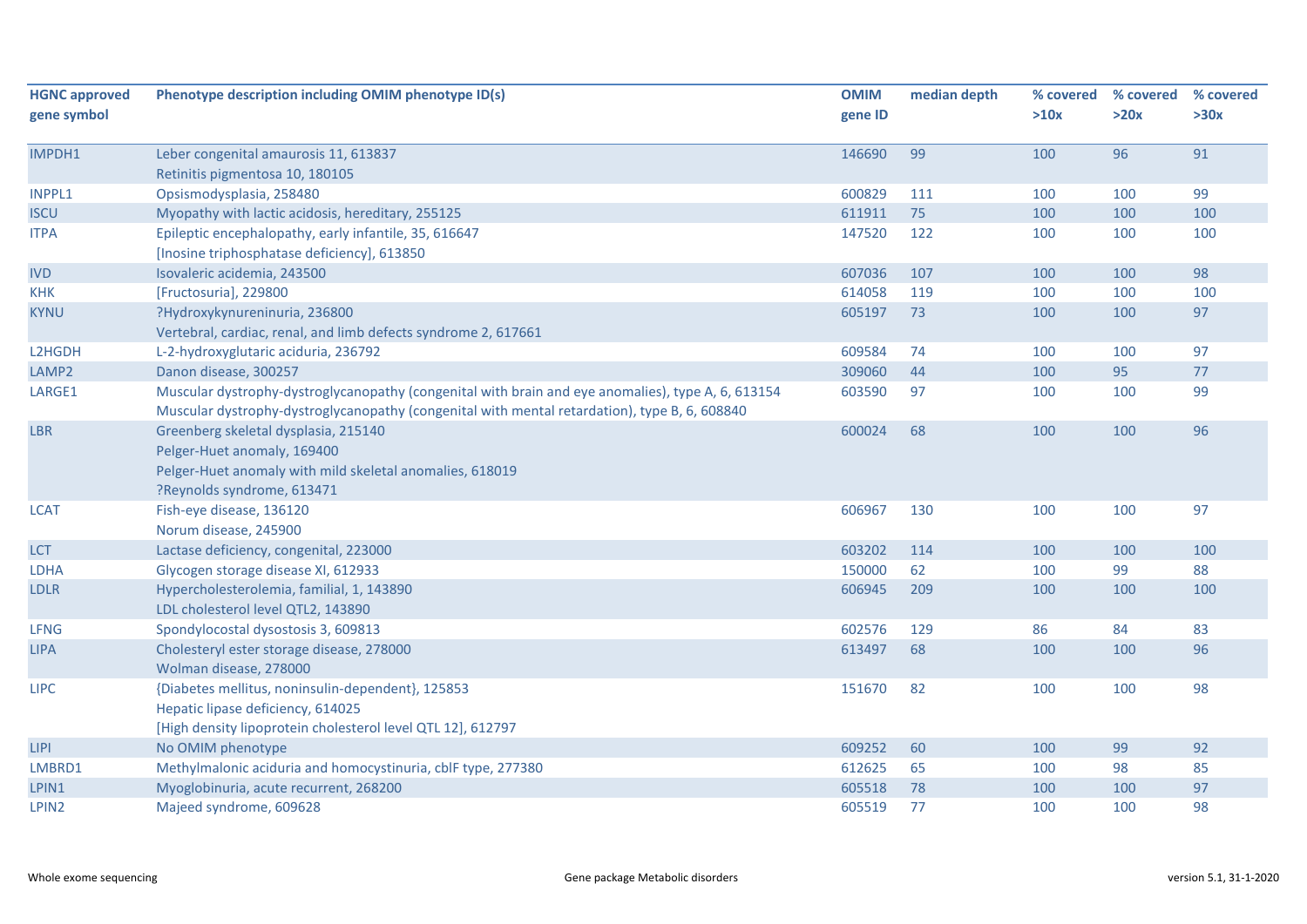| <b>HGNC approved</b> | Phenotype description including OMIM phenotype ID(s)                                                  | <b>OMIM</b> | median depth | % covered | % covered | % covered |
|----------------------|-------------------------------------------------------------------------------------------------------|-------------|--------------|-----------|-----------|-----------|
| gene symbol          |                                                                                                       | gene ID     |              | >10x      | >20x      | >30x      |
| <b>LPL</b>           | Combined hyperlipidemia, familial, 144250                                                             | 609708      | 110          | 100       | 100       | 99        |
|                      | [High density lipoprotein cholesterol level QTL 11], 238600                                           |             |              |           |           |           |
|                      | Lipoprotein lipase deficiency, 238600                                                                 |             |              |           |           |           |
| LRP2                 | Donnai-Barrow syndrome, 222448                                                                        | 600073      | 69           | 100       | 100       | 96        |
| <b>LRPPRC</b>        | Leigh syndrome, French-Canadian type, 220111                                                          | 607544      | 60           | 100       | 99        | 91        |
| LTC4S                | Leukotriene C4 synthase deficiency, 614037                                                            | 246530      | 80           | 100       | 85        | 74        |
| <b>LYST</b>          | Chediak-Higashi syndrome, 214500                                                                      | 606897      | 72           | 100       | 99        | 95        |
| MAN1B1               | Mental retardation 15, 614202                                                                         | 604346      | 122          | 100       | 100       | 100       |
| MAN2B1               | Mannosidosis, alpha-, types I and II, 248500                                                          | 609458      | 115          | 100       | 100       | 100       |
| <b>MANBA</b>         | Mannosidosis, beta, 248510                                                                            | 609489      | 85           | 100       | 100       | 95        |
| <b>MAOA</b>          | {Antisocial behavior}, 300615                                                                         | 309850      | 49           | 100       | 99        | 92        |
|                      | Brunner syndrome, 300615                                                                              |             |              |           |           |           |
| MAT1A                | Hypermethioninemia, persistent, due to methionine adenosyltransferase I/III deficiency, 250850        | 610550      | 107          | 100       | 100       | 100       |
|                      | Methionine adenosyltransferase deficiency, 250850                                                     |             |              |           |           |           |
| MAT <sub>2</sub> A   | No OMIM phenotype                                                                                     | 601468      | 83           | 100       | 100       | 96        |
| MCCC1                | 3-Methylcrotonyl-CoA carboxylase 1 deficiency, 210200                                                 | 609010      | 74           | 100       | 100       | 94        |
| MCCC <sub>2</sub>    | 3-Methylcrotonyl-CoA carboxylase 2 deficiency, 210210                                                 | 609014      | 64           | 100       | 100       | 96        |
| <b>MCEE</b>          | Methylmalonyl-CoA epimerase deficiency, 251120                                                        | 608419      | 77           | 100       | 100       | 95        |
| MCOLN1               | Mucolipidosis IV, 252650                                                                              | 605248      | 129          | 100       | 100       | 100       |
| MFSD8                | Ceroid lipofuscinosis, neuronal, 7, 610951                                                            | 611124      | 68           | 100       | 100       | 95        |
|                      | Macular dystrophy with central cone involvement, 616170                                               |             |              |           |           |           |
| MGAT2                | Congenital disorder of glycosylation, type IIa, 212066                                                | 602616      | 104          | 100       | 100       | 100       |
| <b>MLYCD</b>         | Malonyl-CoA decarboxylase deficiency, 248360                                                          | 606761      | 65           | 100       | 96        | 92        |
| <b>MMAA</b>          | Methylmalonic aciduria, vitamin B12-responsive, 251100                                                | 607481      | 78           | 100       | 100       | 98        |
| <b>MMAB</b>          | Methylmalonic aciduria, vitamin B12-responsive, due to defect in synthesis of adenosylcobalamin, cblB | 607568      | 82           | 100       | 100       | 98        |
|                      | complementation type, 251110                                                                          |             |              |           |           |           |
| <b>MMACHC</b>        | Methylmalonic aciduria and homocystinuria, cblC type, 277400                                          | 609831      | 133          | 100       | 100       | 100       |
| <b>MMADHC</b>        | Homocystinuria, cblD type, variant 1, 277410                                                          | 611935      | 63           | 100       | 100       | 90        |
|                      | Methylmalonic aciduria and homocystinuria, cblD type, 277410                                          |             |              |           |           |           |
|                      | Methylmalonic aciduria, cblD type, variant 2, 277410                                                  |             |              |           |           |           |
| <b>MMUT</b>          | Methylmalonic aciduria, mut(0) type, 251000                                                           | 609058      | 75           | 100       | 100       | 95        |
| <b>MOCOS</b>         | Xanthinuria, type II, 603592                                                                          | 613274      | 87           | 100       | 100       | 95        |
| MOCS1                | Molybdenum cofactor deficiency A, 252150                                                              | 603707      | 105          | 100       | 100       | 99        |
| MOCS <sub>2</sub>    | Molybdenum cofactor deficiency B, 252160                                                              | 603708      | 67           | 100       | 100       | 96        |
| MOCS3                | No OMIM phenotype                                                                                     | 609277      | 176          | 100       | 100       | 100       |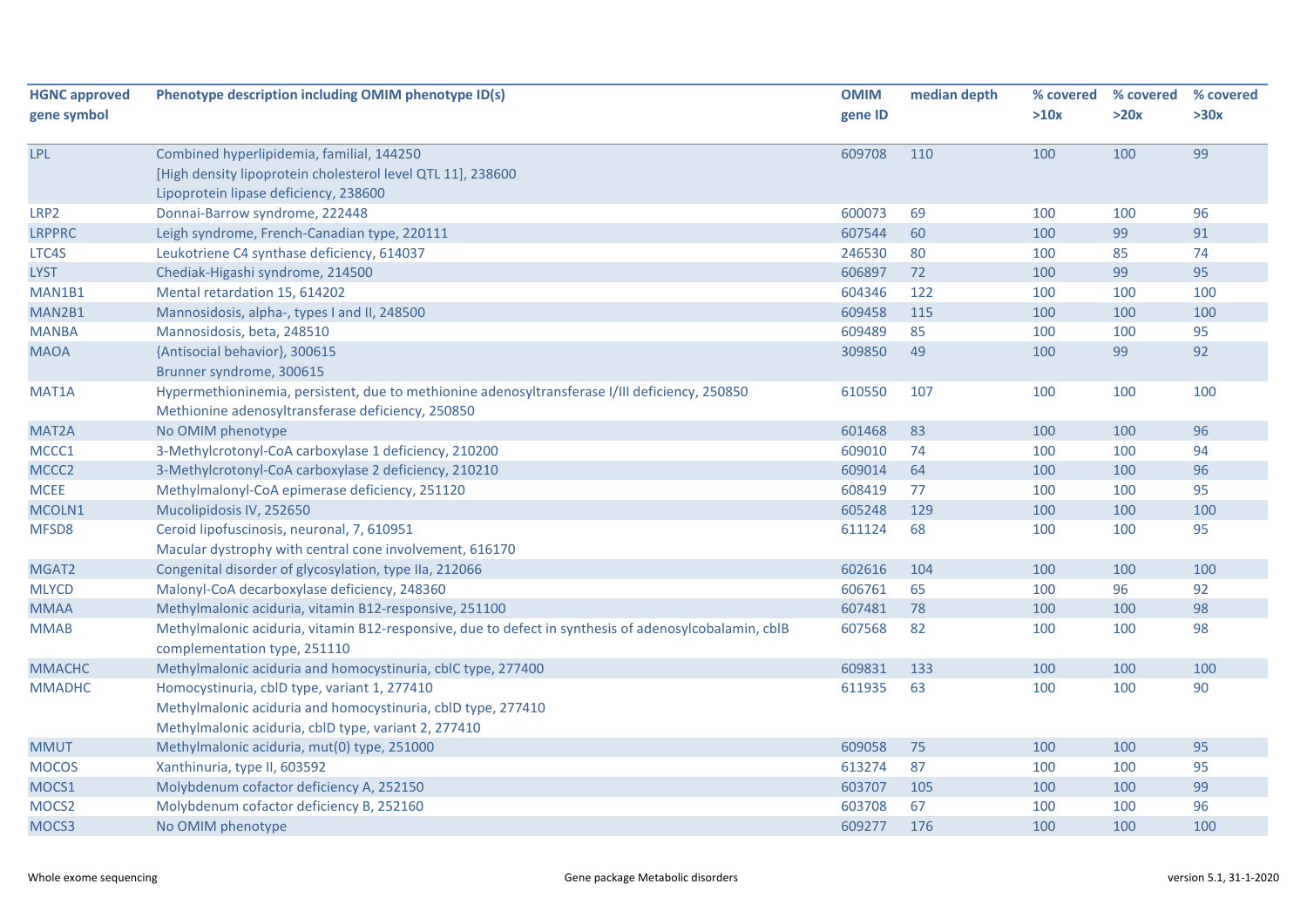| <b>HGNC approved</b><br>gene symbol | Phenotype description including OMIM phenotype ID(s)                                                                                                                                                                                      | <b>OMIM</b><br>gene ID | median depth | % covered<br>>10x | % covered<br>>20x | % covered<br>>30x |
|-------------------------------------|-------------------------------------------------------------------------------------------------------------------------------------------------------------------------------------------------------------------------------------------|------------------------|--------------|-------------------|-------------------|-------------------|
| <b>MOGS</b>                         | Congenital disorder of glycosylation, type IIb, 606056                                                                                                                                                                                    | 601336                 | 130          | 100               | 100               | 100               |
| MPDU1                               | Congenital disorder of glycosylation, type If, 609180                                                                                                                                                                                     | 604041                 | 87           | 100               | 100               | 99                |
| <b>MPI</b>                          | Congenital disorder of glycosylation, type Ib, 602579                                                                                                                                                                                     | 154550                 | 154          | 100               | 100               | 99                |
| MPV17                               | Charcot-Marie-Tooth disease, axonal, type 2EE, 618400<br>Mitochondrial DNA depletion syndrome 6 (hepatocerebral type), 256810                                                                                                             | 137960                 | 108          | 100               | 100               | 100               |
| MRPS16                              | Combined oxidative phosphorylation deficiency 2, 610498                                                                                                                                                                                   | 609204                 | 120          | 100               | 100               | 100               |
| MRPS22                              | Combined oxidative phosphorylation deficiency 5, 611719<br>Ovarian dysgenesis 7, 618117                                                                                                                                                   | 605810                 | 75           | 100               | 100               | 96                |
| MSMO1                               | Microcephaly, congenital cataract, and psoriasiform dermatitis, 616834                                                                                                                                                                    | 607545                 | 95           | 100               | 100               | 98                |
| MTHFD1                              | Combined immunodeficiency and megaloblastic anemia with or without hyperhomocysteinemia, 617780<br>{Neural tube defects, folate-sensitive, susceptibility to}, 601634                                                                     | 172460                 | 76           | 100               | 100               | 96                |
| <b>MTHFR</b>                        | Homocystinuria due to MTHFR deficiency, 236250<br>{Neural tube defects, susceptibility to}, 601634<br>{Schizophrenia, susceptibility to}, 181500<br>{Thromboembolism, susceptibility to}, 188050<br>{Vascular disease, susceptibility to} | 607093                 | 99           | 100               | 100               | 99                |
| MTM1                                | Myotubular myopathy, 310400                                                                                                                                                                                                               | 300415                 | 46           | 100               | 95                | 75                |
| <b>MTR</b>                          | Homocystinuria-megaloblastic anemia, cblG complementation type, 250940<br>{Neural tube defects, folate-sensitive, susceptibility to}, 601634                                                                                              | 156570                 | 80           | 100               | 100               | 97                |
| <b>MTRR</b>                         | Homocystinuria-megaloblastic anemia, cbl E type, 236270<br>{Neural tube defects, folate-sensitive, susceptibility to}, 601634                                                                                                             | 602568                 | 87           | 100               | 100               | 98                |
| <b>MTTP</b>                         | Abetalipoproteinemia, 200100<br>{Metabolic syndrome, protection against}, 605552                                                                                                                                                          | 157147                 | 67           | 100               | 100               | 97                |
| <b>MVK</b>                          | Hyper-IgD syndrome, 260920<br>Mevalonic aciduria, 610377<br>Porokeratosis 3, multiple types, 175900                                                                                                                                       | 251170                 | 100          | 100               | 100               | 100               |
| <b>NAGA</b>                         | Kanzaki disease, 609242<br>Schindler disease, type I, 609241<br>Schindler disease, type III, 609241                                                                                                                                       | 104170                 | 118          | 100               | 100               | 100               |
| <b>NAGLU</b>                        | ?Charcot-Marie-Tooth disease, axonal, type 2V, 616491<br>Mucopolysaccharidosis type IIIB (Sanfilippo B), 252920                                                                                                                           | 609701                 | 112          | 100               | 97                | 93                |
| <b>NAGS</b>                         | N-acetylglutamate synthase deficiency, 237310                                                                                                                                                                                             | 608300                 | 110          | 100               | 100               | 100               |
| <b>NANS</b>                         | Spondyloepimetaphyseal dysplasia, Camera-Genevieve type, 610442                                                                                                                                                                           | 605202                 | 65           | 100               | 99                | 94                |
| NAT8L                               | ?N-acetylaspartate deficiency, 614063                                                                                                                                                                                                     | 610647                 | 73           | 94                | 90                | 84                |
| NDUFA1                              | Mitochondrial complex I deficiency, nuclear type 12, 301020                                                                                                                                                                               | 300078                 | 110          | 100               | 100               | 100               |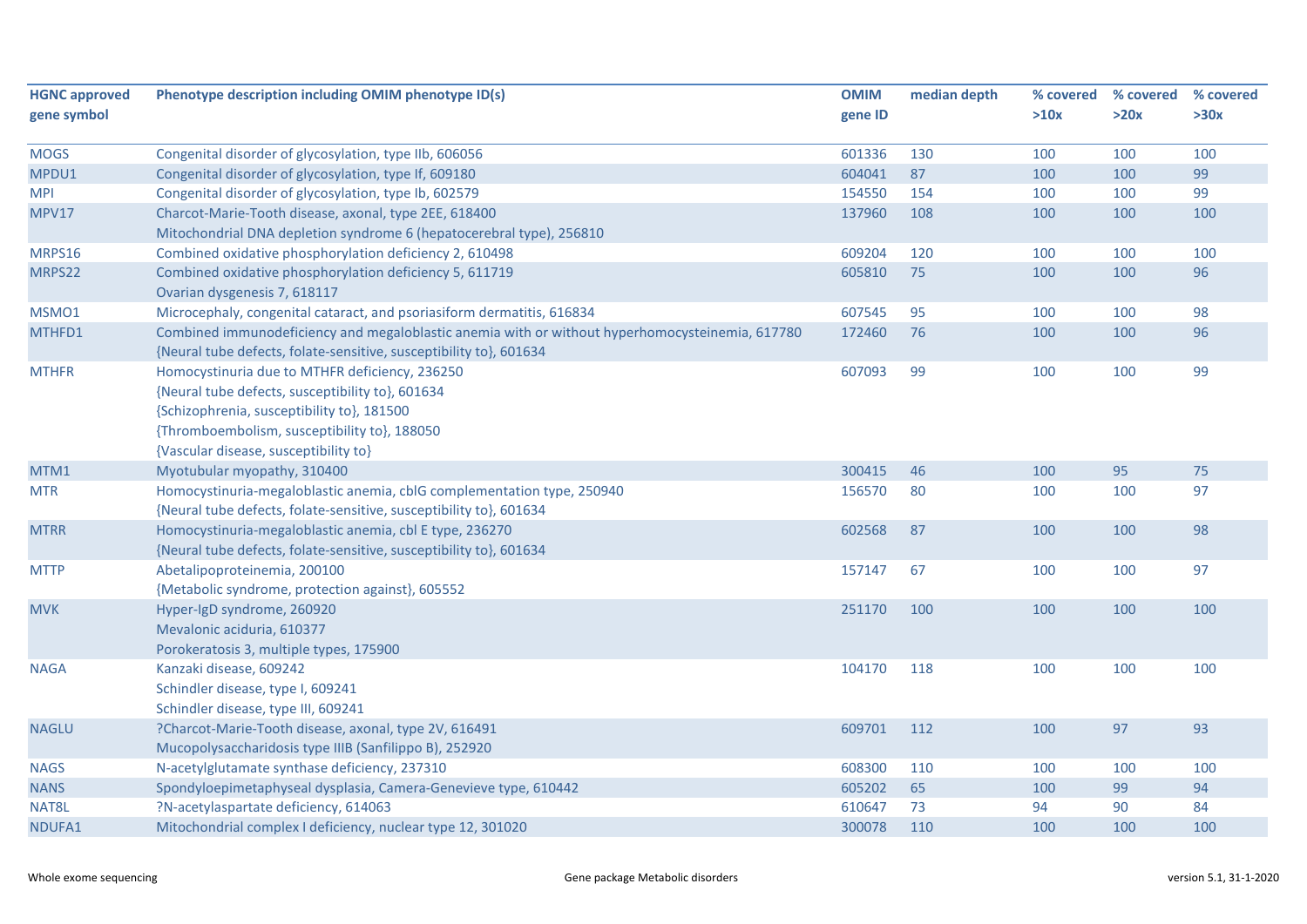| <b>HGNC approved</b> | Phenotype description including OMIM phenotype ID(s)                      | <b>OMIM</b> | median depth | % covered | % covered | % covered |
|----------------------|---------------------------------------------------------------------------|-------------|--------------|-----------|-----------|-----------|
| gene symbol          |                                                                           | gene ID     |              | >10x      | >20x      | >30x      |
| NDUFA11              | Mitochondrial complex I deficiency, nuclear type 14, 618236               | 612638      | 117          | 100       | 100       | 100       |
| NDUFA2               | ?Mitochondrial complex I deficiency, nuclear type 13, 618235              | 602137      | 104          | 100       | 100       | 100       |
| NDUFAF1              | Mitochondrial complex I deficiency, nuclear type 11, 618234               | 606934      | 63           | 100       | 100       | 95        |
| NDUFAF2              | Mitochondrial complex I deficiency, nuclear type 10, 618233               | 609653      | 83           | 100       | 92        | 78        |
| NDUFAF3              | Mitochondrial complex I deficiency, nuclear type 18, 618240               | 612911      | 130          | 100       | 100       | 100       |
| NDUFAF4              | Mitochondrial complex I deficiency, nuclear type 15, 618237               | 611776      | 95           | 100       | 100       | 100       |
| NDUFAF5              | Mitochondrial complex I deficiency, nuclear type 16, 618238               | 612360      | 70           | 100       | 100       | 96        |
| NDUFS1               | Mitochondrial complex I deficiency, nuclear type 5, 618226                | 157655      | 69           | 100       | 100       | 94        |
| NDUFS2               | Mitochondrial complex I deficiency, nuclear type 6, 618228                | 602985      | 79           | 100       | 100       | 99        |
| NDUFS3               | Mitochondrial complex I deficiency, nuclear type 8, 618230                | 603846      | 112          | 100       | 100       | 100       |
| NDUFS4               | Mitochondrial complex I deficiency, nuclear type 1, 252010                | 602694      | 83           | 100       | 100       | 99        |
| NDUFS6               | Mitochondrial complex I deficiency, nuclear type 9, 618232                | 603848      | 70           | 100       | 100       | 100       |
| NDUFS7               | Mitochondrial complex I deficiency, nuclear type 3, 618224                | 601825      | 130          | 100       | 100       | 98        |
| <b>NDUFS8</b>        | Mitochondrial complex I deficiency, nuclear type 2, 618222                | 602141      | 140          | 100       | 100       | 100       |
| NDUFV1               | Mitochondrial complex I deficiency, nuclear type 4, 618225                | 161015      | 129          | 100       | 100       | 100       |
| NDUFV2               | Mitochondrial complex I deficiency, nuclear type 7, 618229                | 600532      | 48           | 100       | 95        | 80        |
| NEU1                 | Sialidosis, type I, 256550                                                | 608272      | 155          | 100       | 100       | 100       |
|                      | Sialidosis, type II, 256550                                               |             |              |           |           |           |
| NFU1                 | Multiple mitochondrial dysfunctions syndrome 1, 605711                    | 608100      | 66           | 100       | 100       | 95        |
| NHLRC1               | Epilepsy, progressive myoclonic 2B (Lafora), 254780                       | 608072      | 144          | 100       | 100       | 100       |
| NPC1                 | Niemann-Pick disease, type C1, 257220                                     | 607623      | 87           | 100       | 100       | 99        |
|                      | Niemann-Pick disease, type D, 257220                                      |             |              |           |           |           |
| NPC <sub>2</sub>     | Niemann-pick disease, type C2, 607625                                     | 601015      | 95           | 100       | 100       | 100       |
| NPRL2                | Epilepsy, familial focal, with variable foci 2, 617116                    | 607072      | 119          | 100       | 100       | 100       |
| <b>NR5A2</b>         | No OMIM phenotype                                                         | 604453      | 81           | 100       | 100       | 98        |
| <b>NSDHL</b>         | CHILD syndrome, 308050                                                    | 300275      | 68           | 100       | 100       | 93        |
|                      | CK syndrome, 300831                                                       |             |              |           |           |           |
| NT5C                 | No OMIM phenotype                                                         | 191720      | 93           | 100       | 81        | 72        |
| NT5C3A               | Anemia, hemolytic, due to UMPH1 deficiency, 266120                        | 606224      | 61           | 100       | 99        | 89        |
| NT5E                 | Calcification of joints and arteries, 211800                              | 129190      | 90           | 100       | 100       | 98        |
| <b>NUBPL</b>         | Mitochondrial complex I deficiency, nuclear type 21, 618242               | 613621      | 60           | 100       | 100       | 97        |
| NUS1                 | ?Congenital disorder of glycosylation, type 1aa, 617082                   | 610463      | 54           | 100       | 98        | 78        |
|                      | Mental retardation 55, with seizures, 617831                              |             |              |           |           |           |
| <b>OAT</b>           | Gyrate atrophy of choroid and retina with or without ornithinemia, 258870 | 613349      | 64           | 100       | 96        | 85        |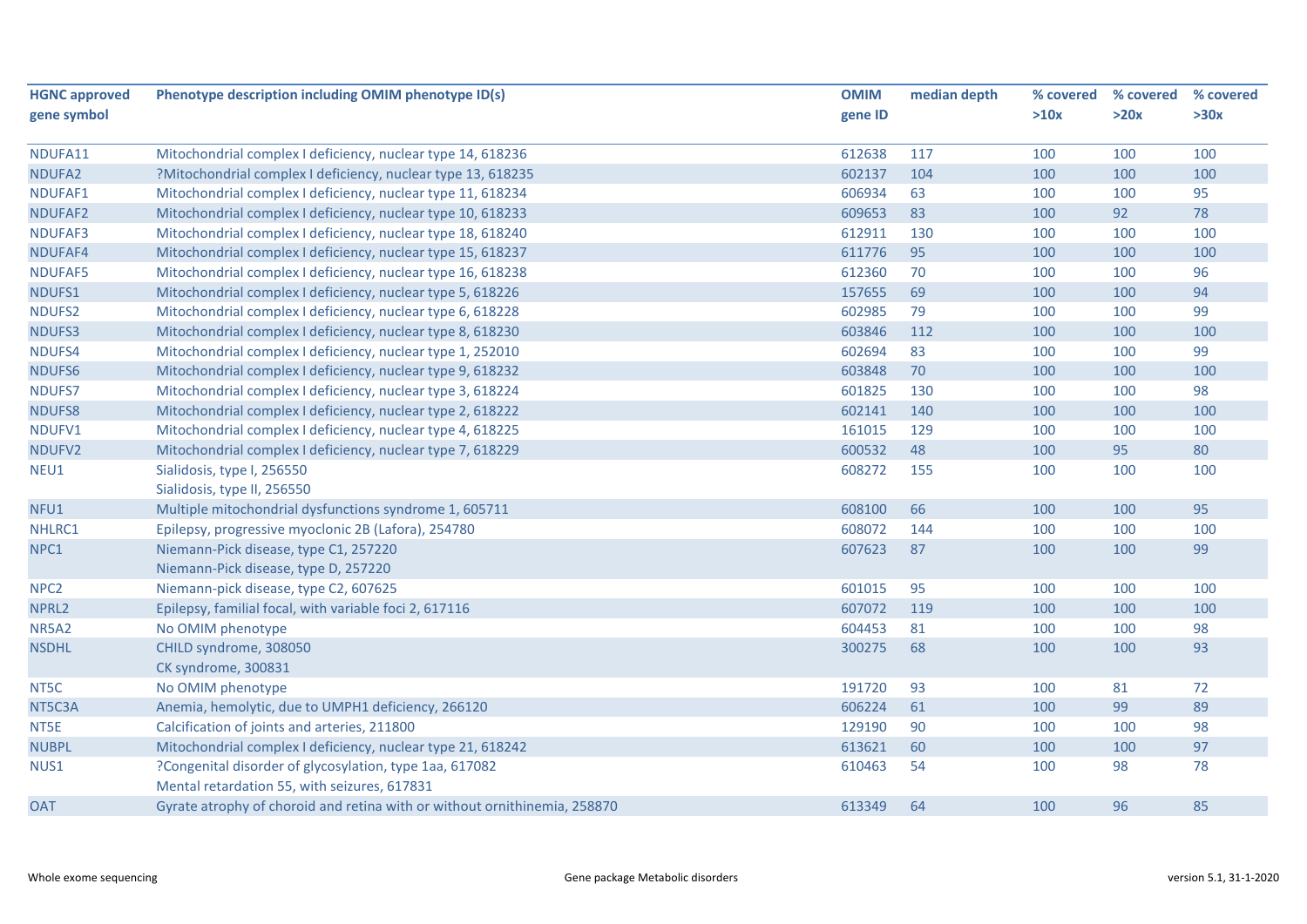| <b>HGNC approved</b> | Phenotype description including OMIM phenotype ID(s)                             | <b>OMIM</b> | median depth | % covered | % covered | % covered |
|----------------------|----------------------------------------------------------------------------------|-------------|--------------|-----------|-----------|-----------|
| gene symbol          |                                                                                  | gene ID     |              | >10x      | >20x      | >30x      |
|                      |                                                                                  |             |              |           |           |           |
| <b>OCRL</b>          | Dent disease 2, 300555                                                           | 300535      | 43           | 100       | 95        | 80        |
|                      | Lowe syndrome, 309000                                                            |             |              |           |           |           |
| <b>OGDH</b>          | Alpha-ketoglutarate dehydrogenase deficiency, 203740                             | 613022      | 131          | 100       | 100       | 99        |
| OPA1                 | Behr syndrome, 210000                                                            | 605290      | 59           | 100       | 98        | 89        |
|                      | {Glaucoma, normal tension, susceptibility to}, 606657                            |             |              |           |           |           |
|                      | ?Mitochondrial DNA depletion syndrome 14 (encephalocardiomyopathic type), 616896 |             |              |           |           |           |
|                      | Optic atrophy 1, 165500                                                          |             |              |           |           |           |
|                      | Optic atrophy plus syndrome, 125250                                              |             |              |           |           |           |
| OPA3                 | 3-methylglutaconic aciduria, type III, 258501                                    | 606580      | 130          | 100       | 100       | 100       |
|                      | Optic atrophy 3 with cataract, 165300                                            |             |              |           |           |           |
| <b>OPLAH</b>         | 5-oxoprolinase deficiency, 260005                                                | 614243      | 132          | 100       | 100       | 99        |
| <b>OTC</b>           | Ornithine transcarbamylase deficiency, 311250                                    | 300461      | 58           | 100       | 98        | 85        |
| OXCT1                | Succinyl CoA:3-oxoacid CoA transferase deficiency, 245050                        | 601424      | 74           | 100       | 100       | 96        |
| <b>PAH</b>           | [Hyperphenylalaninemia, non-PKU mild], 261600                                    | 612349      | 68           | 100       | 99        | 95        |
|                      | Phenylketonuria, 261600                                                          |             |              |           |           |           |
| PANK <sub>2</sub>    | HARP syndrome, 607236                                                            | 606157      | 81           | 100       | 100       | 99        |
|                      | Neurodegeneration with brain iron accumulation 1, 234200                         |             |              |           |           |           |
| PC                   | Pyruvate carboxylase deficiency, 266150                                          | 608786      | 141          | 100       | 100       | 100       |
| PCBD1                | Hyperphenylalaninemia, BH4-deficient, D, 264070                                  | 126090      | 87           | 100       | 100       | 99        |
| <b>PCCA</b>          | Propionicacidemia, 606054                                                        | 232000      | 68           | 100       | 100       | 95        |
| <b>PCCB</b>          | Propionicacidemia, 606054                                                        | 232050      | 72           | 100       | 98        | 95        |
| PCK1                 | ?Phosphoenolpyruvate carboxykinase deficiency, cytosolic, 261680                 | 614168      | 114          | 100       | 100       | 100       |
| PCK <sub>2</sub>     | PEPCK deficiency, 261650                                                         | 614095      | 121          | 100       | 100       | 100       |
| PDHA1                | Pyruvate dehydrogenase E1-alpha deficiency, 312170                               | 300502      | 49           | 100       | 94        | 84        |
| <b>PDHB</b>          | Pyruvate dehydrogenase E1-beta deficiency, 614111                                | 179060      | 65           | 100       | 100       | 95        |
| <b>PDHX</b>          | Lacticacidemia due to PDX1 deficiency, 245349                                    | 608769      | 79           | 100       | 100       | 97        |
| PDK1                 | No OMIM phenotype                                                                | 602524      | 74           | 100       | 100       | 96        |
| PDK <sub>2</sub>     | No OMIM phenotype                                                                | 602525      | 117          | 100       | 100       | 100       |
| PDK3                 | ?Charcot-Marie-Tooth disease dominant, 6, 300905                                 | 300906      | 52           | 100       | 98        | 82        |
| PDK4                 | No OMIM phenotype                                                                | 602527      | 57           | 100       | 100       | 93        |
| PDP1                 | Pyruvate dehydrogenase phosphatase deficiency, 608782                            | 605993      | 87           | 100       | 100       | 100       |
| PDP <sub>2</sub>     | No OMIM phenotype                                                                | 615499      | 126          | 100       | 100       | 100       |
| PDSS1                | Coenzyme Q10 deficiency, primary, 2, 614651                                      | 607429      | 60           | 100       | 93        | 85        |
| PDSS2                | Coenzyme Q10 deficiency, primary, 3, 614652                                      | 610564      | 75           | 100       | 97        | 87        |
| <b>PDXK</b>          | Neuropathy, hereditary motor and sensory, type VIC, with optic atrophy, 618511   | 179020      | 98           | 100       | 100       | 100       |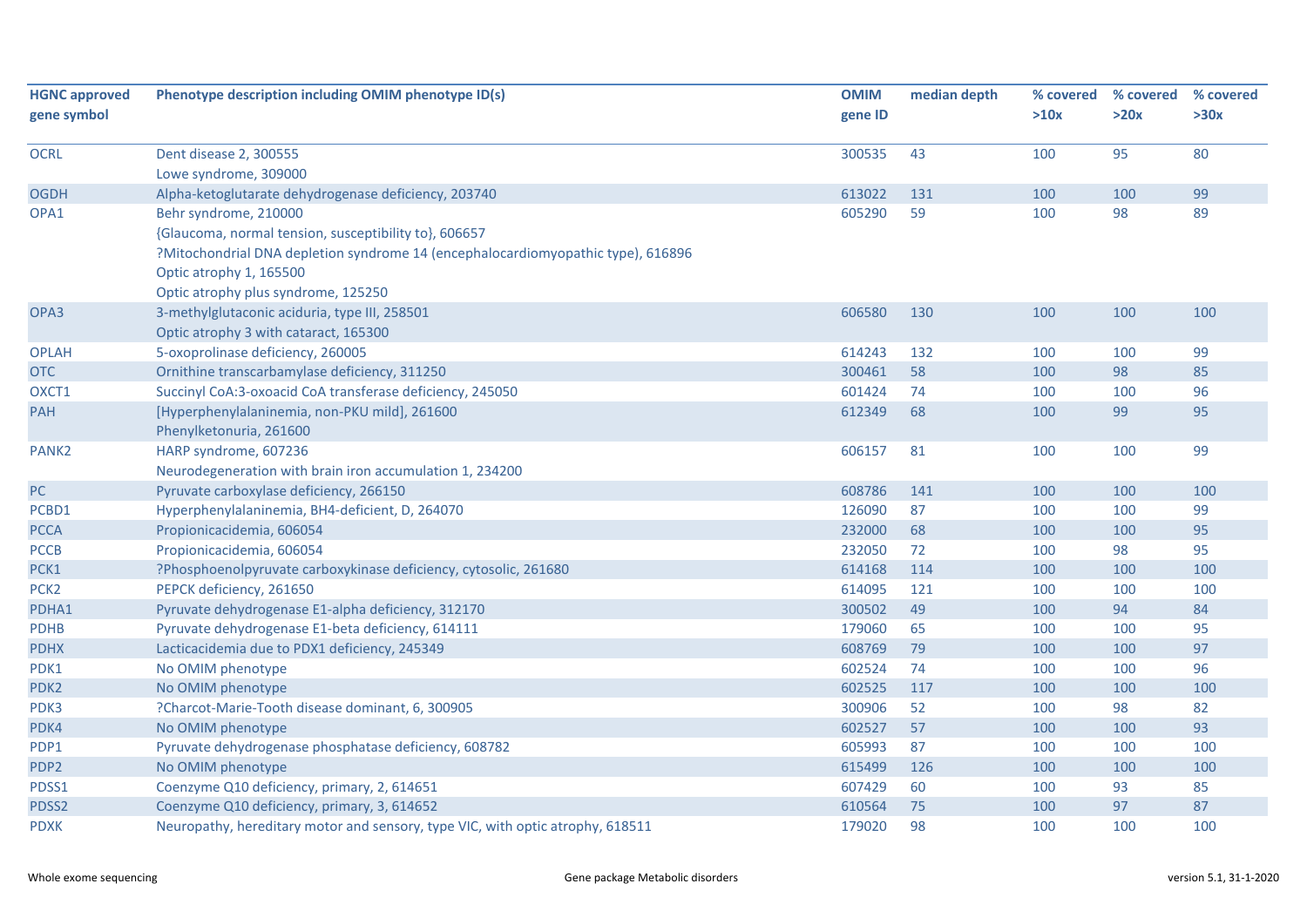| gene symbol                                                                                                                                                                                                                                       |                                                                                                                                                                                                                                                                                                                                                                                                                                                                                                                                                                                                                                                                                                                                                                                                                                                                                                                                                                                                                                                                                                                                                                                                                                                                                                                                                                                                                                                                                                                                                                                                                      |                                                                                                                                                                                  |                                                                                                                   |                                                                                                                                   | % covered<br>% covered                                                                                                         | % covered |
|---------------------------------------------------------------------------------------------------------------------------------------------------------------------------------------------------------------------------------------------------|----------------------------------------------------------------------------------------------------------------------------------------------------------------------------------------------------------------------------------------------------------------------------------------------------------------------------------------------------------------------------------------------------------------------------------------------------------------------------------------------------------------------------------------------------------------------------------------------------------------------------------------------------------------------------------------------------------------------------------------------------------------------------------------------------------------------------------------------------------------------------------------------------------------------------------------------------------------------------------------------------------------------------------------------------------------------------------------------------------------------------------------------------------------------------------------------------------------------------------------------------------------------------------------------------------------------------------------------------------------------------------------------------------------------------------------------------------------------------------------------------------------------------------------------------------------------------------------------------------------------|----------------------------------------------------------------------------------------------------------------------------------------------------------------------------------|-------------------------------------------------------------------------------------------------------------------|-----------------------------------------------------------------------------------------------------------------------------------|--------------------------------------------------------------------------------------------------------------------------------|-----------|
|                                                                                                                                                                                                                                                   |                                                                                                                                                                                                                                                                                                                                                                                                                                                                                                                                                                                                                                                                                                                                                                                                                                                                                                                                                                                                                                                                                                                                                                                                                                                                                                                                                                                                                                                                                                                                                                                                                      | gene ID                                                                                                                                                                          |                                                                                                                   | >10x                                                                                                                              | >20x                                                                                                                           | >30x      |
| <b>PEPD</b>                                                                                                                                                                                                                                       | Prolidase deficiency, 170100                                                                                                                                                                                                                                                                                                                                                                                                                                                                                                                                                                                                                                                                                                                                                                                                                                                                                                                                                                                                                                                                                                                                                                                                                                                                                                                                                                                                                                                                                                                                                                                         | 613230                                                                                                                                                                           | 100                                                                                                               | 100                                                                                                                               | 100                                                                                                                            | 98        |
| PEX1                                                                                                                                                                                                                                              | Heimler syndrome 1, 234580                                                                                                                                                                                                                                                                                                                                                                                                                                                                                                                                                                                                                                                                                                                                                                                                                                                                                                                                                                                                                                                                                                                                                                                                                                                                                                                                                                                                                                                                                                                                                                                           | 602136                                                                                                                                                                           | 62                                                                                                                | 100                                                                                                                               | 99                                                                                                                             | 94        |
|                                                                                                                                                                                                                                                   | Peroxisome biogenesis disorder 1A (Zellweger), 214100                                                                                                                                                                                                                                                                                                                                                                                                                                                                                                                                                                                                                                                                                                                                                                                                                                                                                                                                                                                                                                                                                                                                                                                                                                                                                                                                                                                                                                                                                                                                                                |                                                                                                                                                                                  |                                                                                                                   |                                                                                                                                   |                                                                                                                                |           |
|                                                                                                                                                                                                                                                   | Peroxisome biogenesis disorder 1B (NALD/IRD), 601539                                                                                                                                                                                                                                                                                                                                                                                                                                                                                                                                                                                                                                                                                                                                                                                                                                                                                                                                                                                                                                                                                                                                                                                                                                                                                                                                                                                                                                                                                                                                                                 |                                                                                                                                                                                  |                                                                                                                   |                                                                                                                                   |                                                                                                                                |           |
|                                                                                                                                                                                                                                                   |                                                                                                                                                                                                                                                                                                                                                                                                                                                                                                                                                                                                                                                                                                                                                                                                                                                                                                                                                                                                                                                                                                                                                                                                                                                                                                                                                                                                                                                                                                                                                                                                                      | 602859                                                                                                                                                                           | 100                                                                                                               |                                                                                                                                   |                                                                                                                                | 97        |
|                                                                                                                                                                                                                                                   |                                                                                                                                                                                                                                                                                                                                                                                                                                                                                                                                                                                                                                                                                                                                                                                                                                                                                                                                                                                                                                                                                                                                                                                                                                                                                                                                                                                                                                                                                                                                                                                                                      |                                                                                                                                                                                  |                                                                                                                   |                                                                                                                                   |                                                                                                                                |           |
|                                                                                                                                                                                                                                                   |                                                                                                                                                                                                                                                                                                                                                                                                                                                                                                                                                                                                                                                                                                                                                                                                                                                                                                                                                                                                                                                                                                                                                                                                                                                                                                                                                                                                                                                                                                                                                                                                                      |                                                                                                                                                                                  |                                                                                                                   |                                                                                                                                   |                                                                                                                                | 100       |
|                                                                                                                                                                                                                                                   |                                                                                                                                                                                                                                                                                                                                                                                                                                                                                                                                                                                                                                                                                                                                                                                                                                                                                                                                                                                                                                                                                                                                                                                                                                                                                                                                                                                                                                                                                                                                                                                                                      |                                                                                                                                                                                  |                                                                                                                   |                                                                                                                                   |                                                                                                                                | 94        |
|                                                                                                                                                                                                                                                   |                                                                                                                                                                                                                                                                                                                                                                                                                                                                                                                                                                                                                                                                                                                                                                                                                                                                                                                                                                                                                                                                                                                                                                                                                                                                                                                                                                                                                                                                                                                                                                                                                      |                                                                                                                                                                                  |                                                                                                                   |                                                                                                                                   |                                                                                                                                |           |
|                                                                                                                                                                                                                                                   |                                                                                                                                                                                                                                                                                                                                                                                                                                                                                                                                                                                                                                                                                                                                                                                                                                                                                                                                                                                                                                                                                                                                                                                                                                                                                                                                                                                                                                                                                                                                                                                                                      |                                                                                                                                                                                  |                                                                                                                   |                                                                                                                                   |                                                                                                                                | 99        |
|                                                                                                                                                                                                                                                   |                                                                                                                                                                                                                                                                                                                                                                                                                                                                                                                                                                                                                                                                                                                                                                                                                                                                                                                                                                                                                                                                                                                                                                                                                                                                                                                                                                                                                                                                                                                                                                                                                      |                                                                                                                                                                                  |                                                                                                                   |                                                                                                                                   |                                                                                                                                |           |
|                                                                                                                                                                                                                                                   |                                                                                                                                                                                                                                                                                                                                                                                                                                                                                                                                                                                                                                                                                                                                                                                                                                                                                                                                                                                                                                                                                                                                                                                                                                                                                                                                                                                                                                                                                                                                                                                                                      |                                                                                                                                                                                  |                                                                                                                   |                                                                                                                                   |                                                                                                                                | 100       |
|                                                                                                                                                                                                                                                   |                                                                                                                                                                                                                                                                                                                                                                                                                                                                                                                                                                                                                                                                                                                                                                                                                                                                                                                                                                                                                                                                                                                                                                                                                                                                                                                                                                                                                                                                                                                                                                                                                      |                                                                                                                                                                                  |                                                                                                                   |                                                                                                                                   |                                                                                                                                |           |
|                                                                                                                                                                                                                                                   |                                                                                                                                                                                                                                                                                                                                                                                                                                                                                                                                                                                                                                                                                                                                                                                                                                                                                                                                                                                                                                                                                                                                                                                                                                                                                                                                                                                                                                                                                                                                                                                                                      |                                                                                                                                                                                  |                                                                                                                   |                                                                                                                                   |                                                                                                                                |           |
|                                                                                                                                                                                                                                                   |                                                                                                                                                                                                                                                                                                                                                                                                                                                                                                                                                                                                                                                                                                                                                                                                                                                                                                                                                                                                                                                                                                                                                                                                                                                                                                                                                                                                                                                                                                                                                                                                                      |                                                                                                                                                                                  |                                                                                                                   |                                                                                                                                   |                                                                                                                                | 98        |
|                                                                                                                                                                                                                                                   |                                                                                                                                                                                                                                                                                                                                                                                                                                                                                                                                                                                                                                                                                                                                                                                                                                                                                                                                                                                                                                                                                                                                                                                                                                                                                                                                                                                                                                                                                                                                                                                                                      |                                                                                                                                                                                  |                                                                                                                   |                                                                                                                                   |                                                                                                                                | 100       |
|                                                                                                                                                                                                                                                   |                                                                                                                                                                                                                                                                                                                                                                                                                                                                                                                                                                                                                                                                                                                                                                                                                                                                                                                                                                                                                                                                                                                                                                                                                                                                                                                                                                                                                                                                                                                                                                                                                      |                                                                                                                                                                                  |                                                                                                                   |                                                                                                                                   |                                                                                                                                |           |
|                                                                                                                                                                                                                                                   |                                                                                                                                                                                                                                                                                                                                                                                                                                                                                                                                                                                                                                                                                                                                                                                                                                                                                                                                                                                                                                                                                                                                                                                                                                                                                                                                                                                                                                                                                                                                                                                                                      |                                                                                                                                                                                  |                                                                                                                   |                                                                                                                                   |                                                                                                                                | 100       |
|                                                                                                                                                                                                                                                   |                                                                                                                                                                                                                                                                                                                                                                                                                                                                                                                                                                                                                                                                                                                                                                                                                                                                                                                                                                                                                                                                                                                                                                                                                                                                                                                                                                                                                                                                                                                                                                                                                      |                                                                                                                                                                                  |                                                                                                                   |                                                                                                                                   |                                                                                                                                |           |
|                                                                                                                                                                                                                                                   |                                                                                                                                                                                                                                                                                                                                                                                                                                                                                                                                                                                                                                                                                                                                                                                                                                                                                                                                                                                                                                                                                                                                                                                                                                                                                                                                                                                                                                                                                                                                                                                                                      |                                                                                                                                                                                  |                                                                                                                   |                                                                                                                                   |                                                                                                                                | 95        |
|                                                                                                                                                                                                                                                   |                                                                                                                                                                                                                                                                                                                                                                                                                                                                                                                                                                                                                                                                                                                                                                                                                                                                                                                                                                                                                                                                                                                                                                                                                                                                                                                                                                                                                                                                                                                                                                                                                      |                                                                                                                                                                                  |                                                                                                                   |                                                                                                                                   |                                                                                                                                |           |
|                                                                                                                                                                                                                                                   |                                                                                                                                                                                                                                                                                                                                                                                                                                                                                                                                                                                                                                                                                                                                                                                                                                                                                                                                                                                                                                                                                                                                                                                                                                                                                                                                                                                                                                                                                                                                                                                                                      |                                                                                                                                                                                  |                                                                                                                   |                                                                                                                                   |                                                                                                                                | 100       |
|                                                                                                                                                                                                                                                   |                                                                                                                                                                                                                                                                                                                                                                                                                                                                                                                                                                                                                                                                                                                                                                                                                                                                                                                                                                                                                                                                                                                                                                                                                                                                                                                                                                                                                                                                                                                                                                                                                      |                                                                                                                                                                                  |                                                                                                                   |                                                                                                                                   |                                                                                                                                |           |
|                                                                                                                                                                                                                                                   |                                                                                                                                                                                                                                                                                                                                                                                                                                                                                                                                                                                                                                                                                                                                                                                                                                                                                                                                                                                                                                                                                                                                                                                                                                                                                                                                                                                                                                                                                                                                                                                                                      |                                                                                                                                                                                  |                                                                                                                   |                                                                                                                                   |                                                                                                                                |           |
|                                                                                                                                                                                                                                                   |                                                                                                                                                                                                                                                                                                                                                                                                                                                                                                                                                                                                                                                                                                                                                                                                                                                                                                                                                                                                                                                                                                                                                                                                                                                                                                                                                                                                                                                                                                                                                                                                                      |                                                                                                                                                                                  |                                                                                                                   |                                                                                                                                   |                                                                                                                                | 95        |
|                                                                                                                                                                                                                                                   |                                                                                                                                                                                                                                                                                                                                                                                                                                                                                                                                                                                                                                                                                                                                                                                                                                                                                                                                                                                                                                                                                                                                                                                                                                                                                                                                                                                                                                                                                                                                                                                                                      |                                                                                                                                                                                  |                                                                                                                   |                                                                                                                                   |                                                                                                                                |           |
|                                                                                                                                                                                                                                                   |                                                                                                                                                                                                                                                                                                                                                                                                                                                                                                                                                                                                                                                                                                                                                                                                                                                                                                                                                                                                                                                                                                                                                                                                                                                                                                                                                                                                                                                                                                                                                                                                                      |                                                                                                                                                                                  |                                                                                                                   |                                                                                                                                   |                                                                                                                                |           |
|                                                                                                                                                                                                                                                   |                                                                                                                                                                                                                                                                                                                                                                                                                                                                                                                                                                                                                                                                                                                                                                                                                                                                                                                                                                                                                                                                                                                                                                                                                                                                                                                                                                                                                                                                                                                                                                                                                      |                                                                                                                                                                                  |                                                                                                                   |                                                                                                                                   |                                                                                                                                | 95        |
|                                                                                                                                                                                                                                                   |                                                                                                                                                                                                                                                                                                                                                                                                                                                                                                                                                                                                                                                                                                                                                                                                                                                                                                                                                                                                                                                                                                                                                                                                                                                                                                                                                                                                                                                                                                                                                                                                                      |                                                                                                                                                                                  |                                                                                                                   |                                                                                                                                   |                                                                                                                                |           |
|                                                                                                                                                                                                                                                   |                                                                                                                                                                                                                                                                                                                                                                                                                                                                                                                                                                                                                                                                                                                                                                                                                                                                                                                                                                                                                                                                                                                                                                                                                                                                                                                                                                                                                                                                                                                                                                                                                      |                                                                                                                                                                                  |                                                                                                                   |                                                                                                                                   |                                                                                                                                | 99        |
|                                                                                                                                                                                                                                                   |                                                                                                                                                                                                                                                                                                                                                                                                                                                                                                                                                                                                                                                                                                                                                                                                                                                                                                                                                                                                                                                                                                                                                                                                                                                                                                                                                                                                                                                                                                                                                                                                                      |                                                                                                                                                                                  |                                                                                                                   |                                                                                                                                   |                                                                                                                                | 100       |
|                                                                                                                                                                                                                                                   |                                                                                                                                                                                                                                                                                                                                                                                                                                                                                                                                                                                                                                                                                                                                                                                                                                                                                                                                                                                                                                                                                                                                                                                                                                                                                                                                                                                                                                                                                                                                                                                                                      |                                                                                                                                                                                  |                                                                                                                   |                                                                                                                                   |                                                                                                                                | 90        |
|                                                                                                                                                                                                                                                   |                                                                                                                                                                                                                                                                                                                                                                                                                                                                                                                                                                                                                                                                                                                                                                                                                                                                                                                                                                                                                                                                                                                                                                                                                                                                                                                                                                                                                                                                                                                                                                                                                      |                                                                                                                                                                                  |                                                                                                                   |                                                                                                                                   |                                                                                                                                | 100       |
|                                                                                                                                                                                                                                                   |                                                                                                                                                                                                                                                                                                                                                                                                                                                                                                                                                                                                                                                                                                                                                                                                                                                                                                                                                                                                                                                                                                                                                                                                                                                                                                                                                                                                                                                                                                                                                                                                                      |                                                                                                                                                                                  |                                                                                                                   |                                                                                                                                   |                                                                                                                                | 100       |
|                                                                                                                                                                                                                                                   |                                                                                                                                                                                                                                                                                                                                                                                                                                                                                                                                                                                                                                                                                                                                                                                                                                                                                                                                                                                                                                                                                                                                                                                                                                                                                                                                                                                                                                                                                                                                                                                                                      |                                                                                                                                                                                  |                                                                                                                   |                                                                                                                                   |                                                                                                                                | 89        |
| <b>PEX10</b><br>PEX11B<br><b>PEX12</b><br><b>PEX13</b><br><b>PEX14</b><br><b>PEX16</b><br><b>PEX19</b><br>PEX <sub>2</sub><br><b>PEX26</b><br>PEX3<br>PEX5<br>PEX <sub>6</sub><br>PEX7<br><b>PFKM</b><br>PGAM2<br>PGAP1<br>PGAP2<br>PGAP3<br>PGK1 | Peroxisome biogenesis disorder 6A (Zellweger), 614870<br>Peroxisome biogenesis disorder 6B, 614871<br>?Peroxisome biogenesis disorder 14B, 614920<br>Peroxisome biogenesis disorder 3A (Zellweger), 614859<br>Peroxisome biogenesis disorder 3B, 266510<br>Peroxisome biogenesis disorder 11A (Zellweger), 614883<br>Peroxisome biogenesis disorder 11B, 614885<br>Peroxisome biogenesis disorder 13A (Zellweger), 614887<br>Peroxisome biogenesis disorder 8A (Zellweger), 614876<br>Peroxisome biogenesis disorder 8B, 614877<br>Peroxisome biogenesis disorder 12A (Zellweger), 614886<br>Peroxisome biogenesis disorder 5A (Zellweger), 614866<br>Peroxisome biogenesis disorder 5B, 614867<br>Peroxisome biogenesis disorder 7A (Zellweger), 614872<br>Peroxisome biogenesis disorder 7B, 614873<br>Peroxisome biogenesis disorder 10A (Zellweger), 614882<br>?Peroxisome biogenesis disorder 10B, 617370<br>Peroxisome biogenesis disorder 2A (Zellweger), 214110<br>Peroxisome biogenesis disorder 2B, 202370<br>Rhizomelic chondrodysplasia punctata, type 5, 616716<br>Heimler syndrome 2, 616617<br>Peroxisome biogenesis disorder 4A (Zellweger), 614862<br>Peroxisome biogenesis disorder 4B, 614863<br>Peroxisome biogenesis disorder 9B, 614879<br>Rhizomelic chondrodysplasia punctata, type 1, 215100<br>Glycogen storage disease VII, 232800<br>Glycogen storage disease X, 261670<br>Mental retardation 42, 615802<br>Hyperphosphatasia with mental retardation syndrome 3, 614207<br>Hyperphosphatasia with mental retardation syndrome 4, 615716<br>Phosphoglycerate kinase 1 deficiency, 300653 | 603867<br>601758<br>601789<br>601791<br>603360<br>600279<br>170993<br>608666<br>603164<br>600414<br>601498<br>601757<br>610681<br>612931<br>611655<br>615187<br>611801<br>311800 | 137<br>67<br>69<br>142<br>134<br>67<br>63<br>118<br>57<br>111<br>107<br>57<br>92<br>156<br>65<br>147<br>115<br>47 | 100<br>100<br>100<br>100<br>100<br>100<br>100<br>100<br>100<br>100<br>100<br>100<br>100<br>100<br>100<br>100<br>100<br>100<br>100 | 100<br>100<br>100<br>100<br>100<br>96<br>100<br>100<br>100<br>100<br>100<br>99<br>100<br>100<br>100<br>99<br>100<br>100<br>100 | 94        |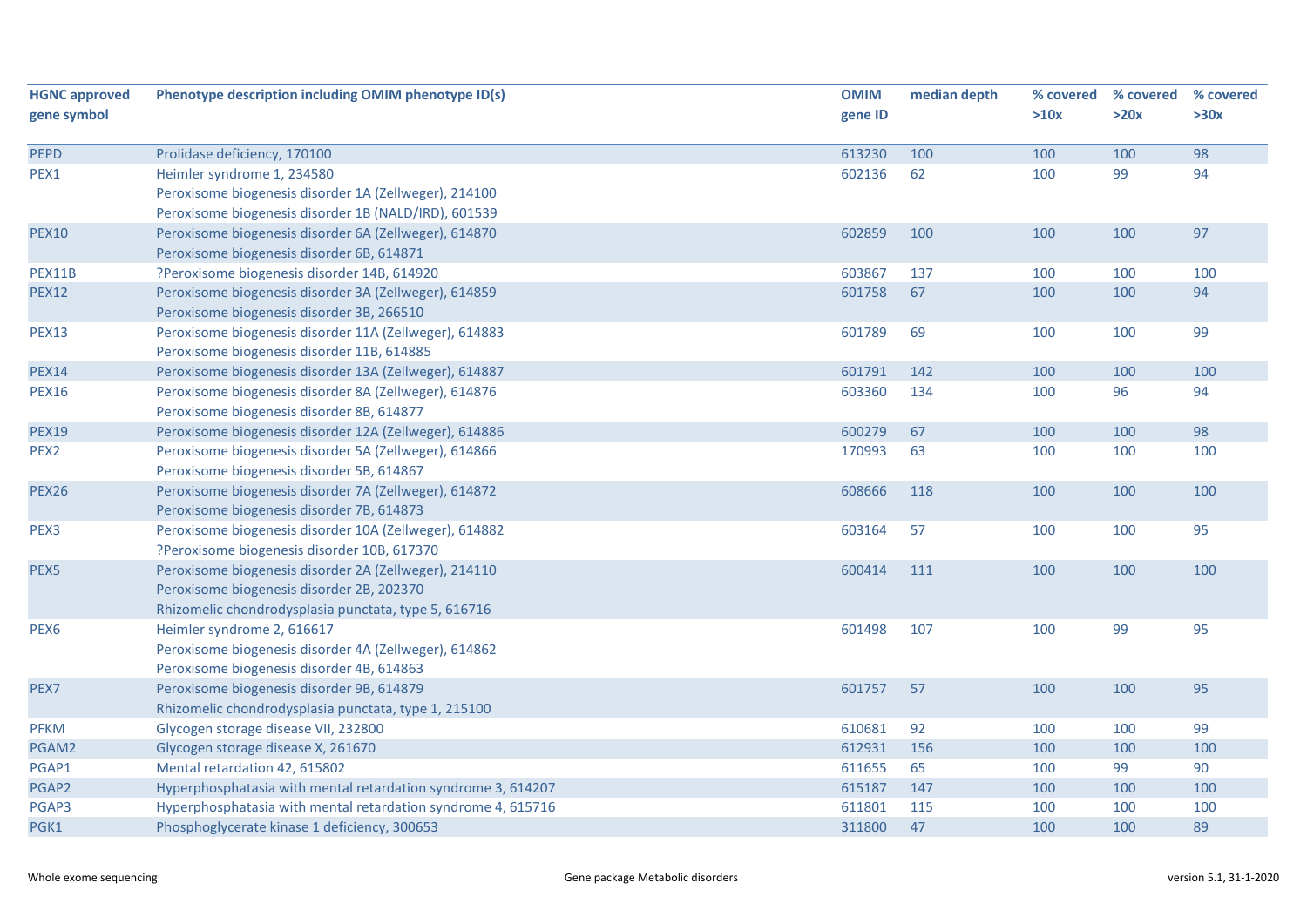| <b>HGNC approved</b> | Phenotype description including OMIM phenotype ID(s)                | <b>OMIM</b> | median depth | % covered | % covered | % covered |
|----------------------|---------------------------------------------------------------------|-------------|--------------|-----------|-----------|-----------|
| gene symbol          |                                                                     | gene ID     |              | >10x      | >20x      | >30x      |
| PGM1                 | Congenital disorder of glycosylation, type It, 614921               | 171900      | 72           | 100       | 100       | 99        |
| PGM3                 | Immunodeficiency 23, 615816                                         | 172100      | 88           | 100       | 100       | 98        |
| <b>PHGDH</b>         | Neu-Laxova syndrome 1, 256520                                       | 606879      | 138          | 100       | 100       | 100       |
|                      | Phosphoglycerate dehydrogenase deficiency, 601815                   |             |              |           |           |           |
| PHKA1                | Muscle glycogenosis, 300559                                         | 311870      | 47           | 100       | 97        | 82        |
| PHKA2                | Glycogen storage disease, type IXa1, 306000                         | 300798      | 56           | 100       | 99        | 90        |
|                      | Glycogen storage disease, type IXa2, 306000                         |             |              |           |           |           |
| <b>PHKB</b>          | Phosphorylase kinase deficiency of liver and muscle, 261750         | 172490      | 76           | 100       | 100       | 98        |
| PHKG1                | No OMIM phenotype                                                   | 172470      | 123          | 100       | 100       | 97        |
| PHKG2                | Cirrhosis due to liver phosphorylase kinase deficiency              | 172471      | 123          | 100       | 100       | 100       |
|                      | Glycogen storage disease IXc, 613027                                |             |              |           |           |           |
| <b>PHYH</b>          | Refsum disease, 266500                                              | 602026      | 121          | 100       | 100       | 94        |
| <b>PIGA</b>          | Multiple congenital anomalies-hypotonia-seizures syndrome 2, 300868 | 311770      | 67           | 100       | 100       | 97        |
|                      | Paroxysmal nocturnal hemoglobinuria, somatic, 300818                |             |              |           |           |           |
| <b>PIGC</b>          | Glycosylphosphatidylinositol biosynthesis defect 16, 617816         | 601730      | 149          | 100       | 100       | 100       |
| <b>PIGG</b>          | Mental retardation 53, 616917                                       | 616918      | 100          | 100       | 100       | 98        |
| <b>PIGL</b>          | CHIME syndrome, 280000                                              | 605947      | 98           | 100       | 100       | 100       |
| <b>PIGM</b>          | Glycosylphosphatidylinositol deficiency, 610293                     | 610273      | 85           | 100       | 100       | 100       |
| <b>PIGN</b>          | Multiple congenital anomalies-hypotonia-seizures syndrome 1, 614080 | 606097      | 63           | 100       | 99        | 89        |
| <b>PIGO</b>          | Hyperphosphatasia with mental retardation syndrome 2, 614749        | 614730      | 126          | 100       | 100       | 100       |
| <b>PIGQ</b>          | Epileptic encephalopathy, early infantile, 77, 618548               | 605754      | 157          | 100       | 100       | 100       |
| <b>PIGT</b>          | Multiple congenital anomalies-hypotonia-seizures syndrome 3, 615398 | 610272      | 138          | 100       | 100       | 100       |
|                      | ?Paroxysmal nocturnal hemoglobinuria 2, 615399                      |             |              |           |           |           |
| <b>PIGV</b>          | Hyperphosphatasia with mental retardation syndrome 1, 239300        | 610274      | 96           | 100       | 100       | 100       |
| <b>PIGW</b>          | Glycosylphosphatidylinositol biosynthesis defect 11, 616025         | 610275      | 85           | 100       | 100       | 100       |
| <b>PIGY</b>          | Hyperphosphatasia with mental retardation syndrome 6, 616809        | 610662      | 44           | 100       | 100       | 94        |
| PIK3R1               | ?Agammaglobulinemia 7, 615214                                       | 171833      | 80           | 100       | 100       | 97        |
|                      | Immunodeficiency 36, 616005                                         |             |              |           |           |           |
|                      | SHORT syndrome, 269880                                              |             |              |           |           |           |
| PIK3R5               | Ataxia-oculomotor apraxia 3, 615217                                 | 611317      | 107          | 100       | 100       | 100       |
| <b>PKLR</b>          | Adenosine triphosphate, elevated, of erythrocytes, 102900           | 609712      | 156          | 100       | 100       | 100       |
|                      | Pyruvate kinase deficiency, 266200                                  |             |              |           |           |           |
| PLA2G6               | Infantile neuroaxonal dystrophy 1, 256600                           | 603604      | 118          | 100       | 100       | 99        |
|                      | Neurodegeneration with brain iron accumulation 2B, 610217           |             |              |           |           |           |
|                      | Parkinson disease 14, 612953                                        |             |              |           |           |           |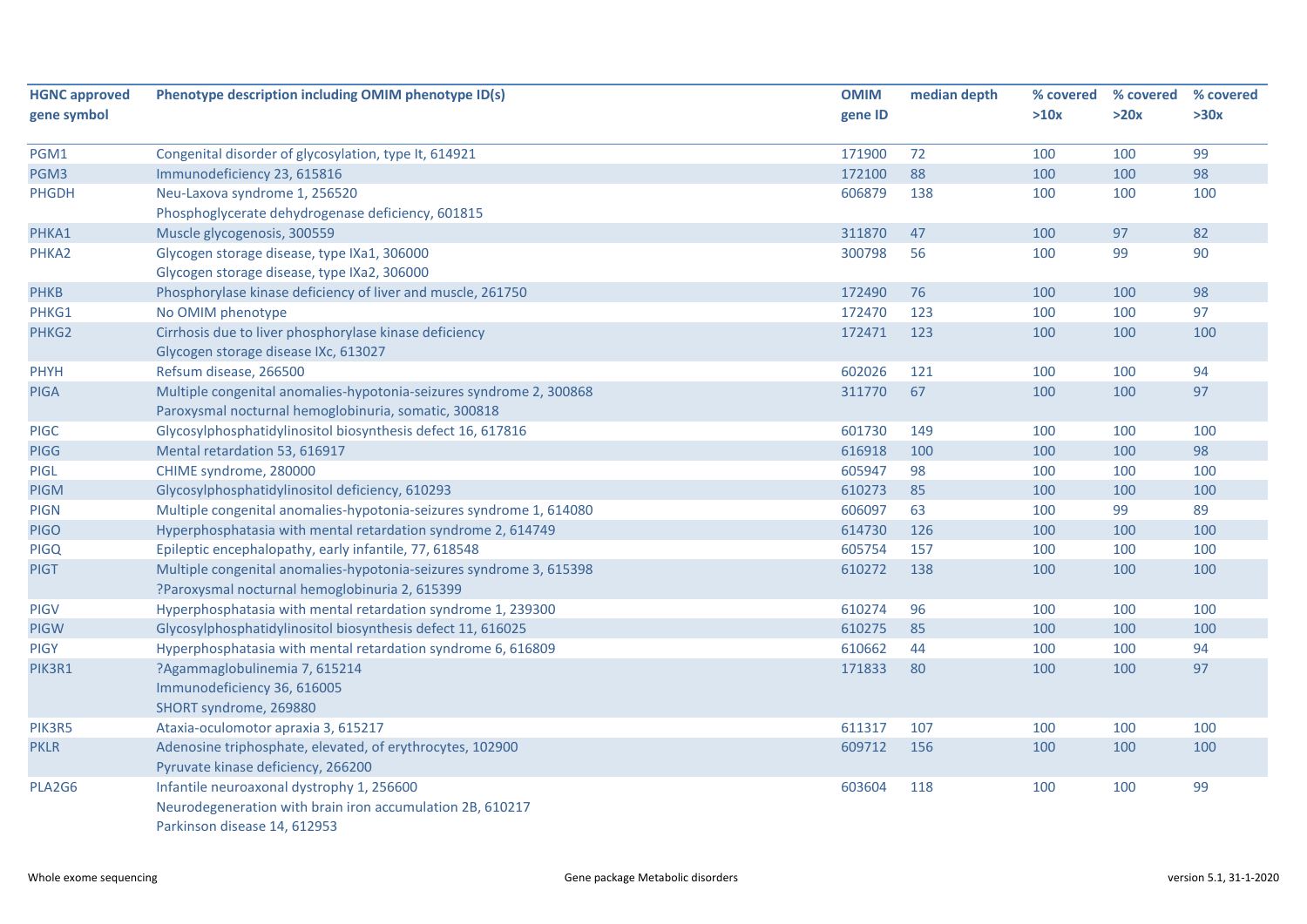| <b>HGNC approved</b> | Phenotype description including OMIM phenotype ID(s)                                                  | <b>OMIM</b> | median depth | % covered | % covered | % covered |
|----------------------|-------------------------------------------------------------------------------------------------------|-------------|--------------|-----------|-----------|-----------|
| gene symbol          |                                                                                                       | gene ID     |              | >10x      | >20x      | >30x      |
| PLCB1                | Epileptic encephalopathy, early infantile, 12, 613722                                                 | 607120      | 60           | 100       | 99        | 94        |
| PLIN1                | Lipodystrophy, familial partial, type 4, 613877                                                       | 170290      | 96           | 100       | 100       | 99        |
| PLOD1                | Ehlers-Danlos syndrome, kyphoscoliotic type, 1, 225400                                                | 153454      | 100          | 100       | 100       | 99        |
| PLOD <sub>2</sub>    | Bruck syndrome 2, 609220                                                                              | 601865      | 58           | 100       | 99        | 90        |
| PLOD3                | Lysyl hydroxylase 3 deficiency, 612394                                                                | 603066      | 100          | 100       | 100       | 99        |
| <b>PLPBP</b>         | Epilepsy, early-onset, vitamin B6-dependent, 617290                                                   | 604436      | 53           | 100       | 97        | 84        |
| PMM <sub>2</sub>     | Congenital disorder of glycosylation, type Ia, 212065                                                 | 601785      | 72           | 100       | 100       | 97        |
| <b>PMPCA</b>         | Spinocerebellar ataxia 2, 213200                                                                      | 613036      | 133          | 100       | 100       | 100       |
| <b>PNLIP</b>         | ?Pancreatic lipase deficiency, 614338                                                                 | 246600      | 60           | 100       | 100       | 95        |
| <b>PNP</b>           | Immunodeficiency due to purine nucleoside phosphorylase deficiency, 613179                            | 164050      | 70           | 100       | 100       | 97        |
| PNPLA2               | Neutral lipid storage disease with myopathy, 610717                                                   | 609059      | 114          | 100       | 100       | 100       |
| PNPLA6               | Boucher-Neuhauser syndrome, 215470                                                                    | 603197      | 123          | 100       | 100       | 99        |
|                      | ?Laurence-Moon syndrome, 245800                                                                       |             |              |           |           |           |
|                      | Oliver-McFarlane syndrome, 275400                                                                     |             |              |           |           |           |
|                      | Spastic paraplegia 39, 612020                                                                         |             |              |           |           |           |
| <b>PNPO</b>          | Pyridoxamine 5'-phosphate oxidase deficiency, 610090                                                  | 603287      | 69           | 100       | 100       | 94        |
| POFUT1               | Dowling-Degos disease 2, 615327                                                                       | 607491      | 114          | 100       | 100       | 100       |
| POGLUT1              | Dowling-Degos disease 4, 615696                                                                       | 615618      | 54           | 100       | 98        | 91        |
|                      | ?Muscular dystrophy, limb-girdle 21, 617232                                                           |             |              |           |           |           |
| <b>POLG</b>          | Mitochondrial DNA depletion syndrome 4A (Alpers type), 203700                                         | 174763      | 114          | 100       | 100       | 99        |
|                      | Mitochondrial DNA depletion syndrome 4B (MNGIE type), 613662                                          |             |              |           |           |           |
|                      | Mitochondrial recessive ataxia syndrome (includes SANDO and SCAE), 607459                             |             |              |           |           |           |
|                      | Progressive external ophthalmoplegia 1, 157640                                                        |             |              |           |           |           |
|                      | Progressive external ophthalmoplegia 1, 258450                                                        |             |              |           |           |           |
| POLG <sub>2</sub>    | Mitochondrial DNA depletion syndrome 16 (hepatic type), 618528                                        | 604983      | 140          | 100       | 100       | 95        |
|                      | Progressive external ophthalmoplegia with mitochondrial DNA deletions 4, 610131                       |             |              |           |           |           |
| POLR3A               | Leukodystrophy, hypomyelinating, 7, with or without oligodontia and/or hypogonadotropic hypogonadism, | 614258      | 84           | 100       | 100       | 98        |
|                      | 607694                                                                                                |             |              |           |           |           |
|                      | Wiedemann-Rautenstrauch syndrome, 264090                                                              |             |              |           |           |           |
| POLR3B               | Leukodystrophy, hypomyelinating, 8, with or without oligodontia and/or hypogonadotropic hypogonadism, | 614366      | 76           | 100       | 99        | 93        |
|                      | 614381                                                                                                |             |              |           |           |           |
| POMGNT1              | Muscular dystrophy-dystroglycanopathy (congenital with brain and eye anomalies), type A, 3, 253280    | 606822      | 93           | 100       | 100       | 99        |
|                      | Muscular dystrophy-dystroglycanopathy (congenital with mental retardation), type B, 3, 613151         |             |              |           |           |           |
|                      | Muscular dystrophy-dystroglycanopathy (limb-girdle), type C, 3, 613157                                |             |              |           |           |           |
|                      | Retinitis pigmentosa 76, 617123                                                                       |             |              |           |           |           |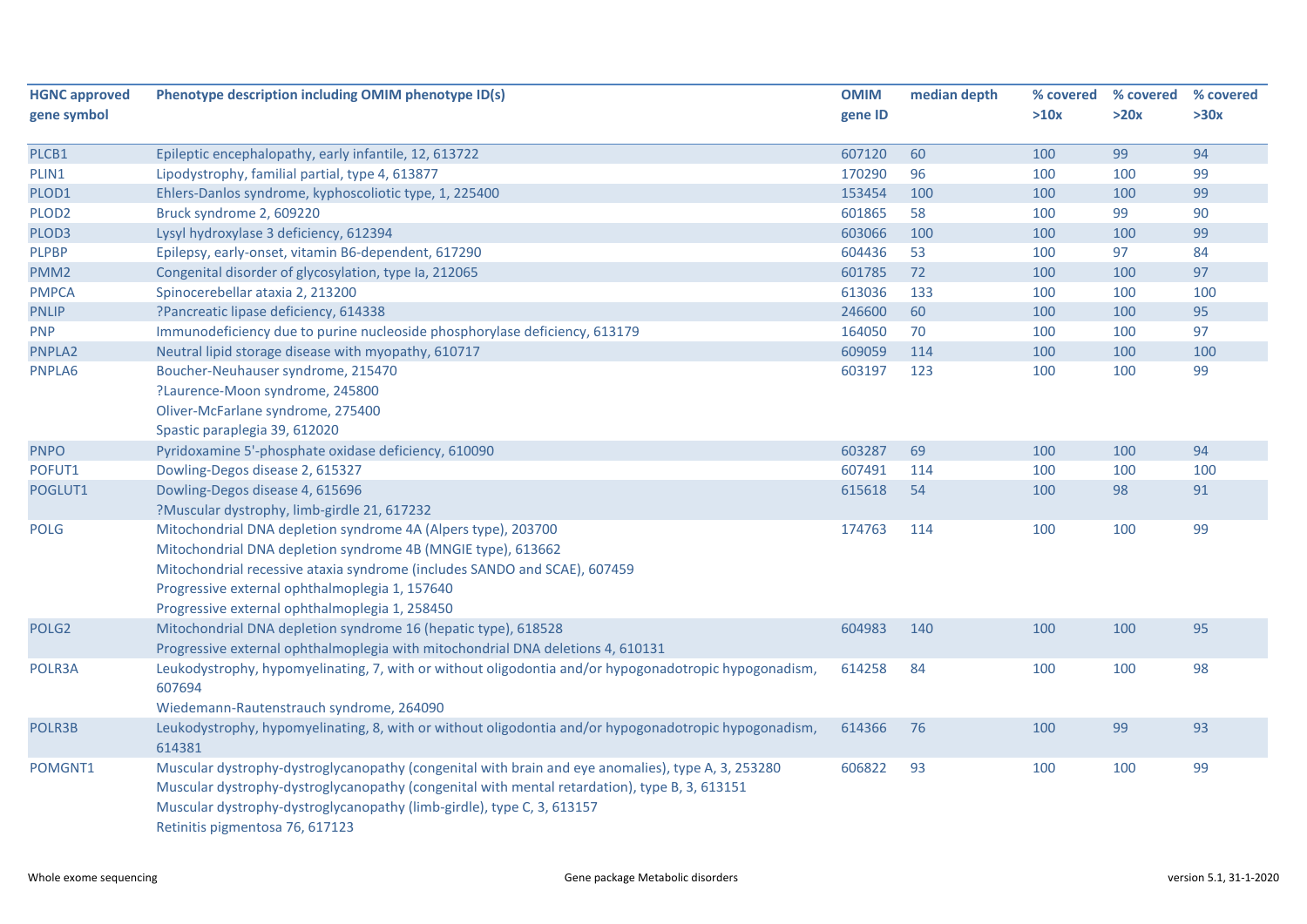| <b>HGNC approved</b><br>gene symbol | Phenotype description including OMIM phenotype ID(s)                                                                                                                                                                                                                          | <b>OMIM</b><br>gene ID | median depth | % covered<br>>10x | % covered<br>>20x | % covered<br>>30x |
|-------------------------------------|-------------------------------------------------------------------------------------------------------------------------------------------------------------------------------------------------------------------------------------------------------------------------------|------------------------|--------------|-------------------|-------------------|-------------------|
| POMGNT2                             | Muscular dystrophy-dystroglycanopathy (congenital with brain and eye anomalies, type A, 8, 614830                                                                                                                                                                             | 614828                 | 154          | 100               | 100               | 100               |
|                                     | Muscular dystrophy-dystroglycanopathy (limb-girdle) type C, 8, 618135                                                                                                                                                                                                         |                        |              |                   |                   |                   |
| <b>POMK</b>                         | Muscular dystrophy-dystroglycanopathy (congenital with brain and eye anomalies), type A, 12, 615249<br>?Muscular dystrophy-dystroglycanopathy (limb-girdle), type C, 12, 616094                                                                                               | 615247                 | 95           | 100               | 100               | 100               |
| POMT1                               | Muscular dystrophy-dystroglycanopathy (congenital with brain and eye anomalies), type A, 1, 236670<br>Muscular dystrophy-dystroglycanopathy (congenital with mental retardation), type B, 1, 613155<br>Muscular dystrophy-dystroglycanopathy (limb-girdle), type C, 1, 609308 | 607423                 | 103          | 100               | 100               | 100               |
| POMT <sub>2</sub>                   | Muscular dystrophy-dystroglycanopathy (congenital with brain and eye anomalies), type A, 2, 613150<br>Muscular dystrophy-dystroglycanopathy (congenital with mental retardation), type B, 2, 613156<br>Muscular dystrophy-dystroglycanopathy (limb-girdle), type C, 2, 613158 | 607439                 | 87           | 100               | 100               | 99                |
| <b>POR</b>                          | Antley-Bixler syndrome with genital anomalies and disordered steroidogenesis, 201750<br>Disordered steroidogenesis due to cytochrome P450 oxidoreductase, 613571                                                                                                              | 124015                 | 170          | 100               | 100               | 100               |
| PPM1K                               | ?Maple syrup urine disease, mild variant, 615135                                                                                                                                                                                                                              | 611065                 | 77           | 100               | 100               | 98                |
| <b>PPOX</b>                         | Porphyria variegata, 176200                                                                                                                                                                                                                                                   | 600923                 | 106          | 100               | 100               | 100               |
| PPT1                                | Ceroid lipofuscinosis, neuronal, 1, 256730                                                                                                                                                                                                                                    | 600722                 | 84           | 100               | 100               | 100               |
| PRKAG2                              | Cardiomyopathy, hypertrophic 6, 600858<br>Glycogen storage disease of heart, lethal congenital, 261740<br>Wolff-Parkinson-White syndrome, 194200                                                                                                                              | 602743                 | 123          | 100               | 100               | 97                |
| <b>PRKCSH</b>                       | Polycystic liver disease 1, 174050                                                                                                                                                                                                                                            | 177060                 | 142          | 100               | 100               | 98                |
| <b>PRODH</b>                        | Hyperprolinemia, type I, 239500<br>{Schizophrenia, susceptibility to, 4}, 600850                                                                                                                                                                                              | 606810                 | 98           | 100               | 95                | 86                |
| PRPS1                               | Arts syndrome, 301835<br>Charcot-Marie-Tooth disease recessive, 5, 311070<br>Deafness 1, 304500<br>Gout, PRPS-related, 300661<br>Phosphoribosylpyrophosphate synthetase superactivity, 300661                                                                                 | 311850                 | 50           | 100               | 99                | 90                |
| <b>PSAP</b>                         | Combined SAP deficiency, 611721<br>Gaucher disease, atypical, 610539<br>Krabbe disease, atypical, 611722<br>Metachromatic leukodystrophy due to SAP-b deficiency, 249900                                                                                                      | 176801                 | 121          | 100               | 100               | 97                |
| PSAT1                               | Neu-Laxova syndrome 2, 616038<br>?Phosphoserine aminotransferase deficiency, 610992                                                                                                                                                                                           | 610936                 | 64           | 100               | 100               | 97                |
| <b>PSPH</b>                         | Phosphoserine phosphatase deficiency, 614023                                                                                                                                                                                                                                  | 172480                 | 51           | 100               | 96                | 84                |
| <b>PTS</b>                          | Hyperphenylalaninemia, BH4-deficient, A, 261640                                                                                                                                                                                                                               | 612719                 | 86           | 100               | 100               | 95                |
| PUS1                                | Myopathy, lactic acidosis, and sideroblastic anemia 1, 600462                                                                                                                                                                                                                 | 608109                 | 88           | 100               | 99                | 95                |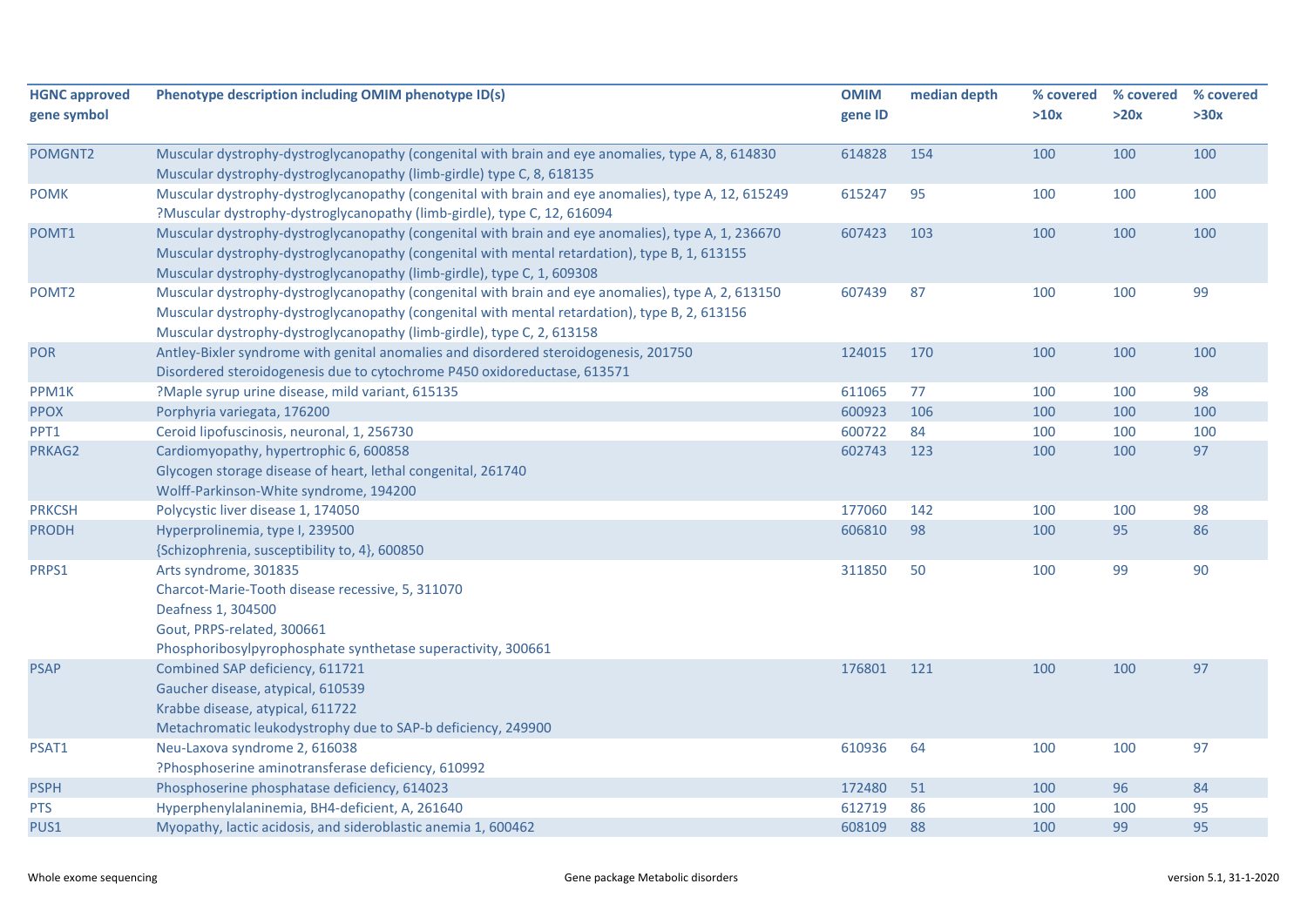| <b>HGNC approved</b><br>gene symbol | Phenotype description including OMIM phenotype ID(s)                                                           | <b>OMIM</b><br>gene ID | median depth | % covered<br>>10x | % covered<br>>20x | % covered<br>>30x |
|-------------------------------------|----------------------------------------------------------------------------------------------------------------|------------------------|--------------|-------------------|-------------------|-------------------|
|                                     |                                                                                                                |                        |              |                   |                   |                   |
| PYCR1                               | Cutis laxa, type IIB, 612940                                                                                   | 179035                 | 93           | 100               | 100               | 100               |
|                                     | Cutis laxa, type IIIB, 614438                                                                                  |                        |              |                   |                   |                   |
| <b>PYGL</b>                         | Glycogen storage disease VI, 232700                                                                            | 613741                 | 84           | 100               | 100               | 96                |
| <b>PYGM</b>                         | McArdle disease, 232600                                                                                        | 608455                 | 112          | 100               | 100               | 100               |
| <b>QDPR</b>                         | Hyperphenylalaninemia, BH4-deficient, C, 261630                                                                | 612676                 | 94           | 100               | 100               | 97                |
| RARS2                               | Pontocerebellar hypoplasia, type 6, 611523                                                                     | 611524                 | 66           | 100               | 99                | 93                |
| RBCK1                               | Polyglucosan body myopathy 1 with or without immunodeficiency, 615895                                          | 610924                 | 135          | 100               | 100               | 99                |
| RBP4                                | Microphthalmia, isolated, with coloboma 10, 616428                                                             | 180250                 | 128          | 100               | 100               | 100               |
|                                     | Retinal dystrophy, iris coloboma, and comedogenic acne syndrome, 615147                                        |                        |              |                   |                   |                   |
| <b>RBSN</b>                         | No OMIM phenotype                                                                                              | 609511                 | 110          | 100               | 100               | 97                |
| RFT1                                | Congenital disorder of glycosylation, type In, 612015                                                          | 611908                 | 67           | 100               | 99                | 93                |
| <b>RNASEH2A</b>                     | Aicardi-Goutieres syndrome 4, 610333                                                                           | 606034                 | 109          | 100               | 100               | 100               |
| RNASEH2B                            | Aicardi-Goutieres syndrome 2, 610181                                                                           | 610326                 | 62           | 100               | 98                | 88                |
| RNASEH2C                            | Aicardi-Goutieres syndrome 3, 610329                                                                           | 610330                 | 323          | 100               | 100               | 100               |
| RNASET2                             | Leukoencephalopathy, cystic, without megalencephaly, 612951                                                    | 612944                 | 106          | 100               | 100               | 99                |
| <b>RPIA</b>                         | Ribose 5-phosphate isomerase deficiency, 608611                                                                | 180430                 | 77           | 100               | 100               | 98                |
| RRM2B                               | Mitochondrial DNA depletion syndrome 8A (encephalomyopathic type with renal tubulopathy), 612075               | 604712                 | 90           | 100               | 100               | 100               |
|                                     | Mitochondrial DNA depletion syndrome 8B (MNGIE type), 612075                                                   |                        |              |                   |                   |                   |
|                                     | Progressive external ophthalmoplegia with mitochondrial DNA deletions 5, 613077                                |                        |              |                   |                   |                   |
| RXYLT1                              | Muscular dystrophy-dystroglycanopathy (congenital with brain and eye anomalies), type A, 10, 615041            | 605862                 | 90           | 100               | 100               | 94                |
| SAMHD1                              | Aicardi-Goutieres syndrome 5, 612952                                                                           | 606754                 | 64           | 100               | 99                | 88                |
|                                     | ?Chilblain lupus 2, 614415                                                                                     |                        |              |                   |                   |                   |
| SAR1B                               | Chylomicron retention disease, 246700                                                                          | 607690                 | 79           | 100               | 100               | 97                |
| <b>SARDH</b>                        | [Sarcosinemia], 268900                                                                                         | 604455                 | 104          | 100               | 100               | 99                |
| SC <sub>5</sub> D                   | Lathosterolosis, 607330                                                                                        | 602286                 | 88           | 100               | 100               | 100               |
| <b>SCARB2</b>                       | Epilepsy, progressive myoclonic 4, with or without renal failure, 254900                                       | 602257                 | 89           | 100               | 100               | 98                |
| SCN3A                               | Epilepsy, familial focal, with variable foci 4, 617935                                                         | 182391                 | 84           | 100               | 100               | 97                |
|                                     | Epileptic encephalopathy, early infantile, 62, 617938                                                          |                        |              |                   |                   |                   |
| SCO <sub>1</sub>                    | Mitochondrial complex IV deficiency, 220110                                                                    | 603644                 | 99           | 100               | 100               | 99                |
| SCO <sub>2</sub>                    | Cardioencephalomyopathy, fatal infantile, due to cytochrome c oxidase deficiency 1, 604377<br>Myopia 6, 608908 | 604272                 | 125          | 100               | 100               | 100               |
| SCP <sub>2</sub>                    | ?Leukoencephalopathy with dystonia and motor neuropathy, 613724                                                | 184755                 | 54           | 100               | 100               | 92                |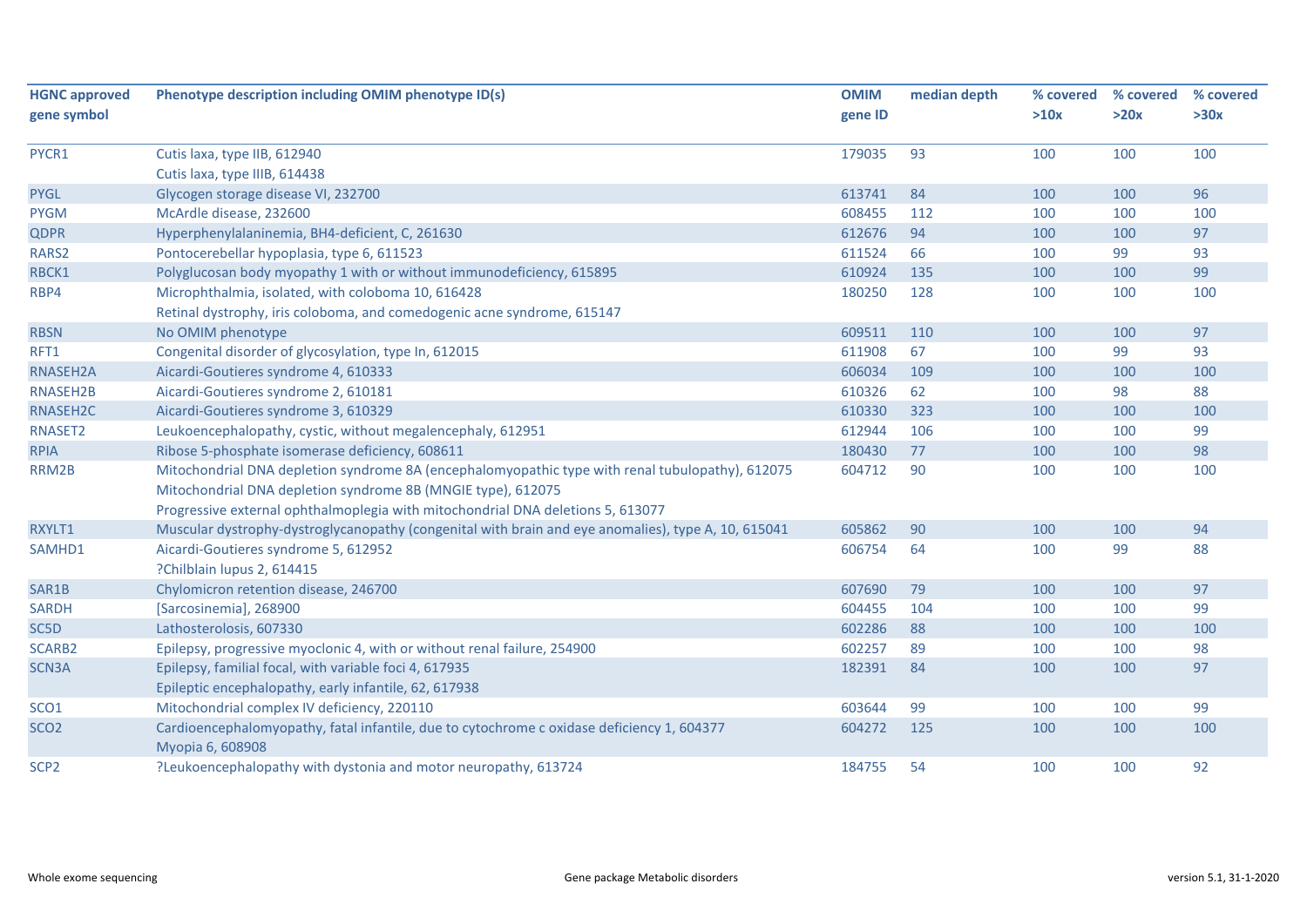| <b>HGNC approved</b> | Phenotype description including OMIM phenotype ID(s)                                                         | <b>OMIM</b> | median depth | % covered | % covered | % covered |
|----------------------|--------------------------------------------------------------------------------------------------------------|-------------|--------------|-----------|-----------|-----------|
| gene symbol          |                                                                                                              | gene ID     |              | >10x      | >20x      | >30x      |
| <b>SDHA</b>          | Cardiomyopathy, dilated, 1GG, 613642                                                                         | 600857      | 134          | 100       | 97        | 91        |
|                      | Leigh syndrome, 256000                                                                                       |             |              |           |           |           |
|                      | Mitochondrial respiratory chain complex II deficiency, 252011                                                |             |              |           |           |           |
|                      | Paragangliomas 5, 614165                                                                                     |             |              |           |           |           |
| SDHAF1               | Mitochondrial complex II deficiency, 252011                                                                  | 612848      | 82           | 100       | 100       | 100       |
| <b>SDHB</b>          | Gastrointestinal stromal tumor, 606764                                                                       | 185470      | 149          | 100       | 100       | 100       |
|                      | Paraganglioma and gastric stromal sarcoma, 606864                                                            |             |              |           |           |           |
|                      | Paragangliomas 4, 115310                                                                                     |             |              |           |           |           |
|                      | Pheochromocytoma, 171300                                                                                     |             |              |           |           |           |
| <b>SDHC</b>          | Gastrointestinal stromal tumor, 606764                                                                       | 602413      | 170          | 100       | 100       | 100       |
|                      | Paraganglioma and gastric stromal sarcoma, 606864                                                            |             |              |           |           |           |
|                      | Paragangliomas 3, 605373                                                                                     |             |              |           |           |           |
| <b>SDHD</b>          | Mitochondrial complex II deficiency, 252011                                                                  | 602690      | 164          | 100       | 100       | 100       |
|                      | Paraganglioma and gastric stromal sarcoma, 606864                                                            |             |              |           |           |           |
|                      | Paragangliomas 1, with or without deafness, 168000                                                           |             |              |           |           |           |
|                      | Pheochromocytoma, 171300                                                                                     |             |              |           |           |           |
| SEC23B               | ?Cowden syndrome 7, 616858                                                                                   | 610512      | 74           | 100       | 100       | 97        |
|                      | Dyserythropoietic anemia, congenital, type II, 224100                                                        |             |              |           |           |           |
| <b>SEPSECS</b>       | Pontocerebellar hypoplasia type 2D, 613811                                                                   | 613009      | 78           | 100       | 100       | 96        |
| SERAC1               | 3-methylglutaconic aciduria with deafness, encephalopathy, and Leigh-like syndrome, 614739                   | 614725      | 65           | 100       | 99        | 86        |
| <b>SGSH</b>          | Mucopolysaccharidosis type IIIA (Sanfilippo A), 252900                                                       | 605270      | 103          | 100       | 94        | 90        |
| SHMT1                | No OMIM phenotype                                                                                            | 182144      | 95           | 100       | 100       | 100       |
| SHMT2                | No OMIM phenotype                                                                                            | 138450      | 135          | 100       | 100       | 99        |
| <b>SI</b>            | Sucrase-isomaltase deficiency, congenital, 222900                                                            | 609845      | 60           | 100       | 99        | 92        |
| <b>SLC12A3</b>       | Gitelman syndrome, 263800                                                                                    | 600968      | 113          | 100       | 100       | 100       |
| <b>SLC16A1</b>       | Erythrocyte lactate transporter defect, 245340                                                               | 600682      | 83           | 100       | 100       | 99        |
|                      | Hyperinsulinemic hypoglycemia, familial, 7, 610021                                                           |             |              |           |           |           |
|                      | Monocarboxylate transporter 1 deficiency, 616095                                                             |             |              |           |           |           |
| <b>SLC17A5</b>       | Salla disease, 604369                                                                                        | 604322      | 86           | 100       | 100       | 97        |
|                      | Sialic acid storage disorder, infantile, 269920                                                              |             |              |           |           |           |
| <b>SLC19A1</b>       | No OMIM phenotype                                                                                            | 600424      | 167          | 100       | 99        | 97        |
| <b>SLC19A2</b>       | Thiamine-responsive megaloblastic anemia syndrome, 249270                                                    | 603941      | 68           | 100       | 100       | 99        |
| <b>SLC19A3</b>       | Thiamine metabolism dysfunction syndrome 2 (biotin- or thiamine-responsive encephalopathy type 2),<br>607483 | 606152      | 73           | 100       | 100       | 98        |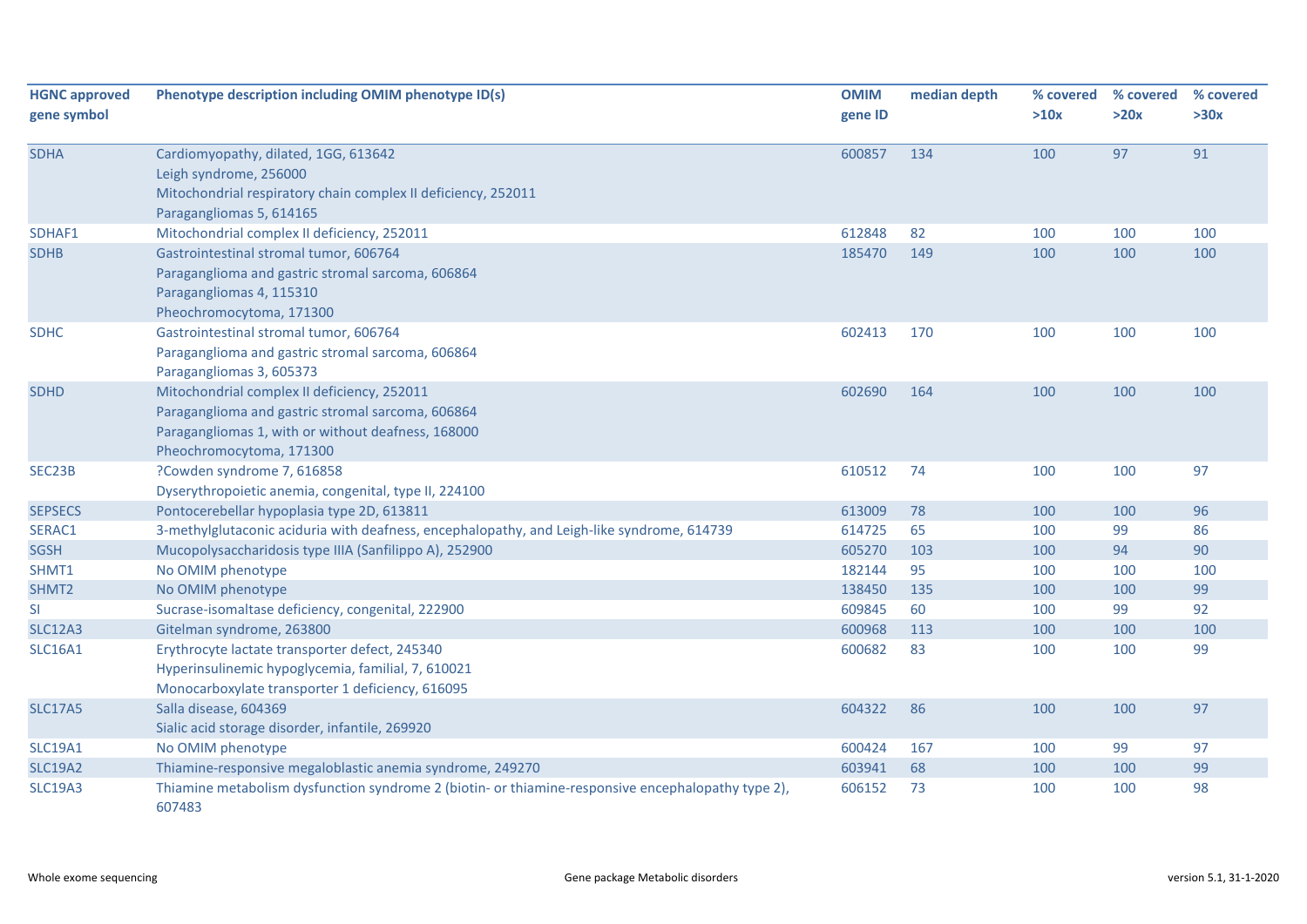| <b>HGNC approved</b><br>gene symbol | Phenotype description including OMIM phenotype ID(s)                                 | <b>OMIM</b><br>gene ID | median depth | % covered<br>>10x | % covered<br>>20x | % covered<br>>30x |
|-------------------------------------|--------------------------------------------------------------------------------------|------------------------|--------------|-------------------|-------------------|-------------------|
|                                     |                                                                                      |                        |              |                   |                   |                   |
| SLC1A1                              | Dicarboxylic aminoaciduria, 222730                                                   | 133550                 | 93           | 100               | 100               | 98                |
|                                     | {?Schizophrenia susceptibility 18}, 615232                                           |                        |              |                   |                   |                   |
| SLC1A3                              | Episodic ataxia, type 6, 612656                                                      | 600111                 | 99           | 100               | 100               | 100               |
| <b>SLC22A5</b>                      | Carnitine deficiency, systemic primary, 212140                                       | 603377                 | 118          | 100               | 100               | 100               |
| <b>SLC25A1</b>                      | Combined D-2- and L-2-hydroxyglutaric aciduria, 615182                               | 190315                 | 102          | 100               | 100               | 100               |
|                                     | ?Myasthenic syndrome, congenital, 23, presynaptic, 618197                            |                        |              |                   |                   |                   |
| <b>SLC25A12</b>                     | Epileptic encephalopathy, early infantile, 39, 612949                                | 603667                 | 88           | 100               | 100               | 97                |
| <b>SLC25A13</b>                     | Citrullinemia, adult-onset type II, 603471                                           | 603859                 | 98           | 100               | 99                | 93                |
|                                     | Citrullinemia, type II, neonatal-onset, 605814                                       |                        |              |                   |                   |                   |
| <b>SLC25A15</b>                     | Hyperornithinemia-hyperammonemia-homocitrullinemia syndrome, 238970                  | 603861                 | 132          | 100               | 100               | 98                |
| <b>SLC25A19</b>                     | Microcephaly, Amish type, 607196                                                     | 606521                 | 105          | 100               | 100               | 100               |
|                                     | Thiamine metabolism dysfunction syndrome 4 (progressive polyneuropathy type), 613710 |                        |              |                   |                   |                   |
| <b>SLC25A20</b>                     | Carnitine-acylcarnitine translocase deficiency, 212138                               | 613698                 | 66           | 100               | 100               | 97                |
| <b>SLC25A22</b>                     | Epileptic encephalopathy, early infantile, 3, 609304                                 | 609302                 | 122          | 100               | 100               | 100               |
| <b>SLC25A3</b>                      | Mitochondrial phosphate carrier deficiency, 610773                                   | 600370                 | 105          | 100               | 100               | 100               |
| <b>SLC25A32</b>                     | ?Exercise intolerance, riboflavin-responsive, 616839                                 | 610815                 | 58           | 100               | 97                | 83                |
| <b>SLC25A38</b>                     | Anemia, sideroblastic, 2, pyridoxine-refractory, 205950                              | 610819                 | 109          | 100               | 100               | 100               |
| <b>SLC25A4</b>                      | Mitochondrial DNA depletion syndrome 12A (cardiomyopathic type) AD, 617184           | 103220                 | 112          | 100               | 100               | 100               |
|                                     | Mitochondrial DNA depletion syndrome 12B (cardiomyopathic type) AR, 615418           |                        |              |                   |                   |                   |
|                                     | Progressive external ophthalmoplegia with mitochondrial DNA deletions 2, 609283      |                        |              |                   |                   |                   |
| SLC <sub>2</sub> A <sub>1</sub>     | Dystonia 9, 601042                                                                   | 138140                 | 127          | 100               | 100               | 100               |
|                                     | {Epilepsy, idiopathic generalized, susceptibility to, 12}, 614847                    |                        |              |                   |                   |                   |
|                                     | GLUT1 deficiency syndrome 1, infantile onset, severe, 606777                         |                        |              |                   |                   |                   |
|                                     | GLUT1 deficiency syndrome 2, childhood onset, 612126                                 |                        |              |                   |                   |                   |
|                                     | Stomatin-deficient cryohydrocytosis with neurologic defects, 608885                  |                        |              |                   |                   |                   |
| SLC <sub>2</sub> A <sub>2</sub>     | {Diabetes mellitus, noninsulin-dependent}, 125853                                    | 138160                 | 63           | 100               | 100               | 96                |
|                                     | Fanconi-Bickel syndrome, 227810                                                      |                        |              |                   |                   |                   |
| <b>SLC30A10</b>                     | Hypermanganesemia with dystonia 1, 613280                                            | 611146                 | 148          | 100               | 100               | 100               |
| <b>SLC33A1</b>                      | Congenital cataracts, hearing loss, and neurodegeneration, 614482                    | 603690                 | 68           | 100               | 98                | 86                |
|                                     | Spastic paraplegia 42, 612539                                                        |                        |              |                   |                   |                   |
| <b>SLC35A1</b>                      | Congenital disorder of glycosylation, type IIf, 603585                               | 605634                 | 66           | 100               | 100               | 97                |
| <b>SLC35A3</b>                      | ?Arthrogryposis, mental retardation, and seizures, 615553                            | 605632                 | 73           | 100               | 99                | 92                |
| <b>SLC35C1</b>                      | Congenital disorder of glycosylation, type IIc, 266265                               | 605881                 | 146          | 100               | 100               | 100               |
| <b>SLC35D1</b>                      | Schneckenbecken dysplasia, 269250                                                    | 610804                 | 57           | 100               | 99                | 85                |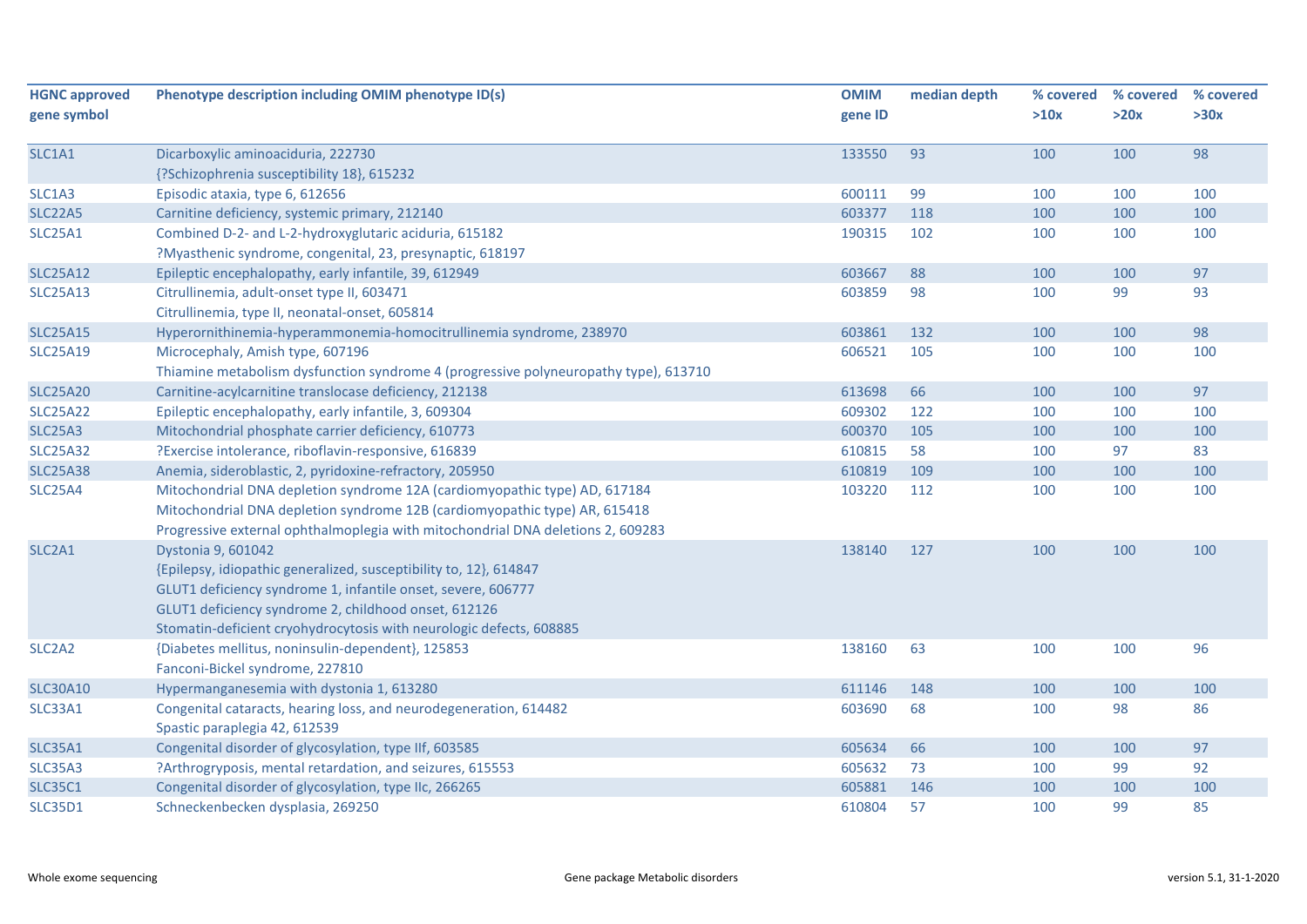| <b>HGNC approved</b> | Phenotype description including OMIM phenotype ID(s)                       | <b>OMIM</b> | median depth | % covered | % covered | % covered |
|----------------------|----------------------------------------------------------------------------|-------------|--------------|-----------|-----------|-----------|
| gene symbol          |                                                                            | gene ID     |              | >10x      | >20x      | >30x      |
| <b>SLC36A2</b>       | Hyperglycinuria, 138500                                                    | 608331      | 102          | 100       | 100       | 100       |
|                      | Iminoglycinuria, digenic, 242600                                           |             |              |           |           |           |
| <b>SLC37A4</b>       | Glycogen storage disease Ib, 232220                                        | 602671      | 96           | 100       | 100       | 95        |
|                      | Glycogen storage disease Ic, 232240                                        |             |              |           |           |           |
| <b>SLC39A14</b>      | Hypermanganesemia with dystonia 2, 617013                                  | 608736      | 92           | 100       | 100       | 97        |
|                      | ?Hyperostosis cranalis interna, 144755                                     |             |              |           |           |           |
| <b>SLC39A4</b>       | Acrodermatitis enteropathica, 201100                                       | 607059      | 125          | 100       | 100       | 100       |
| <b>SLC39A8</b>       | Congenital disorder of glycosylation, type IIn, 616721                     | 608732      | 83           | 100       | 99        | 95        |
| SLC3A1               | Cystinuria, 220100                                                         | 104614      | 93           | 100       | 100       | 97        |
| <b>SLC40A1</b>       | Hemochromatosis, type 4, 606069                                            | 604653      | 63           | 100       | 100       | 97        |
| <b>SLC46A1</b>       | Folate malabsorption, hereditary, 229050                                   | 611672      | 121          | 100       | 100       | 98        |
| <b>SLC52A1</b>       | Riboflavin deficiency, 615026                                              | 607883      | 203          | 100       | 100       | 100       |
| SLC52A2              | Brown-Vialetto-Van Laere syndrome 2, 614707                                | 607882      | 173          | 100       | 100       | 100       |
| <b>SLC52A3</b>       | Brown-Vialetto-Van Laere syndrome 1, 211530                                | 613350      | 109          | 100       | 100       | 100       |
|                      | ?Fazio-Londe disease, 211500                                               |             |              |           |           |           |
| SLC5A1               | Glucose/galactose malabsorption, 606824                                    | 182380      | 104          | 100       | 100       | 96        |
| SLC5A2               | Renal glucosuria, 233100                                                   | 182381      | 113          | 100       | 100       | 99        |
| <b>SLC6A19</b>       | Hartnup disorder, 234500                                                   | 608893      | 115          | 100       | 100       | 100       |
|                      | Hyperglycinuria, 138500                                                    |             |              |           |           |           |
|                      | Iminoglycinuria, digenic, 242600                                           |             |              |           |           |           |
| SLC6A8               | Cerebral creatine deficiency syndrome 1, 300352                            | 300036      | 103          | 100       | 98        | 95        |
| SLC7A7               | Lysinuric protein intolerance, 222700                                      | 603593      | 79           | 100       | 100       | 97        |
| SLC7A9               | Cystinuria, 220100                                                         | 604144      | 100          | 100       | 100       | 99        |
| SLCO1B1              | Hyperbilirubinemia, Rotor type, digenic, 237450                            | 604843      | 61           | 100       | 99        | 90        |
| SLCO1B3              | Hyperbilirubinemia, Rotor type, digenic, 237450                            | 605495      | 66           | 100       | 99        | 92        |
| SMPD1                | Niemann-Pick disease, type A, 257200                                       | 607608      | 131          | 100       | 100       | 99        |
|                      | Niemann-Pick disease, type B, 607616                                       |             |              |           |           |           |
| SOD1                 | Amyotrophic lateral sclerosis 1, 105400                                    | 147450      | 74           | 100       | 100       | 100       |
| <b>SPR</b>           | Dystonia, dopa-responsive, due to sepiapterin reductase deficiency, 612716 | 182125      | 102          | 100       | 100       | 100       |
| SPTLC1               | Neuropathy, hereditary sensory and autonomic, type IA, 162400              | 605712      | 62           | 100       | 99        | 94        |
| SPTLC <sub>2</sub>   | Neuropathy, hereditary sensory and autonomic, type IC, 613640              | 605713      | 81           | 100       | 100       | 96        |
| SRD5A3               | Congenital disorder of glycosylation, type Iq, 612379                      | 611715      | 111          | 100       | 100       | 96        |
|                      | Kahrizi syndrome, 612713                                                   |             |              |           |           |           |
| SSR3                 | No OMIM phenotype                                                          | 606213      | 63           | 94        | 77        | 57        |
| SSR4                 | Congenital disorder of glycosylation, type ly, 300934                      | 300090      | 76           | 100       | 100       | 99        |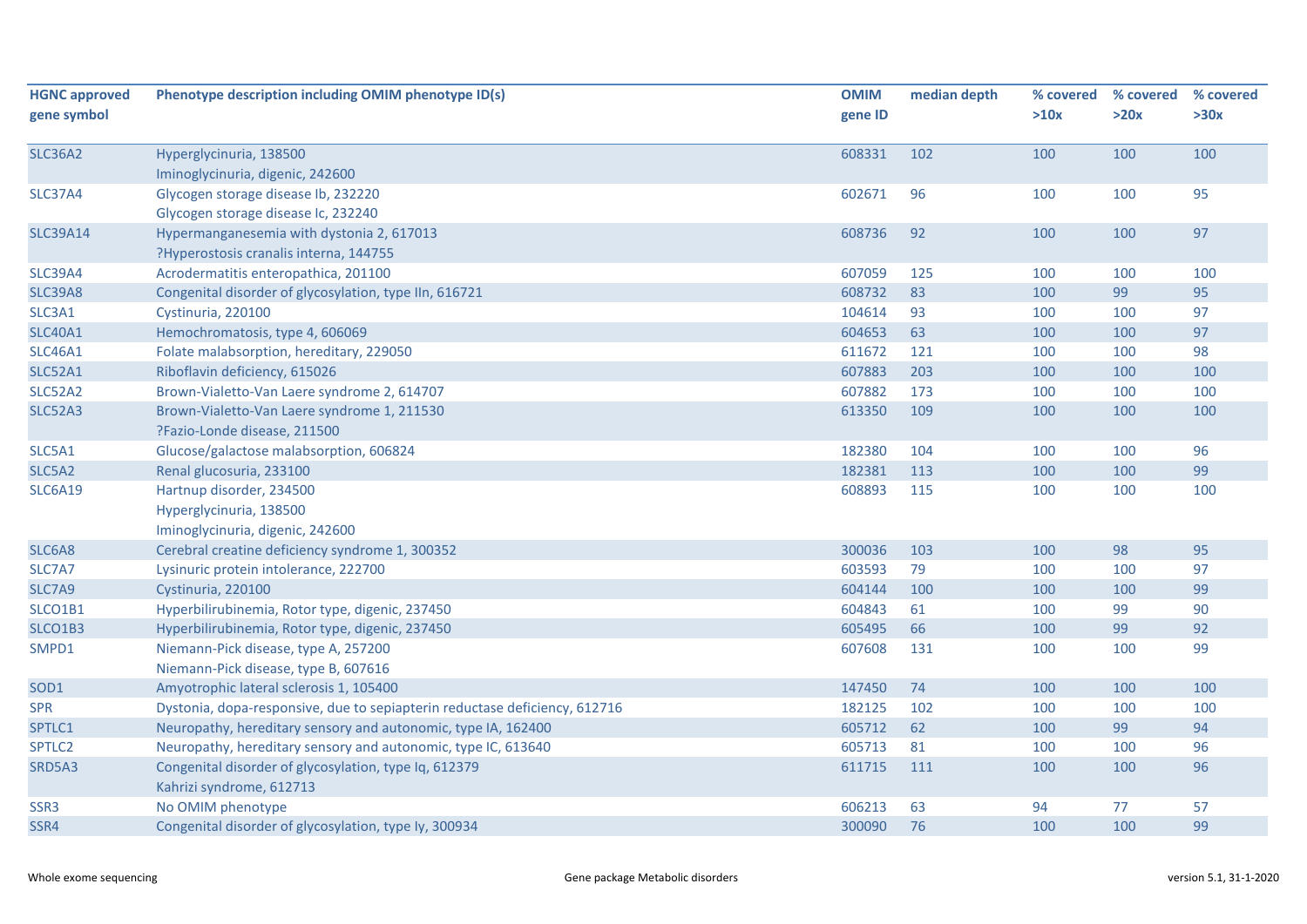| <b>HGNC approved</b> | Phenotype description including OMIM phenotype ID(s)                                                          | <b>OMIM</b> | median depth | % covered | % covered | % covered |
|----------------------|---------------------------------------------------------------------------------------------------------------|-------------|--------------|-----------|-----------|-----------|
| gene symbol          |                                                                                                               | gene ID     |              | >10x      | >20x      | >30x      |
| ST3GAL3              | ?Epileptic encephalopathy, early infantile, 15, 615006                                                        | 606494      | 79           | 100       | 100       | 96        |
|                      | Mental retardation 12, 611090                                                                                 |             |              |           |           |           |
| ST3GAL5              | Salt and pepper developmental regression syndrome, 609056                                                     | 604402      | 55           | 99        | 92        | 84        |
| <b>STAR</b>          | Lipoid adrenal hyperplasia, 201710                                                                            | 600617      | 118          | 100       | 100       | 100       |
| <b>STS</b>           | Ichthyosis, 308100                                                                                            | 300747      | 90           | 97        | 97        | 95        |
| STT3A                | ?Congenital disorder of glycosylation, type Iw, 615596                                                        | 601134      | 63           | 100       | 100       | 98        |
| STT3B                | ?Congenital disorder of glycosylation, type Ix, 615597                                                        | 608605      | 90           | 100       | 100       | 97        |
| SUCLA <sub>2</sub>   | Mitochondrial DNA depletion syndrome 5 (encephalomyopathic with or without methylmalonic aciduria),<br>612073 | 603921      | 56           | 100       | 97        | 86        |
| SUCLG1               | Mitochondrial DNA depletion syndrome 9 (encephalomyopathic type with methylmalonic aciduria), 245400          | 611224      | 88           | 100       | 100       | 100       |
| <b>SUGCT</b>         | Glutaric aciduria III, 231690                                                                                 | 609187      | 73           | 100       | 100       | 93        |
| SUMF1                | Multiple sulfatase deficiency, 272200                                                                         | 607939      | 88           | 100       | 100       | 99        |
| <b>SUOX</b>          | Sulfite oxidase deficiency, 272300                                                                            | 606887      | 136          | 100       | 100       | 100       |
| SURF1                | Charcot-Marie-Tooth disease, type 4K, 616684                                                                  | 185620      | 88           | 94        | 89        | 87        |
|                      | Leigh syndrome, due to COX IV deficiency, 256000                                                              |             |              |           |           |           |
| TACO1                | Mitochondrial complex IV deficiency, 220110                                                                   | 612958      | 82           | 100       | 100       | 100       |
| TALDO1               | Transaldolase deficiency, 606003                                                                              | 602063      | 136          | 100       | 100       | 100       |
| TANGO <sub>2</sub>   | Metabolic encephalomyopathic crises, recurrent, with rhabdomyolysis, cardiac arrhythmias, and                 | 616830      | 96           | 100       | 100       | 99        |
|                      | neurodegeneration, 616878                                                                                     |             |              |           |           |           |
| <b>TAT</b>           | Tyrosinemia, type II, 276600                                                                                  | 613018      | 65           | 100       | 100       | 98        |
| <b>TAZ</b>           | Barth syndrome, 302060                                                                                        | 300394      | 97           | 100       | 98        | 90        |
| TBXAS1               | Ghosal hematodiaphyseal syndrome, 231095                                                                      | 274180      | 74           | 100       | 99        | 93        |
|                      | ?Thromboxane synthase deficiency, 614158                                                                      |             |              |           |           |           |
| <b>TCIRG1</b>        | Osteopetrosis 1, 259700                                                                                       | 604592      | 117          | 100       | 100       | 97        |
| TCN1                 | No OMIM phenotype                                                                                             | 189905      | 66           | 100       | 99        | 95        |
| TCN <sub>2</sub>     | Transcobalamin II deficiency, 275350                                                                          | 613441      | 118          | 100       | 100       | 100       |
| TDO <sub>2</sub>     | [?Hypertryptophanemia], 600627                                                                                | 191070      | 49           | 100       | 99        | 88        |
| <b>TECR</b>          | Mental retardation 14, 614020                                                                                 | 610057      | 140          | 100       | 100       | 100       |
| TFR2                 | Hemochromatosis, type 3, 604250                                                                               | 604720      | 101          | 100       | 100       | 97        |
| <b>TH</b>            | Segawa syndrome, recessive, 605407                                                                            | 191290      | 93           | 100       | 99        | 94        |
| <b>TIMM8A</b>        | Mohr-Tranebjaerg syndrome, 304700                                                                             | 300356      | 138          | 100       | 100       | 100       |
| TK <sub>2</sub>      | Mitochondrial DNA depletion syndrome 2 (myopathic type), 609560                                               | 188250      | 66           | 100       | 100       | 95        |
|                      | ?Progressive external ophthalmoplegia with mitochondrial DNA deletions 3, 617069                              |             |              |           |           |           |
| <b>TMEM165</b>       | Congenital disorder of glycosylation, type Ilk, 614727                                                        | 614726      | 108          | 100       | 100       | 100       |
| <b>TMEM199</b>       | Congenital disorder of glycosylation, type IIp, 616829                                                        | 616815      | 85           | 100       | 100       | 100       |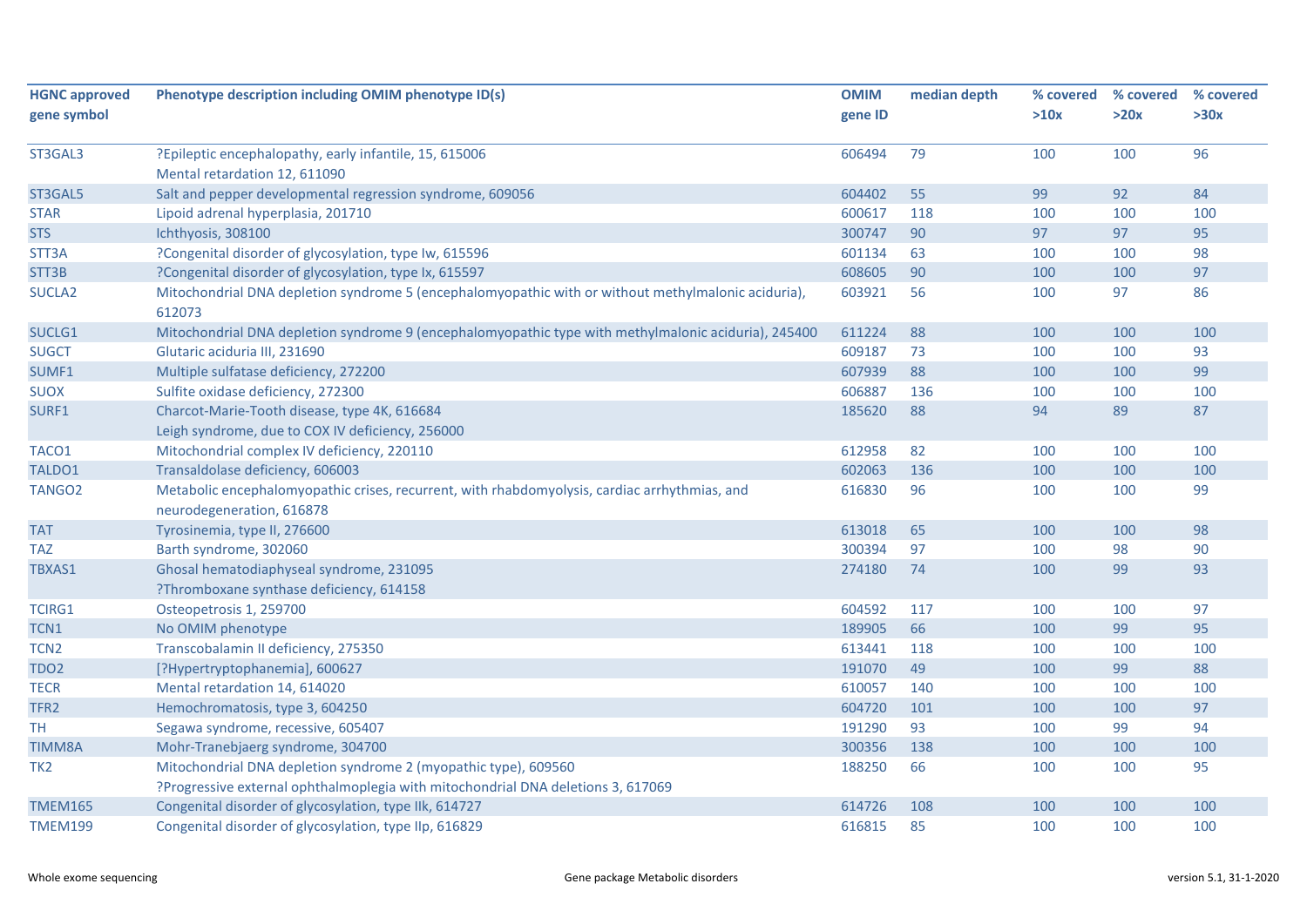| <b>HGNC approved</b><br>gene symbol | Phenotype description including OMIM phenotype ID(s)                            | <b>OMIM</b><br>gene ID | median depth | % covered<br>>10x | % covered<br>>20x | % covered<br>>30x |
|-------------------------------------|---------------------------------------------------------------------------------|------------------------|--------------|-------------------|-------------------|-------------------|
| TMEM70                              | Mitochondrial complex V (ATP synthase) deficiency, nuclear type 2, 614052       | 612418                 | 93           | 100               | 100               | 95                |
| TPI1                                | Hemolytic anemia due to triosephosphate isomerase deficiency, 615512            | 190450                 | 123          | 100               | 98                | 96                |
| <b>TPMT</b>                         | {Thiopurines, poor metabolism of, 1}, 610460                                    | 187680                 | 75           | 100               | 100               | 89                |
| TPP1                                | Ceroid lipofuscinosis, neuronal, 2, 204500                                      | 607998                 | 97           | 100               | 100               | 100               |
|                                     | Spinocerebellar ataxia 7, 609270                                                |                        |              |                   |                   |                   |
| TRAPPC11                            | Muscular dystrophy, limb-girdle 18, 615356                                      | 614138                 | 60           | 100               | 97                | 90                |
| <b>TREH</b>                         | Trehalase deficiency, 612119                                                    | 275360                 | 111          | 100               | 100               | 100               |
| TREX1                               | Aicardi-Goutieres syndrome 1, dominant and recessive, 225750                    | 606609                 | 234          | 100               | 100               | 100               |
|                                     | Chilblain lupus, 610448                                                         |                        |              |                   |                   |                   |
|                                     | {Systemic lupus erythematosus, susceptibility to}, 152700                       |                        |              |                   |                   |                   |
|                                     | Vasculopathy, retinal, with cerebral leukodystrophy, 192315                     |                        |              |                   |                   |                   |
| TRIM37                              | Mulibrey nanism, 253250                                                         | 605073                 | 61           | 100               | 100               | 94                |
| <b>TRMU</b>                         | {Deafness, modifier of}, 580000                                                 | 610230                 | 97           | 100               | 100               | 98                |
|                                     | Liver failure, transient infantile, 613070                                      |                        |              |                   |                   |                   |
| TRPM6                               | Hypomagnesemia 1, intestinal, 602014                                            | 607009                 | 75           | 100               | 100               | 96                |
| <b>TSFM</b>                         | Combined oxidative phosphorylation deficiency 3, 610505                         | 604723                 | 77           | 100               | 100               | 100               |
| <b>TTC19</b>                        | Mitochondrial complex III deficiency, nuclear type 2, 615157                    | 613814                 | 53           | 100               | 92                | 77                |
| <b>TTPA</b>                         | Ataxia with isolated vitamin E deficiency, 277460                               | 600415                 | 61           | 100               | 98                | 91                |
| <b>TUFM</b>                         | Combined oxidative phosphorylation deficiency 4, 610678                         | 602389                 | 158          | 100               | 100               | 100               |
| TUSC <sub>3</sub>                   | Mental retardation 7, 611093                                                    | 601385                 | 72           | 100               | 100               | 95                |
| <b>TWNK</b>                         | Mitochondrial DNA depletion syndrome 7 (hepatocerebral type), 271245            | 606075                 | 145          | 100               | 100               | 100               |
|                                     | Perrault syndrome 5, 616138                                                     |                        |              |                   |                   |                   |
|                                     | Progressive external ophthalmoplegia with mitochondrial DNA deletions 3, 609286 |                        |              |                   |                   |                   |
| <b>TYMP</b>                         | Mitochondrial DNA depletion syndrome 1 (MNGIE type), 603041                     | 131222                 | 102          | 100               | 100               | 100               |
| <b>TYMS</b>                         | No OMIM phenotype                                                               | 188350                 | 76           | 100               | 100               | 97                |
| <b>TYR</b>                          | Albinism, oculocutaneous, type IA, 203100                                       | 606933                 | 83           | 100               | 100               | 98                |
|                                     | Albinism, oculocutaneous, type IB, 606952                                       |                        |              |                   |                   |                   |
|                                     | {Melanoma, cutaneous malignant, susceptibility to, 8}, 601800                   |                        |              |                   |                   |                   |
|                                     | [Skin/hair/eye pigmentation 3, blue/green eyes], 601800                         |                        |              |                   |                   |                   |
|                                     | [Skin/hair/eye pigmentation 3, light/dark/freckling skin], 601800               |                        |              |                   |                   |                   |
|                                     | Waardenburg syndrome/albinism, digenic, 103470                                  |                        |              |                   |                   |                   |
| TYRP1                               | Albinism, oculocutaneous, type III, 203290                                      | 115501                 | 73           | 100               | 100               | 98                |
|                                     | [Skin/hair/eye pigmentation, variation in, 11 (Melanesian blond hair)], 612271  |                        |              |                   |                   |                   |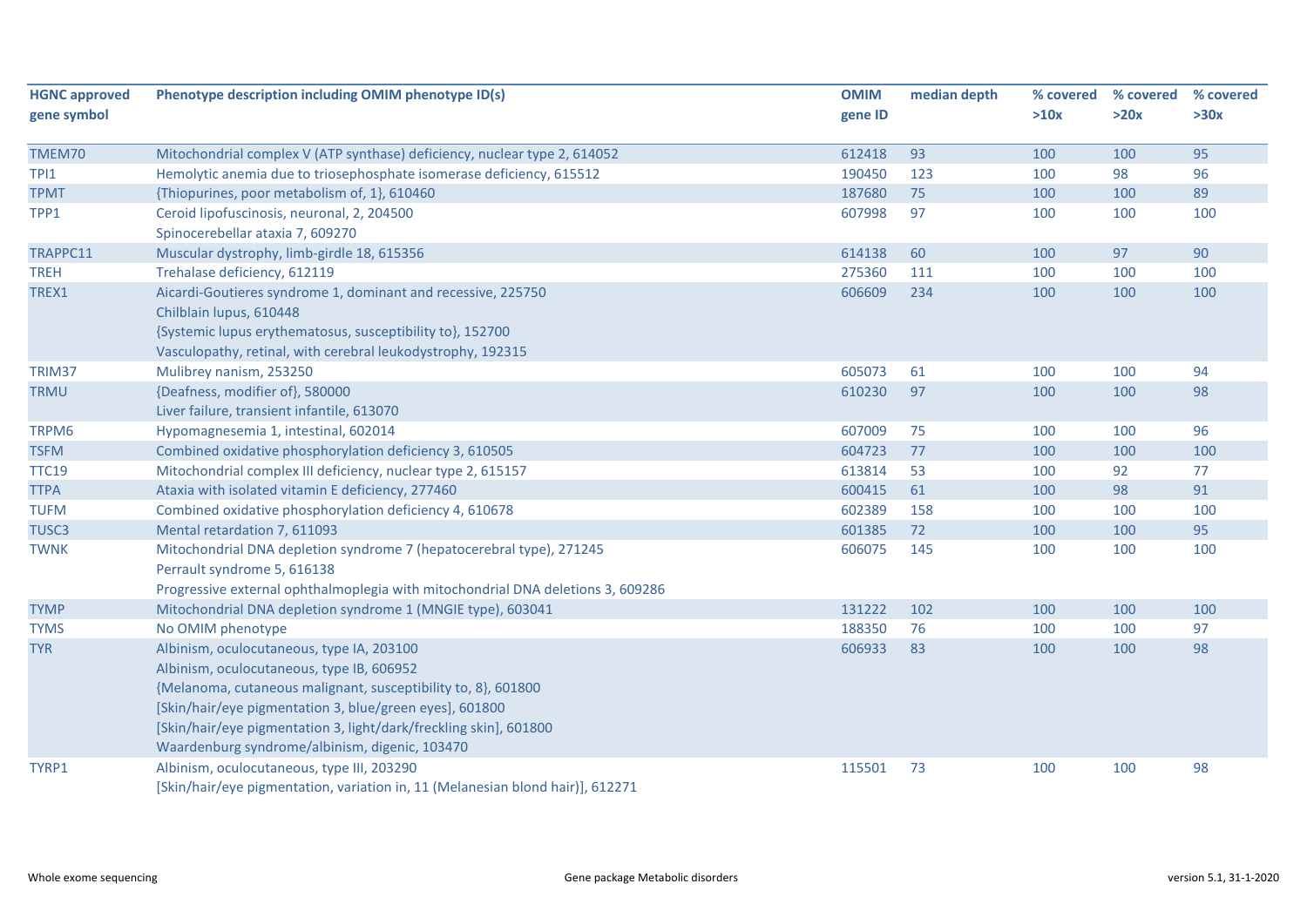| <b>HGNC approved</b> | Phenotype description including OMIM phenotype ID(s)                       | <b>OMIM</b> | median depth | % covered | % covered | % covered |
|----------------------|----------------------------------------------------------------------------|-------------|--------------|-----------|-----------|-----------|
| gene symbol          |                                                                            | gene ID     |              | >10x      | >20x      | >30x      |
| UGT1A1               | [Bilirubin, serum level of, QTL1], 601816                                  | 191740      | 130          | 100       | 100       | 100       |
|                      | Crigler-Najjar syndrome, type I, 218800                                    |             |              |           |           |           |
|                      | Crigler-Najjar syndrome, type II, 606785                                   |             |              |           |           |           |
|                      | [Gilbert syndrome], 143500                                                 |             |              |           |           |           |
|                      | Hyperbilirubinemia, familial transient neonatal, 237900                    |             |              |           |           |           |
| <b>UMOD</b>          | Glomerulocystic kidney disease with hyperuricemia and isosthenuria, 609886 | 191845      | 95           | 100       | 100       | 97        |
|                      | Hyperuricemic nephropathy, familial juvenile 1, 162000                     |             |              |           |           |           |
|                      | Medullary cystic kidney disease 2, 603860                                  |             |              |           |           |           |
| <b>UMPS</b>          | Orotic aciduria, 258900                                                    | 613891      | 74           | 100       | 100       | 98        |
| UPB1                 | Beta-ureidopropionase deficiency, 613161                                   | 606673      | 96           | 100       | 100       | 100       |
| <b>UQCRB</b>         | Mitochondrial complex III deficiency, nuclear type 3, 615158               | 191330      | 75           | 100       | 100       | 100       |
| <b>UQCRQ</b>         | Mitochondrial complex III deficiency, nuclear type 4, 615159               | 612080      | 123          | 100       | 100       | 100       |
| UROC1                | ?Urocanase deficiency, 276880                                              | 613012      | 112          | 100       | 100       | 99        |
| <b>UROD</b>          | Porphyria cutanea tarda, 176100                                            | 613521      | 87           | 100       | 100       | 97        |
|                      | Porphyria, hepatoerythropoietic, 176100                                    |             |              |           |           |           |
| <b>UROS</b>          | Porphyria, congenital erythropoietic, 263700                               | 606938      | 60           | 100       | 100       | 97        |
| USF1                 | {Hyperlipidemia, familial combined, susceptibility to}, 602491             | 191523      | 113          | 100       | 100       | 100       |
| VKORC1               | Vitamin K-dependent clotting factors, combined deficiency of, 2, 607473    | 608547      | 113          | 100       | 100       | 99        |
|                      | Warfarin resistance, 122700                                                |             |              |           |           |           |
| VPS13B               | Cohen syndrome, 216550                                                     | 607817      | 75           | 100       | 99        | 96        |
| <b>XDH</b>           | Xanthinuria, type I, 278300                                                | 607633      | 81           | 100       | 100       | 96        |
| XYLT1                | Desbuquois dysplasia 2, 615777                                             | 608124      | 103          | 100       | 97        | 93        |
|                      | {Pseudoxanthoma elasticum, modifier of severity of}, 264800                |             |              |           |           |           |
| XYLT2                | {Pseudoxanthoma elasticum, modifier of severity of}, 264800                | 608125      | 131          | 100       | 100       | 100       |
|                      | Spondyloocular syndrome, 605822                                            |             |              |           |           |           |
| YARS2                | Myopathy, lactic acidosis, and sideroblastic anemia 2, 613561              | 610957      | 127          | 100       | 100       | 99        |

- Gene symbols according HGCN

- OMIM release used: 8-9-2019

- "No OMIM phenotypes" indicates a gene without a current OMIM association

- OMIM phenotypes between "[ ]", indicate "nondiseases," mainly genetic variations that lead to apparently abnormal laboratory test values

- OMIM phenotypes between "{}", indicate risk factors

- OMIM phenotypes with a question mark, "?", before the disease name indicates an unconfirmed or possibly spurious mapping

- The statistics above are based on a set of 100 samples

- Median depth is the median of the mean sequence depth over the protein coding exons (±10bp flanking introns) of the longest transcript

- % Covered 10x , 20x and 30 x describes the percentage of a gene's coding sequence (±10bp flanking introns) that is covered at least 10x, 20x or 30x